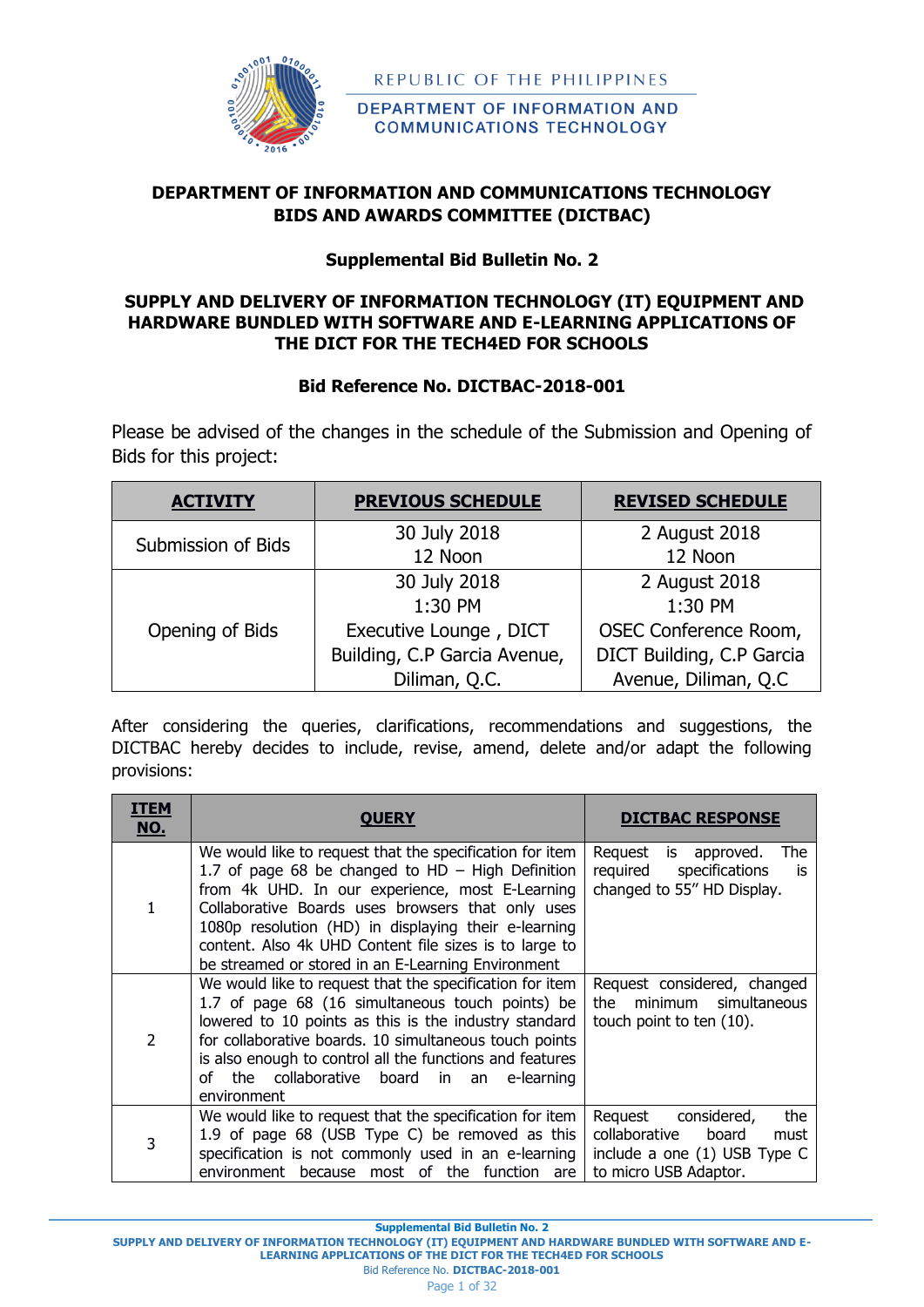

#### DEPARTMENT OF INFORMATION AND **COMMUNICATIONS TECHNOLOGY**

| <b>ITEM</b><br><b>NO.</b> | <b>OUERY</b>                                                                                                                                                                           | <b>DICTBAC RESPONSE</b>                                                                        |
|---------------------------|----------------------------------------------------------------------------------------------------------------------------------------------------------------------------------------|------------------------------------------------------------------------------------------------|
|                           | accomplished using wireless connections. If this is not<br>possible, can the supplier use a USB Type C adapter to<br>satisfy this requirement                                          |                                                                                                |
| 4                         | We would like to clarify if the specification for item 1.9<br>of page 68 (Bluetooth), if the supplier can use a USB<br>Bluetooth (Bluetooth Dongle) to satisfy<br>this<br>requirement? | Yes, bidder can use a USB<br>Bluetooth Dongle.                                                 |
| 5                         | DepEd does not have a curriculum for ICT, what will<br>be our basis for its contents?                                                                                                  | The curriculum is not ICT<br>based but K-12 curriculum.                                        |
| 6                         | How many schools are to be trained within Metro<br>Manila and outside Metro Manila?                                                                                                    | Please refer<br>the<br>to<br>the<br>requirements stated in<br><b>Technical Specifications.</b> |

| <b>ORIGINAL PROVISION</b>                                                                                                                                                                                      | <b>AMENDED PROVISION</b>                                                                                                                                                                                                                       |  |  |
|----------------------------------------------------------------------------------------------------------------------------------------------------------------------------------------------------------------|------------------------------------------------------------------------------------------------------------------------------------------------------------------------------------------------------------------------------------------------|--|--|
| <b>Section VII. Technical Specification</b>                                                                                                                                                                    |                                                                                                                                                                                                                                                |  |  |
| 1.7 4k ultra-high-definition touch display:<br>• 55" 4K UHD display<br>• 120 Hz touch scan rate<br>$\bullet$ 60 Hz video refresh rate<br>· 10 simultaneous touch points<br>• Handwriting and shape recognition | 1.7 High Definition touch display<br>55" HD display<br>$\bullet$<br>120 Hz touch scan rate<br>$\bullet$<br>60 Hz video refresh rate<br>$\bullet$<br>• 10 simultaneous touch points<br><b>Handwriting and shape</b><br>$\bullet$<br>recognition |  |  |

All terms, conditions and instructions to bidders specified in the Bidding Documents inconsistent with this Bid Bulletin are hereby superseded and modified accordingly.

Please use the following forms attached in this Supplemental Bid Bulletin:

• Revised Technical Specifications as of 26 July 2018

For information and guidance of all concerned.

Issued this 26th day of July 2018.

# **(SGD.) CARLOS MAYORICO E. CALIWARA**

Chairperson, DICTBAC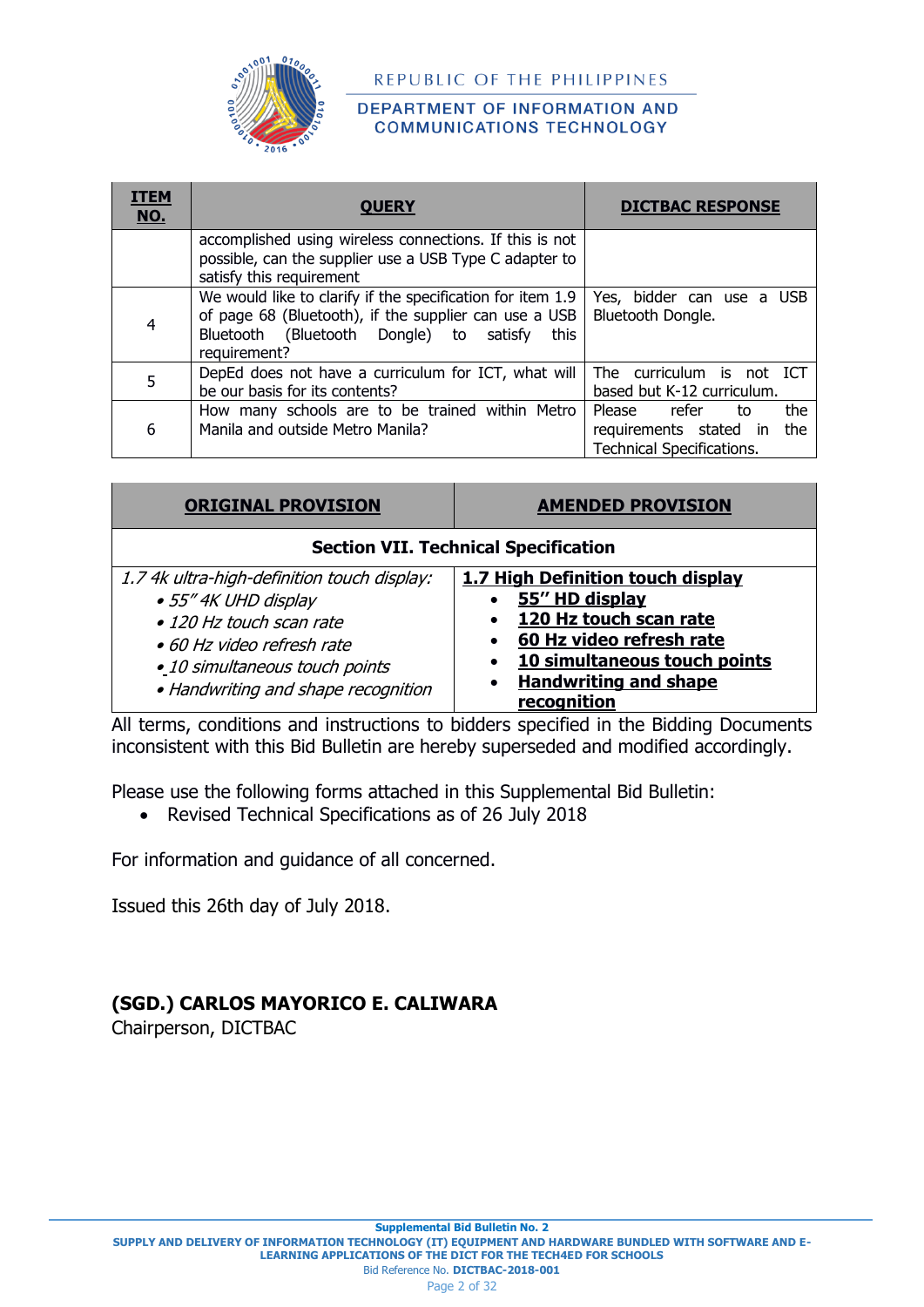

**DEPARTMENT OF INFORMATION AND COMMUNICATIONS TECHNOLOGY** 

# **SUPPLY AND DELIVERY OF INFORMATION TECHNOLOGY (IT) EQUIPMENT AND HARDWARE BUNDLED WITH SOFTWARE AND E-LEARNING APPLICATIONS OF THE DICT FOR THE TECH4ED FOR SCHOOLS**

# **DICTBAC-2018-001**

# **REVISED TECHNICAL SPECIFICATIONS AS OF 26 JULY 2018**

Bidders must state here either "Comply" or "Not Comply" against each of the individual parameters of each Specification stating the corresponding performance parameter of the equipment offered. Statements of "Comply" or "Not Comply" must be supported by evidence in a Bidders Bid and cross-referenced to that evidence. Evidence shall be in the form of manufacturer's un-amended sales literature, unconditional statements of specification and compliance issued by the manufacturer, samples, independent test data etc., as appropriate. A statement that is not supported by evidence or is subsequently found to be contradicted by the evidence presented will render the Bid under evaluation liable for rejection. A statement either in the Bidders statement of compliance or the supporting evidence that is found to be false either during Bid evaluation, post-qualification or the execution of the Contract may be regarded as fraudulent and render the Bidder or supplier liable for prosecution subject to the

| provisions of <b>ITB</b> Clause $3.1.(a)(ii)$ and/or <b>GCC</b> Clause $2.1(a)(ii)$ . |                                                                                                                        |                                                    |  |  |
|---------------------------------------------------------------------------------------|------------------------------------------------------------------------------------------------------------------------|----------------------------------------------------|--|--|
| <b>ITEM</b>                                                                           | <b>MINIMUM SPECIFICATIONS</b>                                                                                          | <b>STATEMENT</b><br><b>OF</b><br><b>COMPLIANCE</b> |  |  |
|                                                                                       | 1. Collaborative White Board                                                                                           |                                                    |  |  |
|                                                                                       | 1.1. Quantity: 10 Units                                                                                                |                                                    |  |  |
|                                                                                       | 1.2. Capable of Real-time collaboration from anywhere (via Internet)                                                   |                                                    |  |  |
|                                                                                       | 1.3. Can be integrated or connected to (Phone, Tablet and Laptop)                                                      |                                                    |  |  |
|                                                                                       | 1.4. With Features like: creative drawing tools, handwriting and shape<br>recognition, pre-made stickers, sticky notes |                                                    |  |  |
|                                                                                       | 1.5. Capable to save the work done on the Whiteboard and share-it via email                                            |                                                    |  |  |
|                                                                                       | 1.6. No dried-out markers or ineffective erasers:                                                                      |                                                    |  |  |
|                                                                                       | 2 x Fine tip passive stylus                                                                                            |                                                    |  |  |
|                                                                                       | Eraser                                                                                                                 |                                                    |  |  |
|                                                                                       | Microfiber cloth                                                                                                       |                                                    |  |  |
|                                                                                       | 1.7. High-definition touch display:                                                                                    |                                                    |  |  |
|                                                                                       | 55" HD display                                                                                                         |                                                    |  |  |
|                                                                                       | 120 Hz touch scan rate                                                                                                 |                                                    |  |  |
|                                                                                       | 60 Hz video refresh rate                                                                                               |                                                    |  |  |
|                                                                                       | 10 simultaneous touch points<br>Handwriting and shape recognition                                                      |                                                    |  |  |
|                                                                                       | 1.8. Wide-angle camera, microphone and speakers are integrated to the white                                            |                                                    |  |  |
|                                                                                       | board:                                                                                                                 |                                                    |  |  |
|                                                                                       | Built in tilt support<br>$\bullet$                                                                                     |                                                    |  |  |
|                                                                                       | Built in wide angle camera                                                                                             |                                                    |  |  |
|                                                                                       | Down firing speakers<br>$\bullet$                                                                                      |                                                    |  |  |
|                                                                                       | Built in microphones                                                                                                   |                                                    |  |  |
|                                                                                       | 1.9. Built-in Wi-Fi, Bluetooth or Bluetooth Dongle, NFC, HDMI:                                                         |                                                    |  |  |
|                                                                                       | HDMI 2.0, USB Type C or include USB Type C to Micro USB                                                                |                                                    |  |  |
|                                                                                       | Adaptor, 2 X USB 3.0                                                                                                   |                                                    |  |  |
|                                                                                       | SPDIF audio out                                                                                                        |                                                    |  |  |
|                                                                                       | WIFI 802.11ac 2x2, NFC                                                                                                 |                                                    |  |  |
|                                                                                       | 1 Gigabyte Ethernet                                                                                                    |                                                    |  |  |
|                                                                                       | 2. Brand New Desktop for e-Learning Systems                                                                            |                                                    |  |  |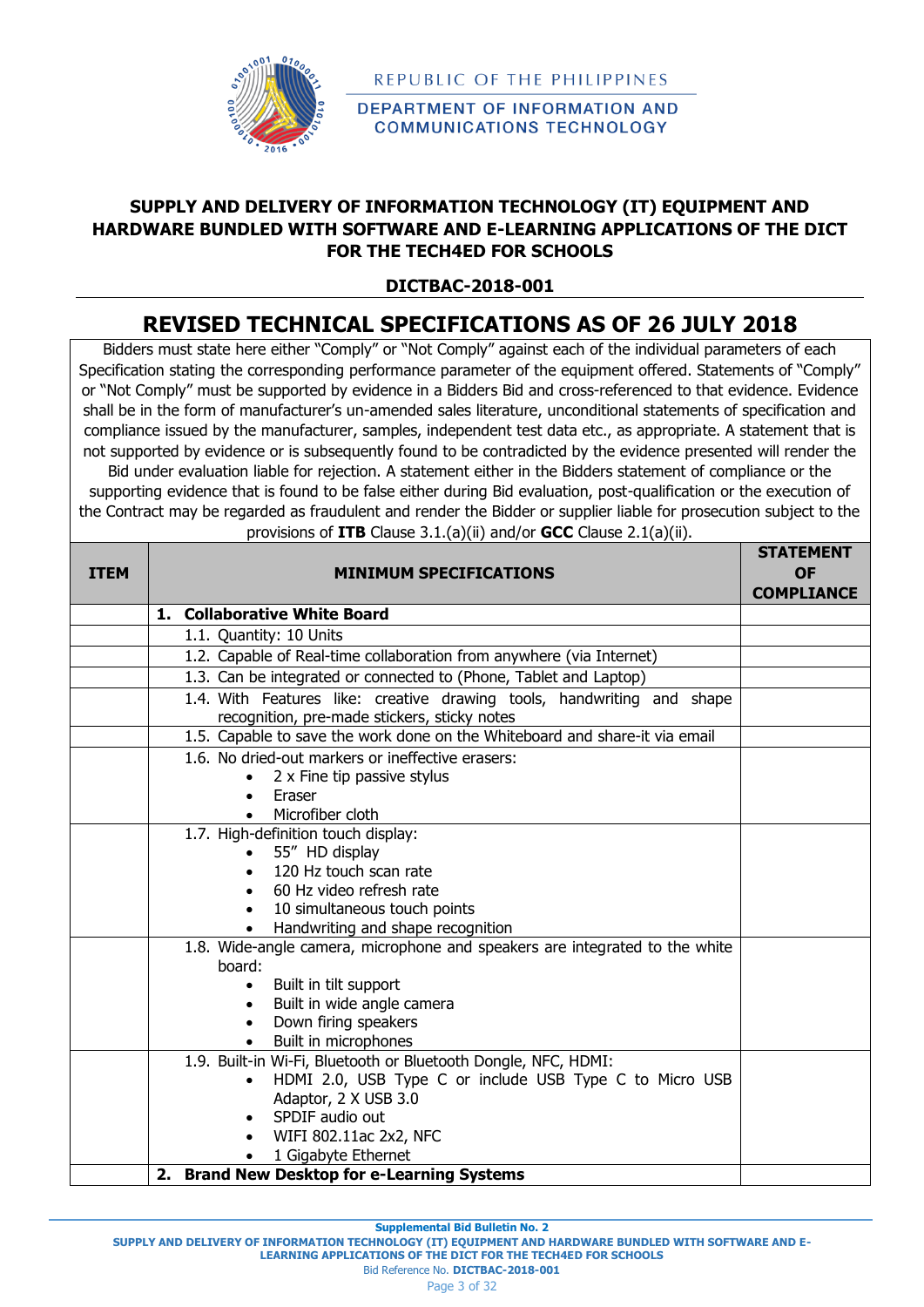

### DEPARTMENT OF INFORMATION AND **COMMUNICATIONS TECHNOLOGY**

| 2.1. Quantity: 1500 units                                                           |  |
|-------------------------------------------------------------------------------------|--|
| 2.2. Latest Generation Processor (8M Cache, up to 3.7 GHz)                          |  |
| 2.3. Base Clock Speed: 3.5 GHz                                                      |  |
| 2.4. Max Turbo Core Speed: at least 3.7 GHz                                         |  |
| 2.5. 8MB L3 Cache                                                                   |  |
| 2.6. 14nm Lithography                                                               |  |
| 2.7. 4 Cores, 4 Threads                                                             |  |
| 2.8. 4GB DDR4 (upgradeable to 64GB) 4 DIMM Slot, 1GB Discrete graphics              |  |
| 2.9. 1TB SATA Hard Disk Drive                                                       |  |
| Optical Drive: DVDRW, slim ODD tray type 9.5mm<br>2.10.                             |  |
| 2.11. Display: 21.5" LED Monitor                                                    |  |
| 2.12. Standard I/O Ports:                                                           |  |
| 10 External USB: 6 x 3.1 Gen 1 (2 Type-A front, 4 Type-A rear) and 4 x<br>$\bullet$ |  |
| 2.0 (2 Type-A front, 2 Type A rear - 1 front with 2.5 watts supply); 2              |  |
| internal USB 2.0; 1 RJ-45; 1 Serial; 2 PS/2; 1 Universal Audio Jack, 1              |  |
| Line-Out, HDMI or VGA and Display Port (2) PCIe x 4, PCIe x 16                      |  |

| 2.13. Network Interface:                                                           |  |
|------------------------------------------------------------------------------------|--|
| One (1) 10/100/1000 Mbps LAN port                                                  |  |
| Built in Wifi 802.11 b/g/n                                                         |  |
| Built in Bluetooth 4.0                                                             |  |
| 2.14. Built in Media Card Reader                                                   |  |
| 2.15. 240W up to 85% Efficient Power Supply                                        |  |
| 2.16. Accidental damage repair for power surges                                    |  |
| 2.17. USB keyboard and USB optical mouse                                           |  |
| 2.18. Windows 10 Pro (64 bit)                                                      |  |
| Note: Windows 10 is compatible with the existing fleet utilized by Tech4ED Project |  |
| 2.19. Three (3) years onsite warranty with coverage of unstable power surges       |  |
| 2.20. Security Management:                                                         |  |
| Retention of HDD after replacement<br>$\bullet$                                    |  |
| Predictive issue detection for failure prevention<br>$\bullet$                     |  |
| 2.21. All components must be brand new and should be factory installed with        |  |
| corresponding part number and verifiable via web                                   |  |
| 2.22. Restrictions of Hazardous Substances(RoHS) compliant                         |  |
| 3. Anti-Virus for Desktop 1-year subscription                                      |  |
| 3.1. Quantity: 1500 units                                                          |  |
| 3.2. Anti-Virus/Anti-Spyware                                                       |  |
| 3.2.1. Platforms supported:                                                        |  |
| Windows/Vista/8/10/2008/RBS2011/2012, MacOS, Linux                                 |  |
| 3.2.2. Rootkit detection and cleanup                                               |  |
| 3.3. Host Intrusion Prevention System (HIPS)                                       |  |
| Behavior of code is analyzed before it runs and is prevented from<br>3.3.1.        |  |
| running if it is considered to be Suspicious or malicious. Inter-check             |  |
| Technology. Runtime detection intercepts threats that cannot be                    |  |
| detected before execution                                                          |  |
| 3.4. Enterprise Console                                                            |  |
| A single, automated console for Windows, Mac, Linux and virtualized                |  |
| platforms centrally deploys and manage antivirus and client firewall               |  |
| protection; intrusion prevention; web protection; patch assessment;                |  |
| encryption; data, device and application control; and assessment and               |  |
| control.                                                                           |  |

**Supplemental Bid Bulletin No. 2**

Bid Reference No. **DICTBAC-2018-001**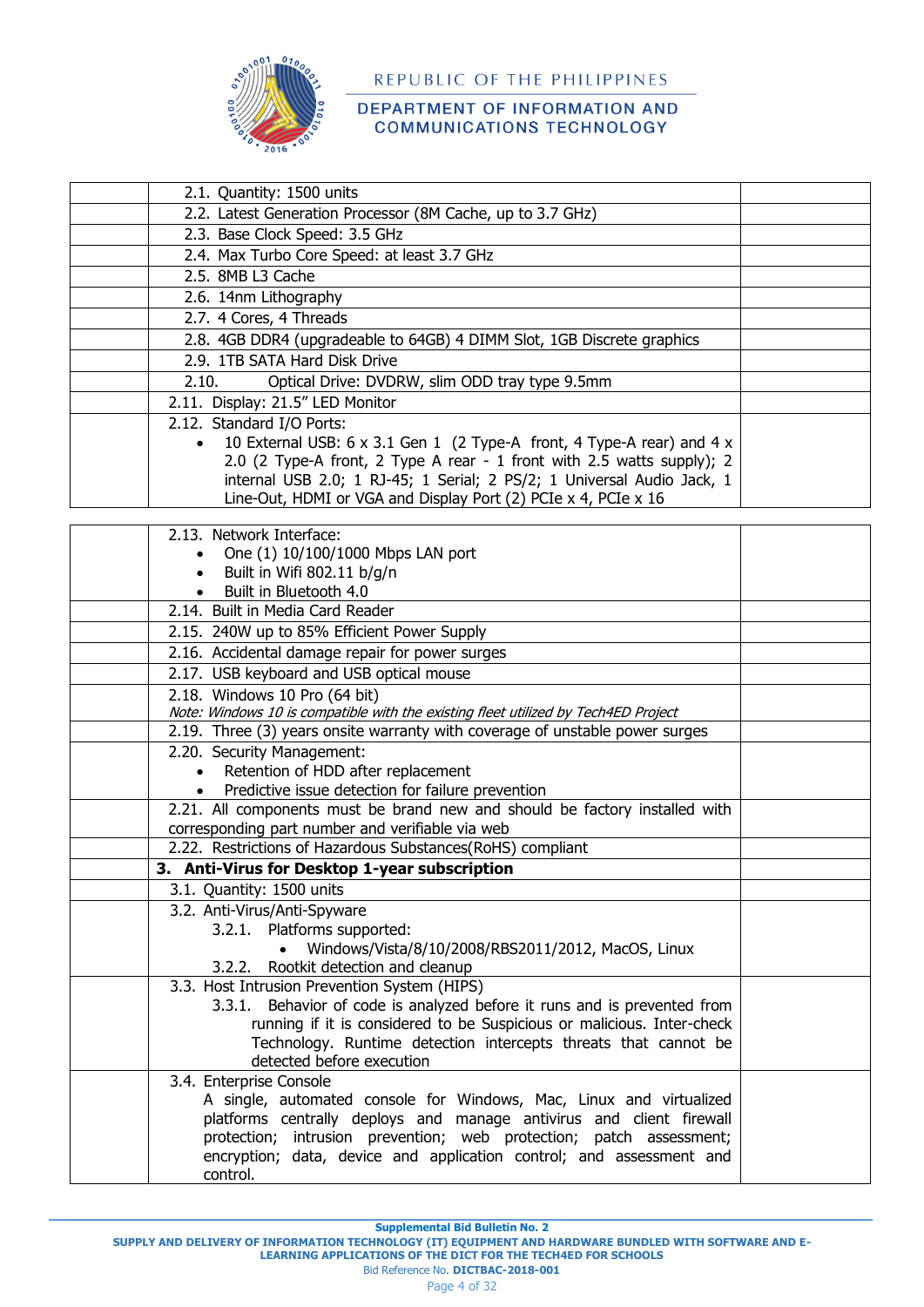

| 3.5. Runtime Protection                                                                                                       |  |
|-------------------------------------------------------------------------------------------------------------------------------|--|
| 3.5.1. Monitor and block suspicious behavior like registry or critical                                                        |  |
| Windows system files modification                                                                                             |  |
| 3.5.2. Protection against buffer-overflow                                                                                     |  |
| 3.6. Client Firewall                                                                                                          |  |
| 3.6.1. Platforms supported: Windows 7/8/10                                                                                    |  |
| 3.6.2. Integrated to Antivirus                                                                                                |  |
| 3.6.3. Supported stealth mode operation                                                                                       |  |
| 3.6.4. Prevents application hijacking and checksum-based exclusion                                                            |  |
| 3.6.5. Location-aware firewall so different firewall policies can be applied                                                  |  |
| when Antivirus is within or outside the company network                                                                       |  |
| 3.6.6. A centrally managed client firewall designed for the enterprise                                                        |  |
| environment blocks worms, stops hackers and prevents intrusions.                                                              |  |
|                                                                                                                               |  |
| 3.7. Application Control                                                                                                      |  |
| 3.7.1. Selectively authorize or block legitimate applications that impact                                                     |  |
| network bandwidth, system availability, and user productivity                                                                 |  |
| 3.7.2. Vendor-managed list to offload the administrator from monitoring                                                       |  |
| new applications or versions<br>3.7.3. List should include browser plug-ins, desktop search tools, email                      |  |
| client, encryption tools, file sharing applications, games, instant                                                           |  |
| messaging, internet browsers, mapping apps, media player, online                                                              |  |
| storage, proxy apps, remote management tools, security tools,                                                                 |  |
| toolbars, virtualization, and voice over IP software                                                                          |  |
| 3.8. Device Control                                                                                                           |  |
| 3.8.1. Control the use of removable storage, optical media drives, floppy                                                     |  |
| drives, and wireless, modems, Bluetooth, and Infrared devices                                                                 |  |
| 3.8.2. Should be port-agnostic and should support whatever port is used                                                       |  |
| to connect the device like USB, FireWire, SATA, and PCMIA interfaces                                                          |  |
| 3.8.3. Ability to run in alert-only mode providing administrators a view of                                                   |  |
| the device usage across the network                                                                                           |  |
| 3.8.4. Ability to set storage devices in "Read-Only mode" to prevent data                                                     |  |
| from being written                                                                                                            |  |
| 3.8.5. Prevents wireless bridging - ex. Disables wireless when Ethernet is<br>connected                                       |  |
| 3.8.6. Supports device instance and model exceptions                                                                          |  |
| 3.8.7. A single Antivirus agent for Windows that detects viruses, spyware                                                     |  |
| and adware, rootkits and suspicious files and behavior. It monitors                                                           |  |
| the transfer of sensitive data off the network and blocks malicious                                                           |  |
| and inappropriate websites. The agent also controls use of removable                                                          |  |
| storage devices and unauthorized applications across multiple                                                                 |  |
| platforms.                                                                                                                    |  |
| 3.8.8. Ability to control required access for MTP/PTP devices.                                                                |  |
| 3.9. Data Control (Data Loss Prevention)                                                                                      |  |
| 3.9.1. Must be fully integrated content monitoring solution.                                                                  |  |
| 3.9.2. Must have integrated full disk encryption license, encrypt files                                                       |  |
| saved in removable storage and shared through emails. With Local                                                              |  |
| Self Help and Challenge/Response recovery method<br>3.9.3. Monitors data transferred onto data points like removable storage, |  |
| optical and disk drives and internet- enabled applications (web                                                               |  |
| browser, email client, instant messaging)                                                                                     |  |
| 3.9.4. Block/Allow/Warn/Log transfer of files based on "true" file type                                                       |  |
| and/or content using regular expressions                                                                                      |  |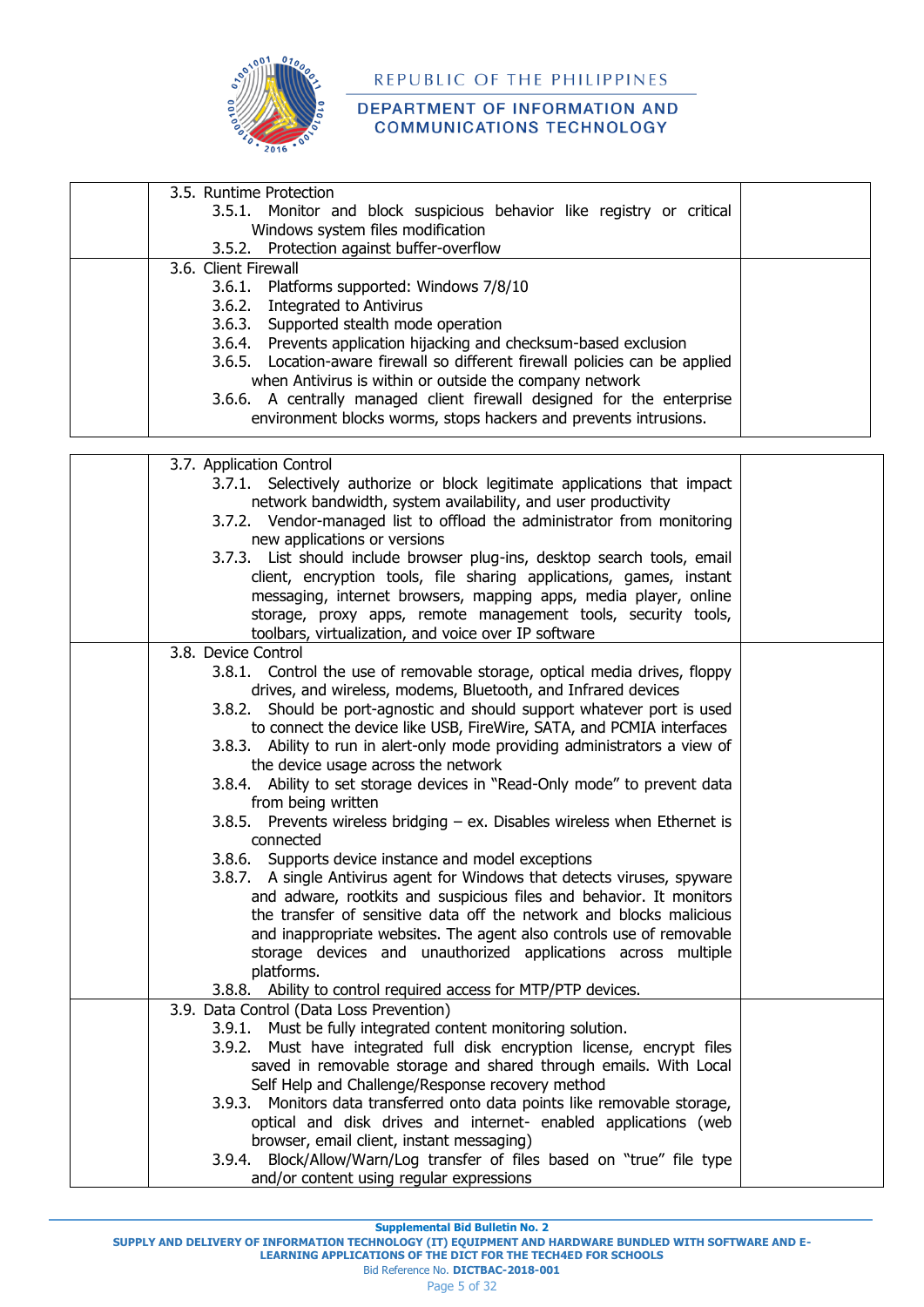

#### DEPARTMENT OF INFORMATION AND **COMMUNICATIONS TECHNOLOGY**

| 3.10. Live Web Protection                                                                   |  |
|---------------------------------------------------------------------------------------------|--|
| Live in-the-cloud lookups check database of millions of compromised sites                   |  |
| 3.11. System Protection                                                                     |  |
| System Protection is a component of the Antivirus protection software                       |  |
| providing coordination between detection engines and performing lookups as                  |  |
| required to ensure the most up to date protection<br>3.12. Download Reputation              |  |
| Download Reputation is a feature of the Windows Antivirus product that                      |  |
| checks files downloaded from some internet browsers against a database of                   |  |
| files.                                                                                      |  |
| 3.13. Live Malware Lookup                                                                   |  |
| Instantly checks the reputation of suspicious checksums and file meta data;                 |  |
| use an extensive in-the-cloud database of known good and bad reputation                     |  |
| data and to improve proactive detection, reducing reliance on updating                      |  |
| 3.14. Malicious Traffic detection                                                           |  |
| Malicious Traffic Detection is a component that will monitor HTTP traffic for               |  |
| signs of connectivity to known bad URLs such as Command and Control                         |  |
| servers                                                                                     |  |
| 3.15. Web Control                                                                           |  |
| Provides protection, control for endpoint machines that are located, or roam,               |  |
| outside your corporate network. Web filtering on 14 essential site categories               |  |
| on user machines.                                                                           |  |
| 3.16. Enhanced Runtime behavior detection                                                   |  |
| 3.16.1. Should detect writing to the registry, calling a Windows API; looks                 |  |
| at pre-execution analysis results source of files, packers used, other                      |  |
| suspicious rule triggers                                                                    |  |
| 3.16.2. Should be Integrated into existing Antivirus agent with no Antivirus                |  |
| configuration required                                                                      |  |
| 3.16.3. Prevents users or malicious applications from making changes to                     |  |
| configuration of the anti-virus. Protects files, registry keys, services,<br>and processes. |  |
| 3.17. Central Management                                                                    |  |
| 3.17.1. Management<br>Console<br>Platform<br>support:<br>Microsoft<br>Server                |  |
| 2008/2012/2016                                                                              |  |
| 3.17.2. Single management console for Windows, Mac, Linux computers                         |  |
| 3.17.3. Ability to perform cleanup centrally from the console.                              |  |
| 3.17.4. Ability to authorize files centrally from console                                   |  |
| 3.18. Audit Logging Support                                                                 |  |
| Delivering (among other features) support for audit logging. It enables IT                  |  |
| managers to run detailed reporting on management console activity for                       |  |
| regulatory compliance, security audits and forensic analysis.                               |  |
| 3.19. Policy-based                                                                          |  |
| 3.19.1. Role-based administration privileges assign management to estates                   |  |
| and sub-estates                                                                             |  |
| 3.19.2. Centralized policy enforcement relating to Updating, Antivirus and                  |  |
| HIPS, Client Firewall, Application control, Device control, Data control,                   |  |
| Patch assessment, Web control, Anti-ransom ware, Anti-exploit                               |  |
| prevention.                                                                                 |  |
| 3.20. Active Directory support                                                              |  |
| 3.20.1. Automatic computer discovery and synchronization with AD                            |  |
| structure                                                                                   |  |
| 3.20.2. Automatic installation of newly discovered computers                                |  |

**Supplemental Bid Bulletin No. 2**

**SUPPLY AND DELIVERY OF INFORMATION TECHNOLOGY (IT) EQUIPMENT AND HARDWARE BUNDLED WITH SOFTWARE AND E-**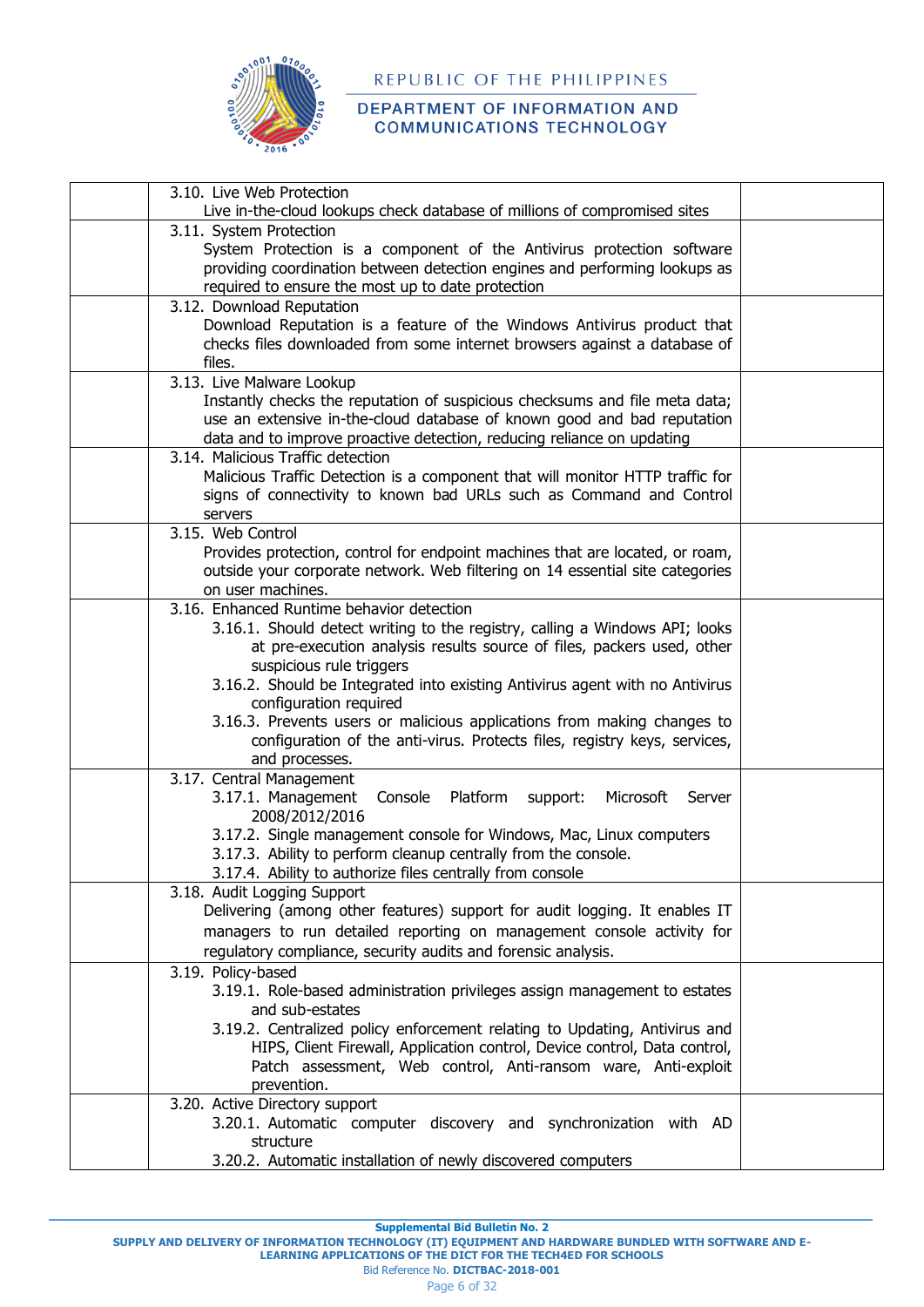

#### DEPARTMENT OF INFORMATION AND **COMMUNICATIONS TECHNOLOGY**

| 3.21. Location Roaming                                                            |  |
|-----------------------------------------------------------------------------------|--|
| Intelligent updating for roaming laptops where updates are performed from         |  |
| a best update location and updating does not rely solely on the primary and       |  |
| secondary update locations specified in the Antivirus updating policy.            |  |
| 3.22. Failsafe updating                                                           |  |
| 3.22.1. Multiple sources of update with automatic failover                        |  |
| 3.22.2. Bandwidth throttling support for low-speed network links                  |  |
| 3.23. Signature Updates                                                           |  |
| 3.23.1. Small update size with an average of 50kb per signature update            |  |
| 3.23.2. Ability to check for updates as often as every 10 minutes                 |  |
| 3.23.3. Separate schedule for signature and software updates                      |  |
| 3.24. Dashboard and Reporting                                                     |  |
| 3.24.1. Near real-time view of the security health of the organization            |  |
| through the use of dashboards or similar technology                               |  |
| 3.24.2. Automated email reporting when certain alert thresholds are               |  |
| reached                                                                           |  |
| 3.24.3. Supports report output in PDF, HTML, Excel, Word, RTF, CSV,<br>and/or XML |  |
| 3.25. Reporting Interface                                                         |  |
| Reporting Interface and Reporting Log Writer provide the components that          |  |
| allow third-party applications to access Enterprise Console threat and event      |  |
| data.                                                                             |  |
| 3.26. Patch Assessment                                                            |  |
| Scans and identifies computers missing critical patches for vulnerabilities       |  |
| commonly targeted by threats.                                                     |  |
| 3.27. Home Use                                                                    |  |
| Your employees are allowed to use the Licensed Product at home on a single        |  |
| workstation provided that you are responsible for support and the                 |  |
| distribution of Upgrades and Updates of such licenses.                            |  |
| 4. e-Learning Module 1-year subscription                                          |  |
| 4.1. Quantity: 1510 units                                                         |  |
| 4.2. Standalone or Internet Based Learning Management System with K-12<br>Content |  |
| 4.2.1.<br>Administrator account features:                                         |  |
| 4.2.2. Ability to create unlimited number of classes/courses within the           |  |
| system.                                                                           |  |
| 4.2.3.<br>Has built in tools to manage classroom, lessons and activities.         |  |
| Has built in SCORM based lessons and activities<br>4.2.4.                         |  |
| The system must have an email notification system that allows<br>4.2.5.           |  |
| Email notifications to be sent automatically in response to events.               |  |
| This allows the school to send out notifications and reminders to                 |  |
| students to increase their engagement                                             |  |
| 4.2.6. Has the ability to create customized/personalized lessons for each         |  |
| class                                                                             |  |
| 4.2.7.<br>built<br>Has<br>student<br>assessment<br>Quiz<br>in.<br>tools<br>such   |  |
| Module/Assignment Modules/Test Bank                                               |  |
| 4.2.8. The system should have a detailed reporting tool that allows               |  |
| teachers and administrators to create detailed reports on student                 |  |
| progress, performance, etc.                                                       |  |
| Has built in analytics tools to track the progress of each class and<br>4.2.9.    |  |
| even each student                                                                 |  |

**Supplemental Bid Bulletin No. 2**

**SUPPLY AND DELIVERY OF INFORMATION TECHNOLOGY (IT) EQUIPMENT AND HARDWARE BUNDLED WITH SOFTWARE AND E-LEARNING APPLICATIONS OF THE DICT FOR THE TECH4ED FOR SCHOOLS**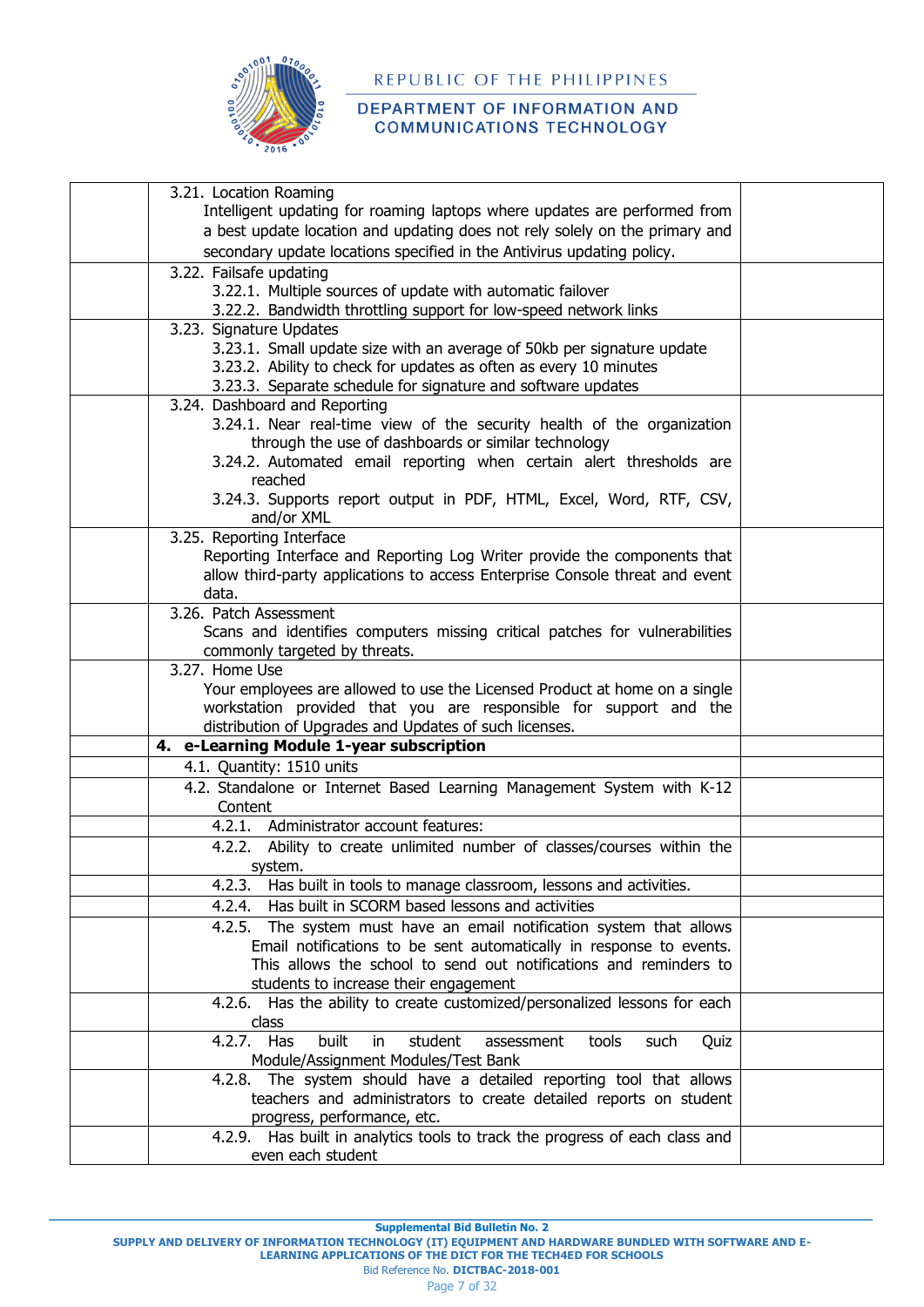

| 4.2.9.1.<br><b>Test/Examination scores</b>                                                                                                |  |
|-------------------------------------------------------------------------------------------------------------------------------------------|--|
| 4.2.9.2.<br>Assignment/Activity Submission Rate                                                                                           |  |
| 4.2.9.3.<br>Topics Finished by each student                                                                                               |  |
| 4.2.9.4.<br>Has tools that access the performance of each student or                                                                      |  |
| class on a specific topic of question                                                                                                     |  |
| 4.2.9.5.<br>Number of Videos watched by each student including the                                                                        |  |
| time spent per video                                                                                                                      |  |
| 4.3. Ability to backup and restore all the data including student data within the                                                         |  |
| Learning Management System.                                                                                                               |  |
| 4.4. The system must have School Group Management Module that allows                                                                      |  |
| users to create, organize, join, and manage groups. This also allows                                                                      |  |
| students to form groups based on their interest.                                                                                          |  |
| 4.5. Has a built in messaging system/forum system that allows:                                                                            |  |
| 4.5.1. A teacher to send messages to a single or multiple students at                                                                     |  |
| once                                                                                                                                      |  |
| 4.5.2. Students to connect and receive messages to multiple teachers                                                                      |  |
| 4.5.3. Students to connect to other student                                                                                               |  |
| 4.5.4. Students to post questions in the class forum and have these                                                                       |  |
| questions be answered by teachers or other students                                                                                       |  |
| 4.5.5. Teachers and Students to communicate even outside the school                                                                       |  |
| premises (optional)                                                                                                                       |  |
| 4.5.6. Messaging restrictions such as limiting the communication to                                                                       |  |
| teacher-student only and restricting communication between student-                                                                       |  |
| student                                                                                                                                   |  |
| 4.5.7. Has the ability to allow teachers and administrators create and                                                                    |  |
| upload customized teacher made content and share it with their                                                                            |  |
| students and other teachers                                                                                                               |  |
| 4.6. Content Library features:                                                                                                            |  |
| With built in content library composing of K-12 Curriculum Aligned lessons                                                                |  |
| and activities for the Grades 1 to 10. Topics covers the following subjects:                                                              |  |
| 4.6.1.<br>Science                                                                                                                         |  |
| 4.6.2. Math                                                                                                                               |  |
| 4.6.3. English                                                                                                                            |  |
| 4.6.4. Aralin Panlipunan                                                                                                                  |  |
| 4.6.5.<br>Filipino                                                                                                                        |  |
| 4.6.6.<br>ICT                                                                                                                             |  |
| 4.6.7.<br>MAPEH                                                                                                                           |  |
| 4.7. With built in content library for Grade 11 covering the following topics                                                             |  |
|                                                                                                                                           |  |
| Oral Communication<br>4.7.1.                                                                                                              |  |
| 4.7.2.<br>Statistics and Probability                                                                                                      |  |
| 4.7.3.<br>Earth Science                                                                                                                   |  |
| <b>Physical Science</b><br>4.7.4.                                                                                                         |  |
| 4.7.5. Personality Development                                                                                                            |  |
| 4.7.6.<br><b>Disaster Readiness</b>                                                                                                       |  |
| 4.7.7. Physical Education                                                                                                                 |  |
| 4.7.8.<br><b>Philippine Arts</b>                                                                                                          |  |
| 4.8. With built in Video Library comprising of Video Lessons and tutorials made<br>by local subject expert covering the following topics: |  |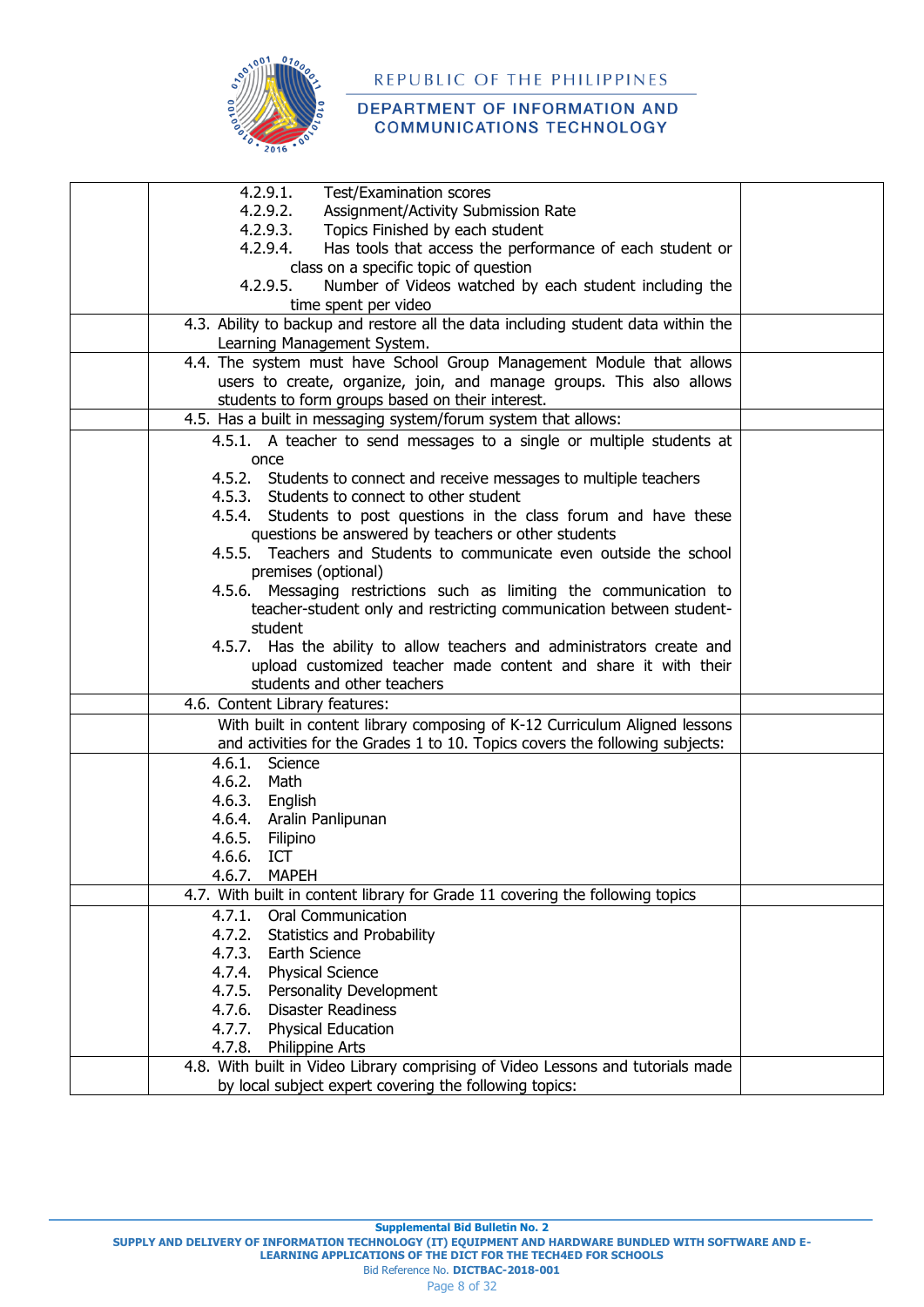

| 4.8.1.       | Science                                                                    |  |
|--------------|----------------------------------------------------------------------------|--|
| 4.8.2.       | Math                                                                       |  |
| 4.8.3.       | English                                                                    |  |
|              | 4.8.4. Aralin Panlipunan                                                   |  |
|              | 4.8.5. Filipino                                                            |  |
| 4.8.6. ICT   |                                                                            |  |
|              | 4.8.7. MAPEH                                                               |  |
|              | 4.9. With locally written Printable and Downloadable K-12 Aligned Activity |  |
|              | sheets covering the following topics:                                      |  |
| 4.9.1.       | Science                                                                    |  |
| 4.9.2. Math  |                                                                            |  |
|              | 4.9.3. English                                                             |  |
|              | 4.9.4. Aralin Panlipunan                                                   |  |
|              | 4.9.5. Filipino                                                            |  |
| 4.9.6. ICT   |                                                                            |  |
|              | 4.9.7. MAPEH                                                               |  |
| 4.10.        | With locally written downloadable K-12 aligned study/teacher's             |  |
|              | guides covering the following topics:                                      |  |
|              | 4.10.1. Science                                                            |  |
| 4.10.2. Math |                                                                            |  |
|              | 4.10.3. English                                                            |  |
|              | 4.10.4. Aralin Panlipunan                                                  |  |
|              | 4.10.5. Filipino                                                           |  |
| 4.10.6. ICT  |                                                                            |  |
|              | 4.10.7. MAPEH                                                              |  |
| 4.11.        | With built in Test Bank covering the following K-12 topics                 |  |
|              | 4.11.1. Science                                                            |  |
| 4.11.2. Math |                                                                            |  |
|              | 4.11.3. English                                                            |  |
|              | 4.11.4. Aralin Panlipunan                                                  |  |
|              | 4.11.5. Filipino                                                           |  |
| 4.11.6. ICT  |                                                                            |  |
|              | 4.11.7. MAPEH                                                              |  |
| 4.12.        | The Content Library, Video Library, Activity Sheets, Study/Teachers        |  |
|              | guide, and Test Bank must be available online and offline                  |  |
| 4.13.        | <b>Teachers Account Features</b>                                           |  |
|              |                                                                            |  |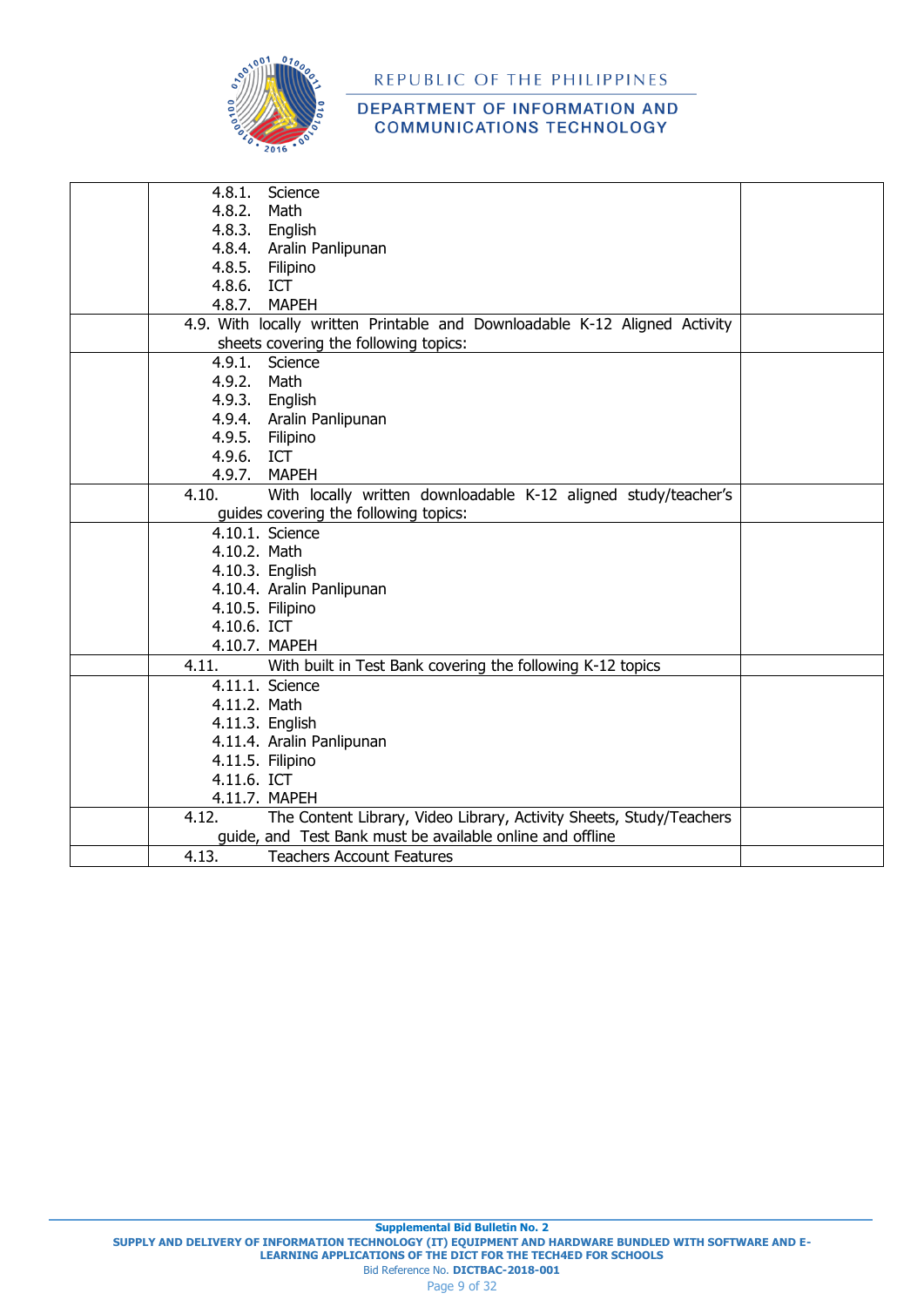

### DEPARTMENT OF INFORMATION AND **COMMUNICATIONS TECHNOLOGY**

| 4.13.1. Should support Dynamic Forums which allows teacher and student              |  |
|-------------------------------------------------------------------------------------|--|
| to set up private or public course specific forums for their discussions.           |  |
| 4.13.2. Should support Lesson Timers that allows teachers to set a                  |  |
| minimum amount of time that must be spent per lesson.                               |  |
| 4.13.3. Should support Advance Quizzing that allows teacher to create               |  |
| quizzes using a predefined question types, custom messages,                         |  |
| question banks and much more.                                                       |  |
| 4.13.4. Should support Course Points which allows teachers to                       |  |
| automatically award points to students upon completing a course or                  |  |
| quiz.                                                                               |  |
| 4.13.5. Should have a Certificate and Badging System that allows teachers           |  |
| to award certificates and badges to top performing students in their                |  |
| class.                                                                              |  |
| 4.13.6. Should support automatic grading after a quiz or activity.                  |  |
| 4.13.7. Should have an Assignment Management Module that allows                     |  |
| teachers to approve, comment, and award points on submitted                         |  |
|                                                                                     |  |
| assignments.<br>4.13.8. Should have Import/Export Tool that allows export or import |  |
| course or courses to multiple classes.                                              |  |
| 4.13.9. The system must have a built in Instructor Dashboard that allows            |  |
| instructors to see statistic blocks, announcements, course statistics,              |  |
| news, to do list.                                                                   |  |
| 4.14.<br><b>Student Account Features</b>                                            |  |
| 4.14.1. Student accounts including access to interactive lessons, activities        |  |
| and video content should be accessible online even outside the school               |  |
| premises                                                                            |  |
| 4.14.2. Ability to instantly see test/examination results                           |  |
| 4.14.3. The system should have a Social Newsfeed Module that allows                 |  |
|                                                                                     |  |
| students to Share ideas, facilitate conversations, collaborate and learn            |  |
| together in a safe & secure environment.                                            |  |
| 4.14.4. The system should have a built in Student Dashboard that allows             |  |
| students to see course progress, statistic blocks, contact instructors,             |  |
| course / quiz / assignment statistics, news and announcements,                      |  |
| recent activities, and online friends.                                              |  |
| 4.14.5. The system should have a Task and Announcement module that                  |  |
| allow users to share tasks or homework posts and post class                         |  |
| announcements. It also allows teachers and administrators to post                   |  |
| announcements.                                                                      |  |
| 4.15.<br><b>Parents Account Features</b>                                            |  |
| 4.15.1. The system should have the ability to add multiple student                  |  |
| accounts under one parent account                                                   |  |
| 4.15.2. The system should allow parents to monitor the student activity             |  |
| and academic performance using the parent account via online                        |  |
| access.                                                                             |  |
| Customization and branding<br>4.16.                                                 |  |
| Agencies and Organizations can put their own branding or can customize              |  |
| the systems in accordance to its specifications                                     |  |
| Security Compliance<br>4.17.                                                        |  |
| The LMS not only holds student record but the institutions data and vital           |  |
| information exemplified in the following:                                           |  |

**Supplemental Bid Bulletin No. 2**

**SUPPLY AND DELIVERY OF INFORMATION TECHNOLOGY (IT) EQUIPMENT AND HARDWARE BUNDLED WITH SOFTWARE AND E-**

**LEARNING APPLICATIONS OF THE DICT FOR THE TECH4ED FOR SCHOOLS**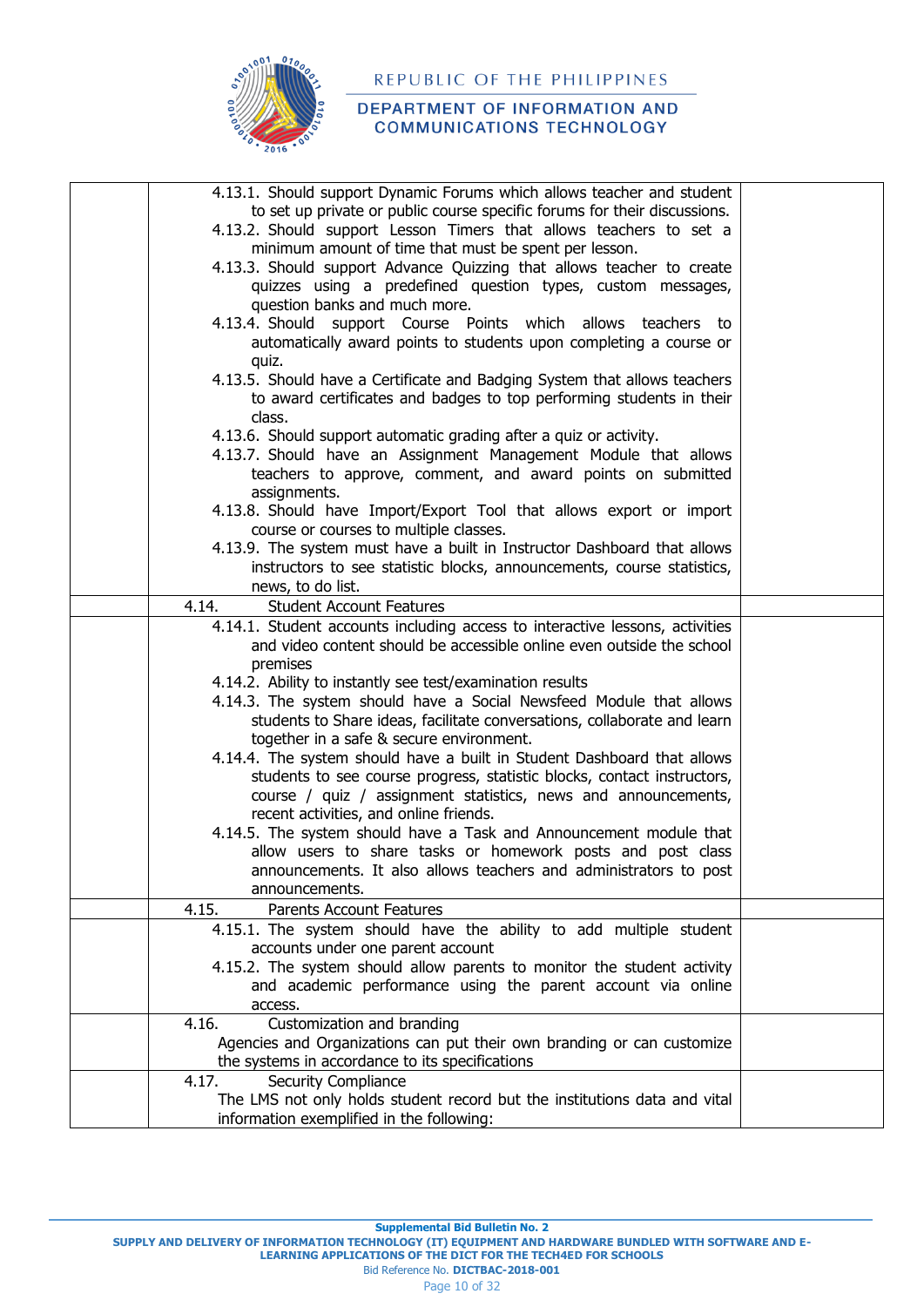

#### DEPARTMENT OF INFORMATION AND **COMMUNICATIONS TECHNOLOGY**

| 4.17.1. Sign-on as the first contact                                                  |  |
|---------------------------------------------------------------------------------------|--|
| 4.17.2. Sensitive Data are protected either cloud based or on premise                 |  |
| 4.17.3. The LMS support users authorization and how are end user can                  |  |
| access the data                                                                       |  |
| 4.17.4. The LMS support data maintenance                                              |  |
| 4.18.<br>Reports and Tracking                                                         |  |
| 4.18.1. Learning item reports                                                         |  |
| 4.18.2. Learning path reports                                                         |  |
| 4.18.3. Examination reports                                                           |  |
| Testing and Assessment Flexibility and options<br>4.19.                               |  |
| 4.19.1. System support for pre-test and post test                                     |  |
| 4.19.2. Formative Assessments                                                         |  |
| 4.19.3. On-Line Examination System                                                    |  |
| 4.19.4. Availability of Questions; Random Questions be pulled from a test             |  |
| bank.                                                                                 |  |
| 4.19.5. Multiple Choice can be randomized.                                            |  |
| 4.19.6. Results of off-line examination and on-job evaluations be entered.            |  |
| 4.19.7. Weight of Assignments                                                         |  |
| 4.19.8. Learners Complete Assessments Portfolios                                      |  |
| 4.20.<br><b>Content Management</b>                                                    |  |
| 4.20.1. Support to latest and international standards for e-learning -                |  |
| <b>SCORM and Tin Can</b>                                                              |  |
| 4.20.2. Upload of existing documents, videos and exams and link learners              |  |
| to web content.                                                                       |  |
| 4.20.3. Meaningful Organization of Curriculum, Learning Materials and<br>Evaluations. |  |
| 4.20.4. Senior High School Booklist                                                   |  |
| Filipino I, Filipino II, Statistics, Personal Development,<br>Oral                    |  |
| Communication, Economics, Accounting Fundamentals                                     |  |
| 4.20.5. Speech 1 to 6 with animation Open source story books                          |  |
| The systems must support class ticketing that automatically<br>4.21.                  |  |
| convert all students emails into tickets and never miss another                       |  |
| conversation from them                                                                |  |
| The LMS should support powerful automations with high level of<br>4.22.               |  |
| productivity through automation of repetitive and mundane tasks that                  |  |
| focuses on student concern                                                            |  |
| The LMS should have analytics on the most frequent concern<br>4.23.                   |  |
| Flexibility of platform and systems<br>4.24.                                          |  |
| 4.24.1. Through the dash board, it helps end users to monitor the assist              |  |
| desk using real time data about tickets, trends and groups                            |  |
| 4.24.2. Schedule Reports - Has the ability to schedule default and                    |  |
| customer reports so that administrators can receive on a designated                   |  |
| duration.                                                                             |  |
| 4.24.3. Answers and Insights - Easy Access of Data and Reports                        |  |
| 4.24.4. Customer Satisfaction Ratings - It has the ability to gauge how               |  |
| students feel about the support using customer satisfaction reports.                  |  |
| 4.24.5. Helpdesk Reports - Understand how different students, groups                  |  |
| perform based on various helpdesk metrics.                                            |  |
| 4.24.6. Speech Laboratory - In Digital Approach                                       |  |
| 4.25.<br><b>Systems Compatibility</b>                                                 |  |
|                                                                                       |  |

**Supplemental Bid Bulletin No. 2**

**SUPPLY AND DELIVERY OF INFORMATION TECHNOLOGY (IT) EQUIPMENT AND HARDWARE BUNDLED WITH SOFTWARE AND E-**

**LEARNING APPLICATIONS OF THE DICT FOR THE TECH4ED FOR SCHOOLS**

Bid Reference No. **DICTBAC-2018-001**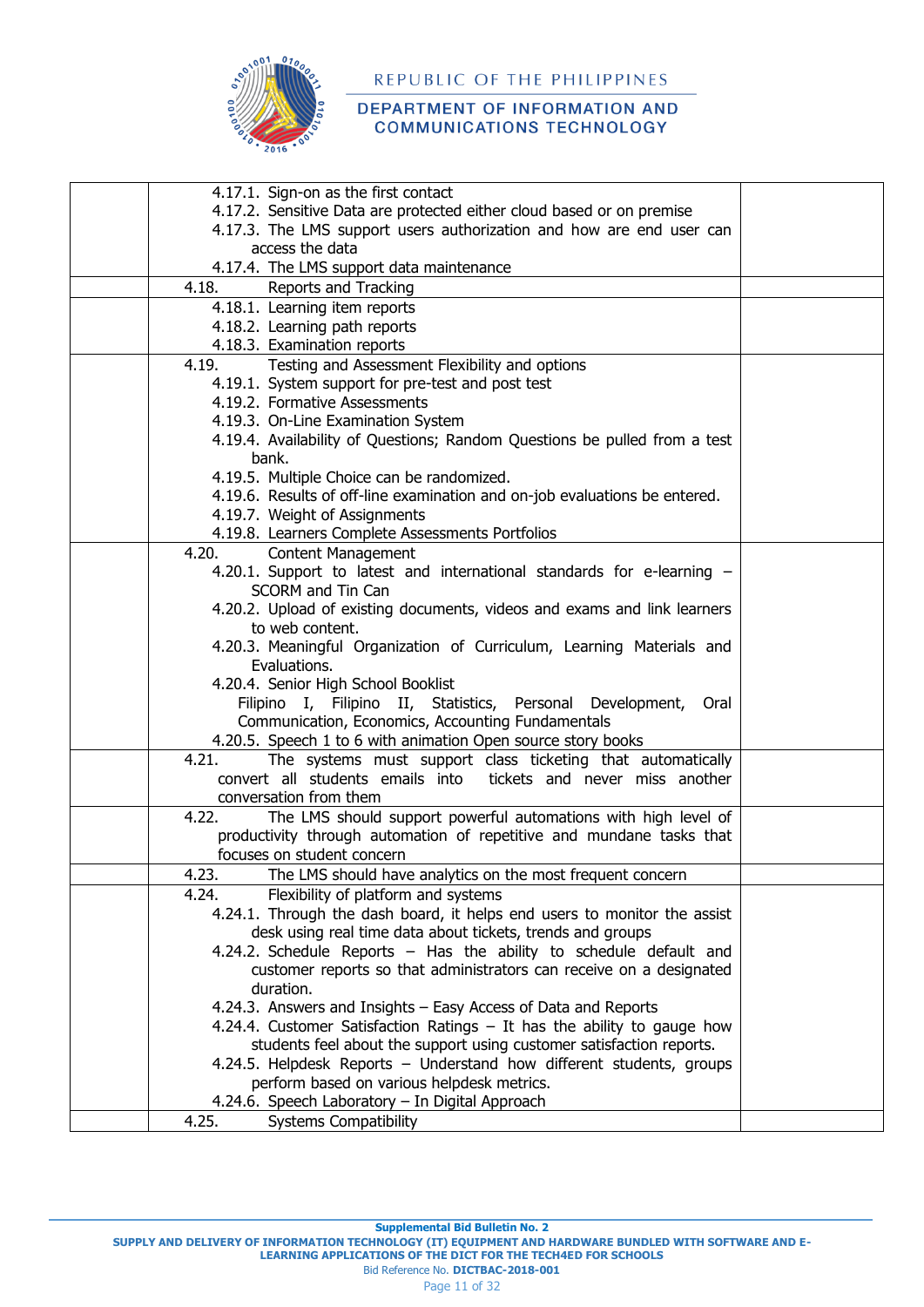

|                     |                     | 4.25.1. The system proposed must be compatible to the following devices: |  |
|---------------------|---------------------|--------------------------------------------------------------------------|--|
|                     | 4.25.1.1.           | Desktop PC (Windows & Linux)                                             |  |
|                     | 4.25.1.2.           | Window based Tablets                                                     |  |
|                     | 4.25.1.3.           | Android and IOS Based Tablets and Smart Phones                           |  |
|                     | 4.25.1.4.           | Google Chrome based Devices                                              |  |
|                     | 4.25.1.5.           | <b>Interactive Projector</b>                                             |  |
|                     | 4.25.1.6.           | Interactive Touchscreen LED Boards                                       |  |
|                     | 4.25.1.7.           | Contents including Lessons and Activities must be SCORM                  |  |
|                     |                     | 2004 or later compliant                                                  |  |
|                     | 4.25.1.8.           | Contents including Lessons and Activities must be xAPI or                |  |
|                     |                     | Experience API compliant                                                 |  |
|                     | 4.25.1.9.           | Contents including Lessons and Activities must be able to                |  |
|                     |                     | work with Interactive Projectors and Interactive touchscreen             |  |
|                     |                     | <b>LED Boards</b>                                                        |  |
|                     |                     | 4.25.1.10. Contents including Lessons and Activities must work with      |  |
|                     |                     | any existing Moodle based LMS or SCORM Compliant LMS                     |  |
| 5<br><b>Desktop</b> |                     | Management Systems Professional<br>Edition,<br>1-year                    |  |
|                     | subscription        |                                                                          |  |
|                     |                     | 5.1 Quantity: 1500 licenses                                              |  |
|                     |                     | 5.2 Agent Deployment                                                     |  |
|                     | 5.2.1               | Deploy Agent Remotely thru IP Address                                    |  |
|                     | 5.2.2               | Deploy Agent Remotely thru Active Directory                              |  |
|                     | 5.2.3               | Deploy Agent thru Discovery                                              |  |
|                     | 5.2.4               | Deploy Agent via URL Link                                                |  |
|                     | 5.3 Agent Installer |                                                                          |  |
|                     | 5.3.1               | Administrator Credential inside the Agent Package                        |  |
|                     | 5.3.2               | Can Automatically group machine base in Agent package                    |  |
|                     |                     | 5.4 Platform Supported                                                   |  |
|                     | 5.4.1               | Windows XP/Vista/7/8/8.1/10                                              |  |
|                     | 5.4.2               | Windows Server 2003/2008/2008 R2/2012/2012 R2/2016                       |  |
|                     | 5.4.3               | Virtualization - VMWare/Hyper-V                                          |  |
|                     | 5.4.4               | Apple OS X version 10.7.5 through 10.9 or above. Intel only              |  |
|                     | 5.4.5               | The Linux agent only supports Intel-based machines. SuSE                 |  |
|                     |                     | Linux Enterprise (10, 11, 12), Red Hat Enterprise Linux (5, 6,           |  |
|                     |                     | 7), Ubuntu (10.04 LTS, 12.04 LTS, (16.04 LTS) are supported              |  |
|                     |                     | as a headless agent. User interface-based agent procedures               |  |
|                     |                     | will not work. OpenSuSE 12, and CentOS (5, 6, 7) are fully               |  |
|                     |                     | supported.                                                               |  |
|                     | 5.4.6               | Network Devices - Routers, Switches, Printers and other IP-              |  |
|                     |                     | based devices                                                            |  |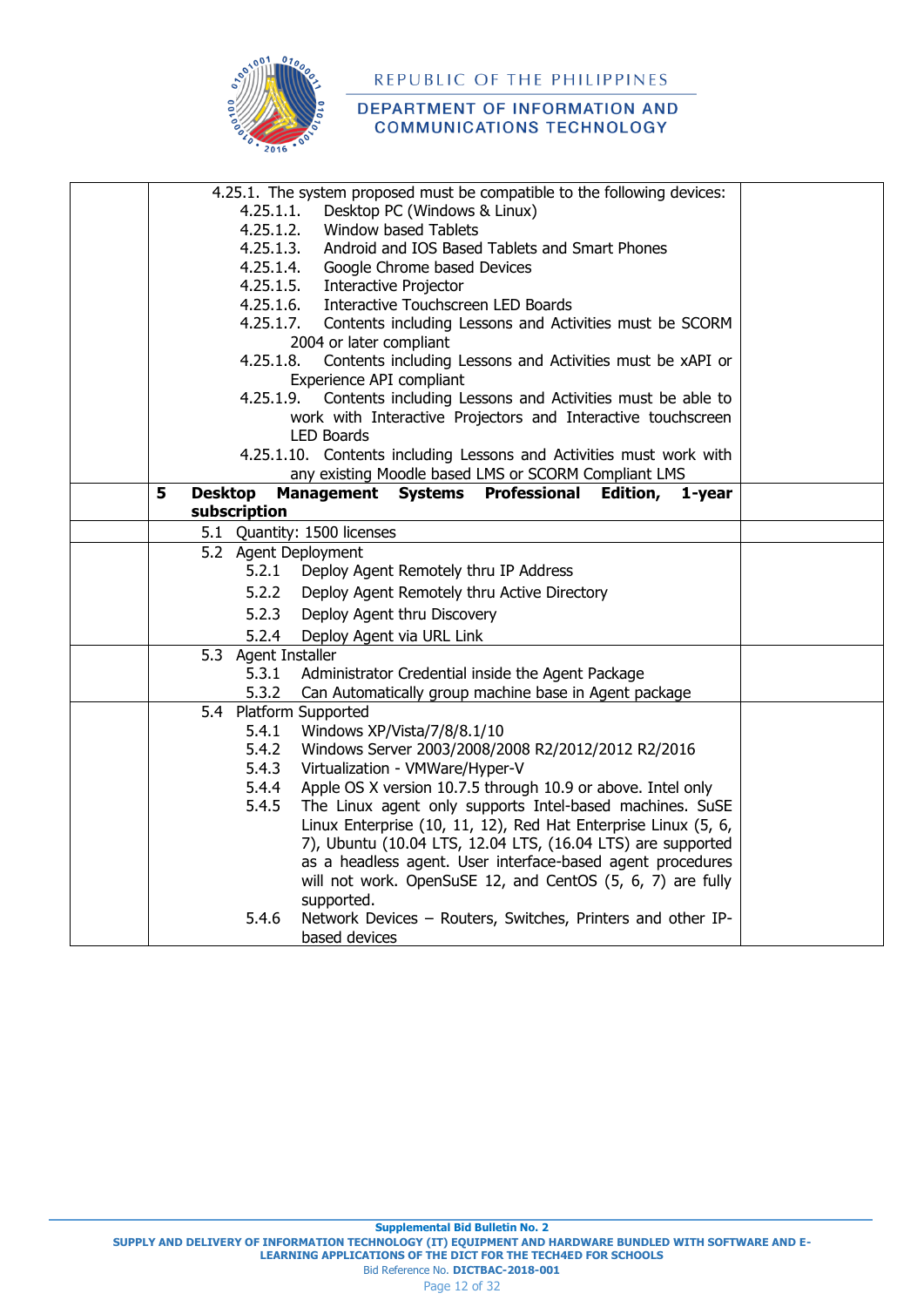

| 5.5 Procedure Creation |                                                                       |  |
|------------------------|-----------------------------------------------------------------------|--|
|                        | 5.5.1 Create IT Procedures/Scripts.                                   |  |
| 5.5.2                  | Automatically distribute procedures to manage machines,               |  |
|                        | groups of machines within a Local Area Network and/or                 |  |
|                        | Remote systems.                                                       |  |
|                        |                                                                       |  |
| 5.5.3                  | Able to run CMD, PowerShell, Batch File, VB script commands           |  |
| 5.5.4                  | Automated<br>Remediation, automatically run<br>procedures             |  |
|                        | triggered by an alert (via Real-time monitoring of critical           |  |
|                        | applications, services, event logs) offering automated                |  |
|                        | remediation of issues.                                                |  |
| 5.5.5                  | Scheduling procedures to run automatically                            |  |
| 5.5.6                  | Application Deployment, deploy Microsoft and non-Microsoft            |  |
|                        |                                                                       |  |
|                        | applications                                                          |  |
| 5.5.7                  | Capability to assign software repository for local sourcing of        |  |
|                        | installers.                                                           |  |
| 5.5.8                  | Policy Enforcement/Configuration Management, deploy and               |  |
|                        | enforce system policies, configuration, e.g. block control            |  |
|                        | panel, block USBs via Machine, groups of Machine within a             |  |
|                        |                                                                       |  |
|                        | Local Area Network and Remote systems.                                |  |
| 5.5.9                  | File Distribution, automatically get and distribute files to and      |  |
|                        | from systems connected locally and remotely.                          |  |
|                        | 5.5.10 Provides user define real-time monitoring on Alerts, Event Log |  |
|                        | Alerts, Monitor sets, SNMP sets, System check and Log                 |  |
|                        | monitoring                                                            |  |
|                        | 5.5.11 Monitoring of IP Devices                                       |  |
|                        |                                                                       |  |
|                        | 5.5.12 Monitors changes in the configuration of IT system and         |  |
|                        | provides alerts if a change has occurred.                             |  |
|                        | 5.5.13 Provides alerts via tickets, email, dashboard or run a         |  |
|                        | procedure.                                                            |  |
|                        | 5.5.14 Alert on specific file changes and protection violations.      |  |
|                        | 5.5.15 Monitor devices online/offline status                          |  |
|                        | 5.5.16 Monitor system performance (CPU, Disk Space, Memory)           |  |
|                        | 5.5.17 Monitor Processes                                              |  |
|                        |                                                                       |  |
|                        | 5.5.18 Monitor Services                                               |  |
|                        | 5.5.19 Monitor Hardware and Software Changes                          |  |
|                        | 5.5.20 Alert message and recipient configuration                      |  |
|                        | 5.5.21 Automatic Network Discovery                                    |  |
|                        | Automatically discover all devices on the network<br>5.5.21.1         |  |
|                        | 5.5.21.2<br>LAN monitoring alerts when new devices are                |  |
|                        | detected                                                              |  |
|                        |                                                                       |  |
|                        | View all known and unknown devices<br>5.5.21.3                        |  |
|                        | 5.5.22 Dashboard                                                      |  |
|                        | Offers view of alerts summary per system (device)<br>5.5.22.1         |  |
|                        | 5.5.22.2<br>Ability to group systems together                         |  |
|                        | 5.5.22.3<br>Customize alerts                                          |  |
|                        | 5.5.22.4<br>Offers Multi Router Traffic Grapher (MRTG),               |  |
|                        |                                                                       |  |
|                        | Bandwidth consumption.                                                |  |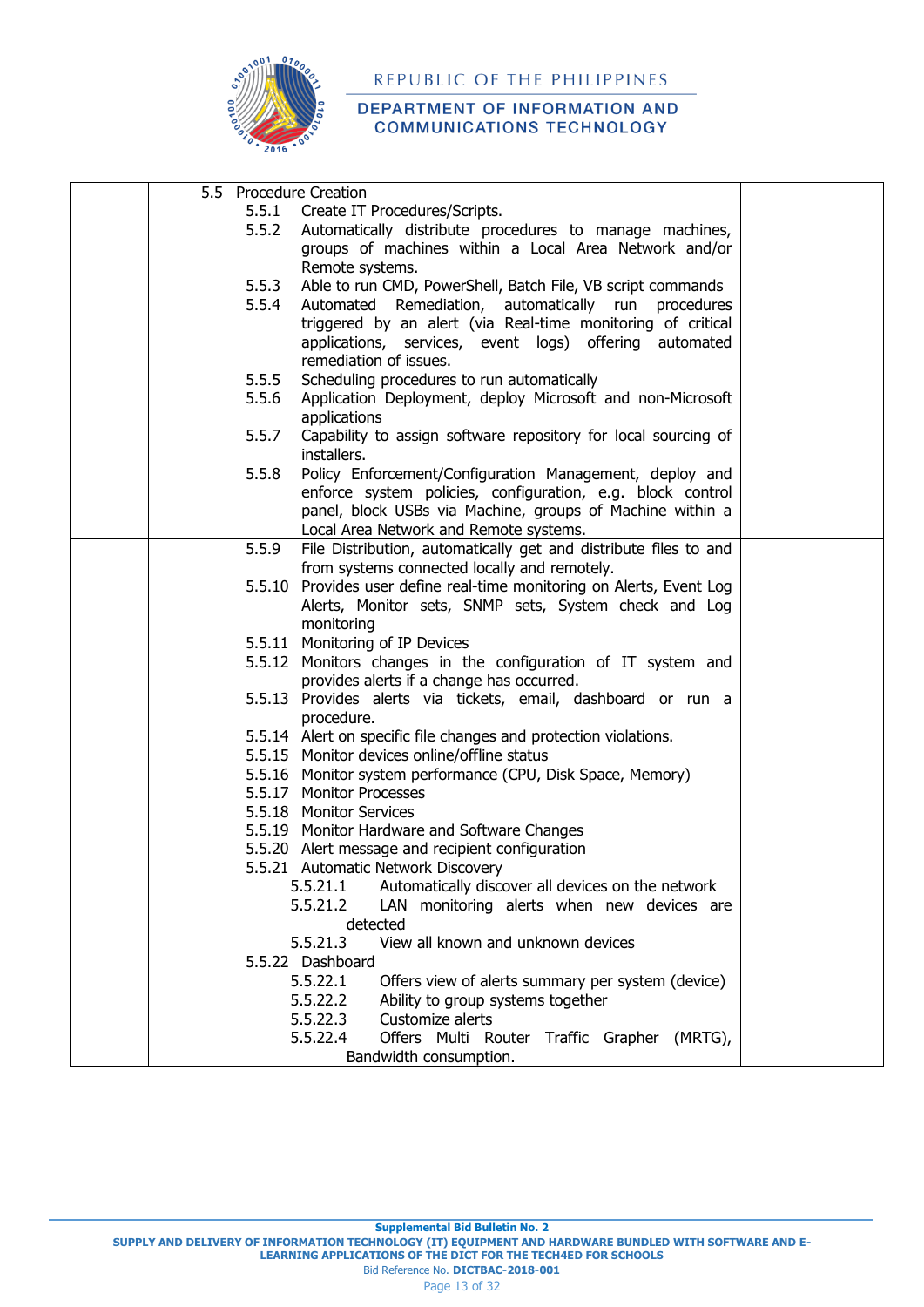

|     |                  | 5.6 Hardware Inventory                                                                                                    |  |
|-----|------------------|---------------------------------------------------------------------------------------------------------------------------|--|
|     | 5.6.1            | System Information (Manufacturer, Product Name, System                                                                    |  |
|     |                  | Version, System Serial Number)                                                                                            |  |
|     | 5.6.2            | Chassis (chassis manufacturer, chassis type, chassis version,                                                             |  |
|     |                  | chassis serial number, chassis asset tag)                                                                                 |  |
|     | 5.6.3            | Network Information (IPv4 Address, IPv6 Address, Subnet                                                                   |  |
|     |                  | Mask, Default Gateway, Connection Gateway, Country, IP                                                                    |  |
|     |                  | Information Provider, MAC Address, DHCP Server, DNS                                                                       |  |
|     |                  | Server)                                                                                                                   |  |
|     | 5.6.4            | Motherboard (Manufacturer, Product, Version, Serial Number,                                                               |  |
|     |                  | External Bus Speed)                                                                                                       |  |
|     | 5.6.5            | BIOS Information (Vendor, Version, Release Date)                                                                          |  |
|     | 5.6.6            | CPU/RAM Information (Processor Manufacturer, Processor                                                                    |  |
|     |                  | Family, Processor Version, CPU Max Speed, CPU Current                                                                     |  |
|     |                  | Speed, CPU, Quantity, Speed, RAM, Max Memory Size, Max                                                                    |  |
|     |                  | Memory Slots)                                                                                                             |  |
|     | 5.6.7            | On Board Devices                                                                                                          |  |
|     | 5.6.8            | Port Connectors                                                                                                           |  |
|     | 5.6.9            | Memory Devices per Slot, systems slots, printer installed on                                                              |  |
|     |                  | the system                                                                                                                |  |
|     |                  | 5.6.10 PCI and disk hardware, disk volume, disk partitions, disk                                                          |  |
|     |                  | shares                                                                                                                    |  |
| 5.7 |                  | Software Inventory                                                                                                        |  |
|     | 5.7.1            | Software Licenses (Publisher, Title, Product Key, License Key,                                                            |  |
|     |                  | Version)                                                                                                                  |  |
|     | 5.7.2            | Installed Applications (Application, Description, Version,<br>Manufacturer, Product Name, Directory Path, File Size, Last |  |
|     |                  | Modified)                                                                                                                 |  |
|     | 5.7.3            | Add/Remove (Application Name, Uninstall String)                                                                           |  |
|     | 5.7.4            | Startup Apps (Application Name, Application Command, User                                                                 |  |
|     |                  | Name)                                                                                                                     |  |
|     | 5.7.5            | Security<br>Products<br>(Product<br>Product<br>Type,<br>Name,                                                             |  |
|     |                  | Manufacturer, Version, Active, Up to Date)                                                                                |  |
| 5.8 |                  | Manage Machines & Updates                                                                                                 |  |
|     | 5.8.1            | Offers Scan machine, Patch status, Schedule scan, Initial and                                                             |  |
|     |                  | automatic updates, Pre/Post procedure, Machine History                                                                    |  |
|     | 5.8.2            | Ability to Machine/Patch updates,                                                                                         |  |
|     | 5.8.3            | 3 Provides Rollback                                                                                                       |  |
|     | 5.8.4            | Cancel updates                                                                                                            |  |
|     | 5.9 Patch Policy |                                                                                                                           |  |
|     | 5.9.1            | <b>Create/Delete Policies</b>                                                                                             |  |
|     | 5.9.2            | Approval by Policy                                                                                                        |  |
|     | 5.9.3            | Knowledge Based Override                                                                                                  |  |
|     |                  | 5.10 Automatic and recurring patch scans                                                                                  |  |
|     |                  | 5.10.1 Secured or ad-hoc, Scans networks for installed and missing                                                        |  |
|     |                  | security patches, detects vulnerability, determines which                                                                 |  |
|     |                  | patches are needed.                                                                                                       |  |
|     |                  | 5.10.2 Automates the tedious process of researching, identifies which                                                     |  |
|     |                  | patches are installed and date installed, Monitors and                                                                    |  |
|     |                  | maintains patch compliance for entire enterprise                                                                          |  |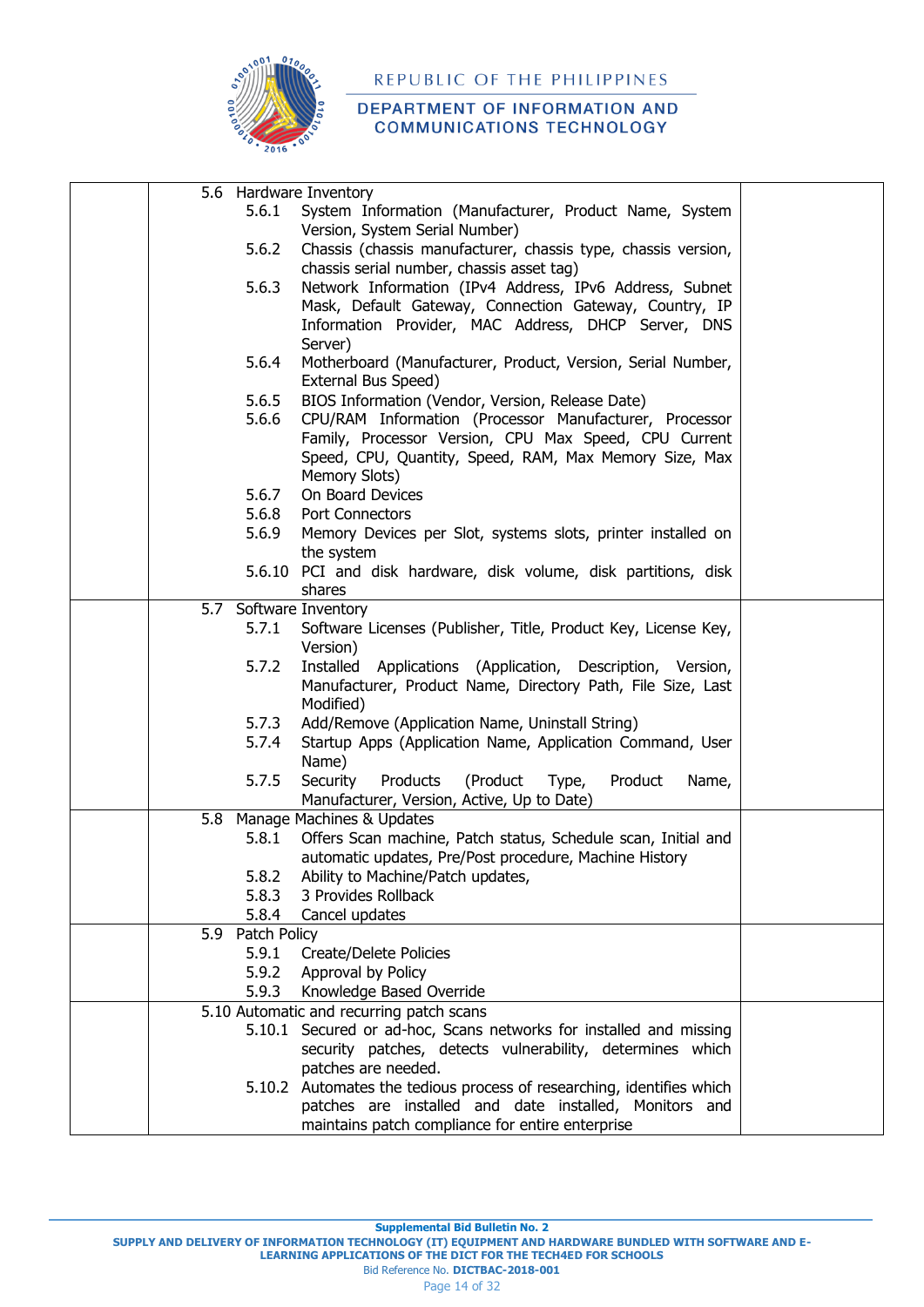

#### DEPARTMENT OF INFORMATION AND **COMMUNICATIONS TECHNOLOGY**

| 5.11 Centralized Management of Patches                                               |  |
|--------------------------------------------------------------------------------------|--|
| 5.11.1 Does not require multiple patch servers                                       |  |
| 5.11.2 Ensures that all systems are protected, even remote users on                  |  |
| laptops and workstations                                                             |  |
| 5.11.3 Allows implementation across entire network                                   |  |
| 5.11.4 Always know what patches and security holes reside on each                    |  |
| user's system                                                                        |  |
| 5.12 Patch approval                                                                  |  |
| 5.12.1 Approve or deny selected patches                                              |  |
| 5.12.2 Select by user defined computer collections                                   |  |
| 5.13 Automated patch deployment                                                      |  |
| 5.13.1 Schedule by time, computer, group or user defined collections                 |  |
| of computers                                                                         |  |
| 5.13.2 Simultaneously deploy all required patches across operating                   |  |
| systems                                                                              |  |
| 5.13.3 Single rollout strategy and policy enforcement                                |  |
| 5.13.4 Maximize uptime                                                               |  |
| 5.14 Interactive patch management<br>5.14.1 Select to deploy by patch or by computer |  |
| 5.14.2 Select individual computers, groups or user defined collections               |  |
| of computers                                                                         |  |
| 5.14.3 Ad-hoc simultaneous deployment of selected patches                            |  |
| 5.14.4 Across operating systems                                                      |  |
| 5.14.5 Across locations                                                              |  |
| 5.15 Flexible configuration                                                          |  |
| 5.15.1 Patch file location, Patch file parameters                                    |  |
| 5.15.2 Reboot actions and notifications, by computer, group or user                  |  |
| defined collections of computer                                                      |  |
| 5.15.3 Saves bandwidth, Security and policy control                                  |  |
| 5.16 Comprehensive reports                                                           |  |
| 5.16.1 Graphical with drill-down, User defined                                       |  |
| 5.16.2 Scheduled, E-mail notification                                                |  |
| 5.16.3 Export to HTML, Excel or Word                                                 |  |
| 5.17 Profile base policy                                                             |  |
| 5.17.1 Scan and Analysis                                                             |  |
| 5.17.2 Override                                                                      |  |
| 5.17.3 Deployment                                                                    |  |
| 5.17.4 Alerting                                                                      |  |
| 5.18 Scan and Analysis                                                               |  |
| 5.18.1 Can Approve, Review and Reject Patch impact (Critical,                        |  |
| Critical, Older than 30 days, Recommended, Virus Removal                             |  |
| 5.18.2 Schedule (Daily, Weekly, Monthly)                                             |  |
| 5.19 Deployment                                                                      |  |
| 5.19.1 Reboot Options                                                                |  |
| 5.19.2 Warn user and wait for x min and then reboot                                  |  |
| 5.19.3 Reboot immediately after update                                               |  |
| 5.19.4 Ask user about reboot and offer to delay                                      |  |
| 5.19.5 Ask permission, if no response in x min reboot                                |  |
|                                                                                      |  |
| 5.19.6 Skip reboot                                                                   |  |
| 5.19.7 Do not reboot after update, send email                                        |  |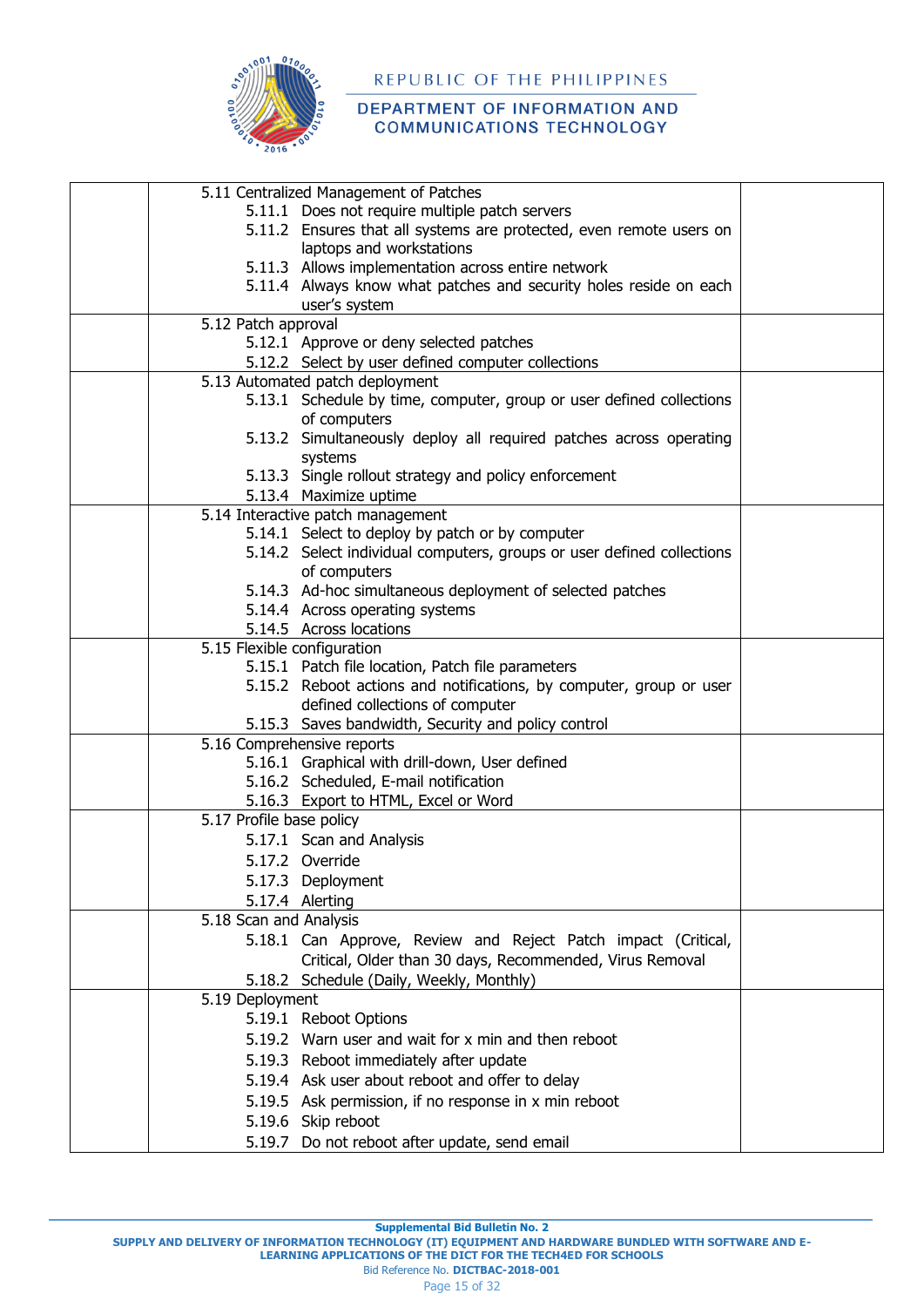

| 5.20 Procedures                      |  |
|--------------------------------------|--|
| 5.20.1 Pre-Update Procedure          |  |
| 5.20.2 Pre-Reboot Procedure          |  |
| 5.20.3 Post-Update Procedure         |  |
| 5.20.4 Post-Reboot Procedure         |  |
| 5.21 Schedule Daily, Weekly, Monthly |  |
| 5.22 Alerting                        |  |
| 5.22.1 New patch is available        |  |
| 5.22.2 Deployment fails              |  |
| 5.22.3 OS Auto Update changed        |  |
| 5.23 Management                      |  |
| 5.23.1 Dashboard                     |  |
| 5.23.2 Patch Approval                |  |
| 5.23.3 Vulnerabilities List          |  |
| 5.23.4 Patch History                 |  |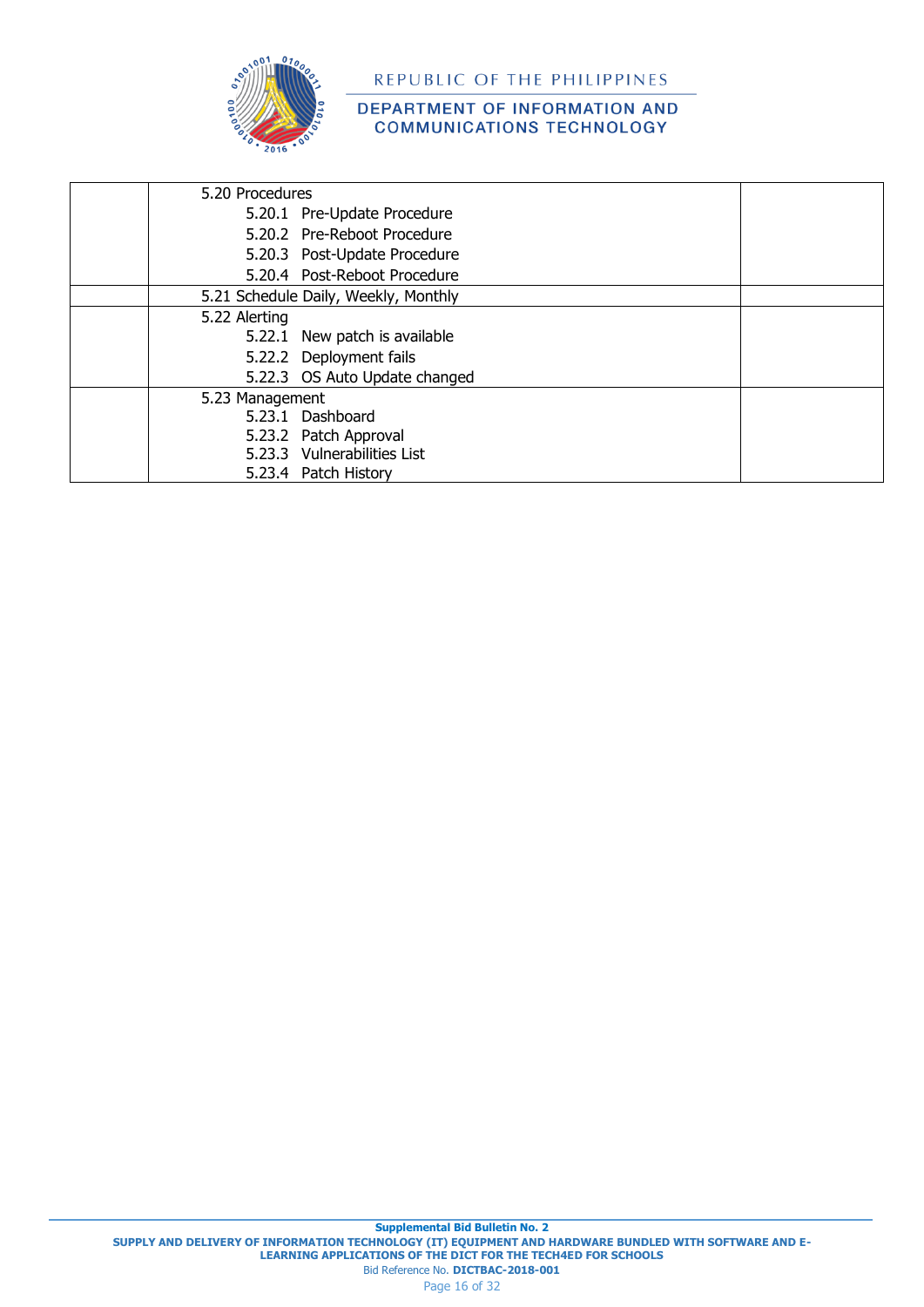

| 5.24 Capability to access remote systems without disturbing the user                                                      |  |
|---------------------------------------------------------------------------------------------------------------------------|--|
| 5.24.1 Access to Command Prompt                                                                                           |  |
| 5.24.2 Access to Event Viewer                                                                                             |  |
| 5.24.3 Access to Asset Summary                                                                                            |  |
| 5.24.4 Access to Registry                                                                                                 |  |
| 5.24.5 Access File Manager (Download, Rename, Delete, Move, Copy,                                                         |  |
| Upload)                                                                                                                   |  |
| 5.24.6 Access to Task manager                                                                                             |  |
| 5.24.7 Access to Processes                                                                                                |  |
| 5.24.8 Access to Services                                                                                                 |  |
| 5.24.9 Easy administration of users and policies                                                                          |  |
| 5.24.10 Access computers from anywhere                                                                                    |  |
| 5.24.11 Password protected                                                                                                |  |
| 5.24.12 Access computers from anywhere                                                                                    |  |
| 5.24.13 Private Remote-Control Session for Windows                                                                        |  |
| 5.24.14 Shadow Support for Terminal Server Sessions                                                                       |  |
| 5.24.15 Remote Control Session is Logged                                                                                  |  |
| 5.24.16 Supports Multiple Monitors                                                                                        |  |
| 5.24.17 Supports Keyboard Mapping and Short-cut                                                                           |  |
| 5.24.18 Secure Communications                                                                                             |  |
| 5.24.19 Peer to peer or relay connection                                                                                  |  |
| 5.24.20 Provide the end user control and security to enable or disable                                                    |  |
| remote control functions until granted approval                                                                           |  |
| 5.24.21 Screen Recording                                                                                                  |  |
| 5.24.22 Accessible from a web browser                                                                                     |  |
| 5.24.23 Automatically creates tickets based on alarm                                                                      |  |
| 5.24.24 Use email to update end users and receive feedback                                                                |  |
| 5.24.25 Ticketing policies                                                                                                |  |
| 5.24.26 Field customization                                                                                               |  |
| 5.24.27 Clients can file tickets on their own                                                                             |  |
|                                                                                                                           |  |
| 5.24.28 Auto assign tickets to technical personnel<br>5.24.29 Email notification of ticket status to client and technical |  |
|                                                                                                                           |  |
| personnel                                                                                                                 |  |
| 5.24.30 Aging of tickets                                                                                                  |  |
| 5.24.31 Detailed list, table and graphic style reports                                                                    |  |
| 5.24.32 Hardware and Software Inventory<br>5.24.33 Complete Computer Changes                                              |  |
| 5.24.34 Disk Utilization                                                                                                  |  |
| 5.24.35 License Usage and Compliance                                                                                      |  |
| 5.24.36 Network Usage and Statistics                                                                                      |  |
|                                                                                                                           |  |
| 5.24.37 Server and Workstation Uptime History<br>5.24.38 Help Desk Trouble Tickets                                        |  |
| 5.24.39 Computer Logs and Status                                                                                          |  |
|                                                                                                                           |  |
| 5.24.40 Schedule Reports for Automatic Distribution<br>5.24.41 Distribute automatically to selected e-mail recipients     |  |
| 5.25 Flexible Report Customization                                                                                        |  |
| 5.25.1 Report for all, groups or specific computers                                                                       |  |
| 5.25.2 Detailed filtering and content selection                                                                           |  |
| 5.25.3 Add own logo                                                                                                       |  |
| 5.25.4 Immediate viewing with hyperlinks for quick data access                                                            |  |
| 5.25.5 Save reports with selected parameters for reuse                                                                    |  |
| 5.25.6 Saved reports can be designated as private or shared                                                               |  |
| 5.25.7 Export report data to HTML, Microsoft Word or Excel                                                                |  |
|                                                                                                                           |  |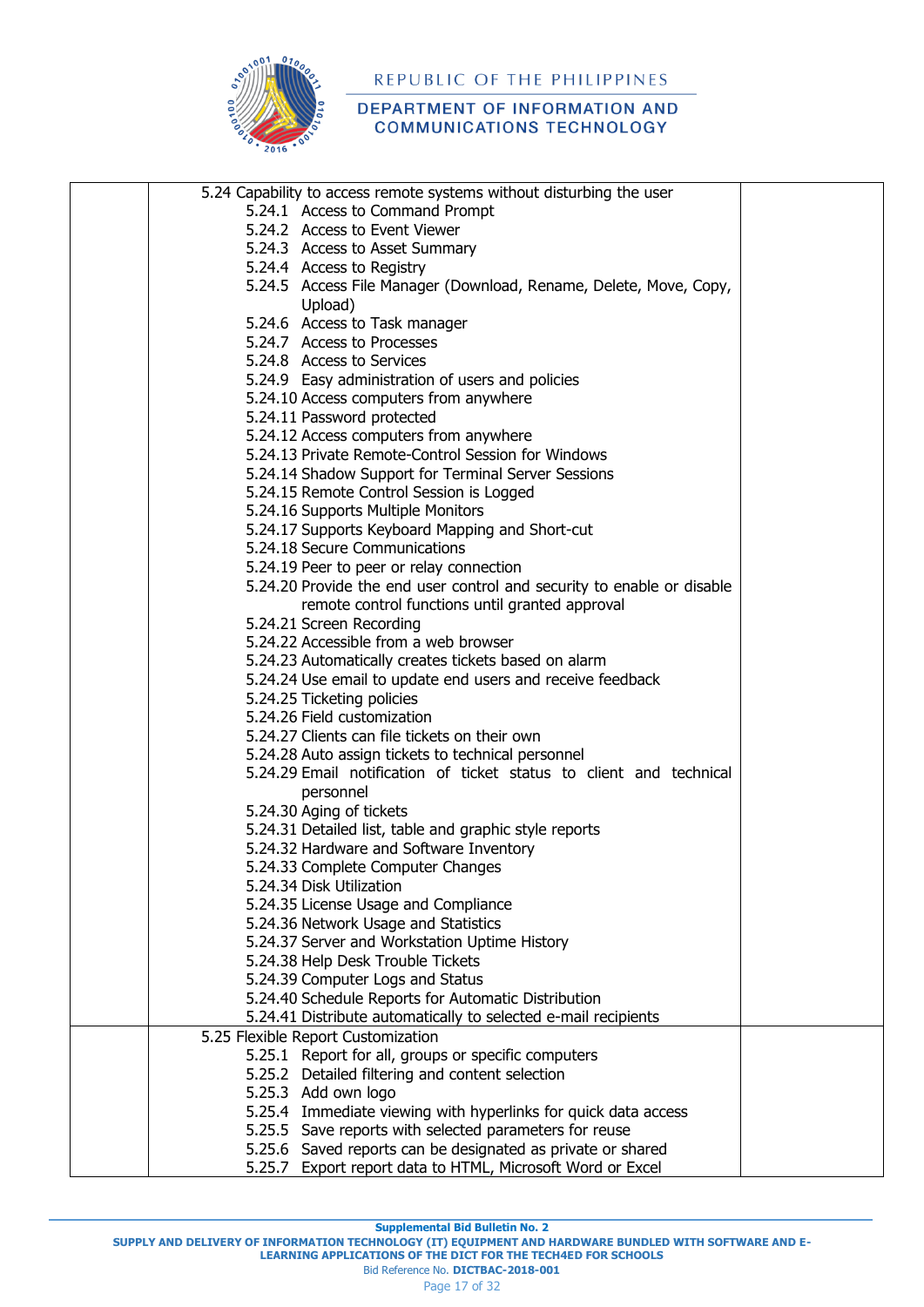

#### DEPARTMENT OF INFORMATION AND **COMMUNICATIONS TECHNOLOGY**

| 5.26 Centralized Management                                              |  |
|--------------------------------------------------------------------------|--|
| 5.26.1 Multi-tenant Capable                                              |  |
| 5.26.2 Ability to group systems                                          |  |
| 5.26.3 Assign Admin users                                                |  |
| 5.26.4 Ability to assign roles, scope and groups to Admin Users          |  |
| 5.26.5 Logs activities of Users using the system                         |  |
| 5.26.6 Ability to access Admin system remotely                           |  |
| 5.26.7 Ability to manage, monitor local and remote systems in a          |  |
| single console (without the need for a private connectivity).            |  |
| 5.26.8 Ability to deploy policies, monitoring definitions to both local  |  |
| and remote systems using a single console.                               |  |
| 5.26.9 Ability to throttle bandwidth consumption used by agents and      |  |
| server to manage bandwidth and network traffic.                          |  |
| 5.27 System Security                                                     |  |
| 5.27.1 Compliance to HIPAA and PCI                                       |  |
| 5.27.2 Remote control sessions to end-user machines/servers is           |  |
| encrypted using Transport Layer Security (TLS)                           |  |
| 5.27.3 Access to the user and admin web interface is encrypted using     |  |
| industry standard TLS                                                    |  |
| 5.27.4 Agent will not accept any inbound connections; it is impossible   |  |
| for a third-party application to attack the agent from the               |  |
| network                                                                  |  |
| 5.27.5 All communication from the Agent originates from the agent        |  |
| outbound to the server.                                                  |  |
| 5.27.6 Strong access control features (ability to control and manage     |  |
| machines is limited by both role and scope.                              |  |
| 5.27.7 The Server combines passwords with unique randomly                |  |
| generated challenges for each attempt, hashed with SHA-256.              |  |
| 5.27.8 Protects against man-in-the-middle attacks by encrypting all      |  |
| communications between the agent and the server with FIPS                |  |
| certified 256-bit AES using a key that rolls every time the              |  |
| server task the agent, often multiple times per day.                     |  |
| 5.27.9 There are no plain text data packers passing over the             |  |
| network.                                                                 |  |
| 5.27.10 Each time a technician remote administers, perform an action,    |  |
| or otherwise manages a system, it is logged in the system log.           |  |
| 5.27.11 Offers an optional system tray application which allows the      |  |
| end user to disable or enable remote control to the system.              |  |
| 5.27.12 Must have Common Criteria Certified EAL2 + (ISO 15408)           |  |
| 5.27.13 Must have Federal Information Processing Standards (FIPS)        |  |
| 140-2                                                                    |  |
| 5.27.14 Must have 9001 and 27001 ISO standards certification             |  |
| Server for Desktop Management and e-learning Applications<br>6           |  |
| 6.1 Quantity: 1 unit                                                     |  |
| 6.2 Form factor: Tower                                                   |  |
| 6.3 Processor: 1x Intel® Xeon® Silver 4110 2.1G, 8C/16T, 9.6GT/s 2UPI,   |  |
| 11M Cache, Turbo, HT (85W) DDR4-2400. Up to two Intel® Xeon®             |  |
| Scalable processors, up to 14 cores per processor                        |  |
| 6.4 Memory: 2x 32GB RDIMM, 2666MT/s, Dual Rank up to 16 DDR4             |  |
| DIMM slots, Supports RDIMMS/ LRDIMMS, speeds up to 2666MT/s,             |  |
| 512GB max Supports registered ECC DDR4 DIMMs only                        |  |
| 6.5 Storage controllers Internal controllers: PERC H730P+<br><b>RAID</b> |  |
| Controller, 2GB NV Cache, Adapter                                        |  |
|                                                                          |  |

**Supplemental Bid Bulletin No. 2**

**SUPPLY AND DELIVERY OF INFORMATION TECHNOLOGY (IT) EQUIPMENT AND HARDWARE BUNDLED WITH SOFTWARE AND E-LEARNING APPLICATIONS OF THE DICT FOR THE TECH4ED FOR SCHOOLS**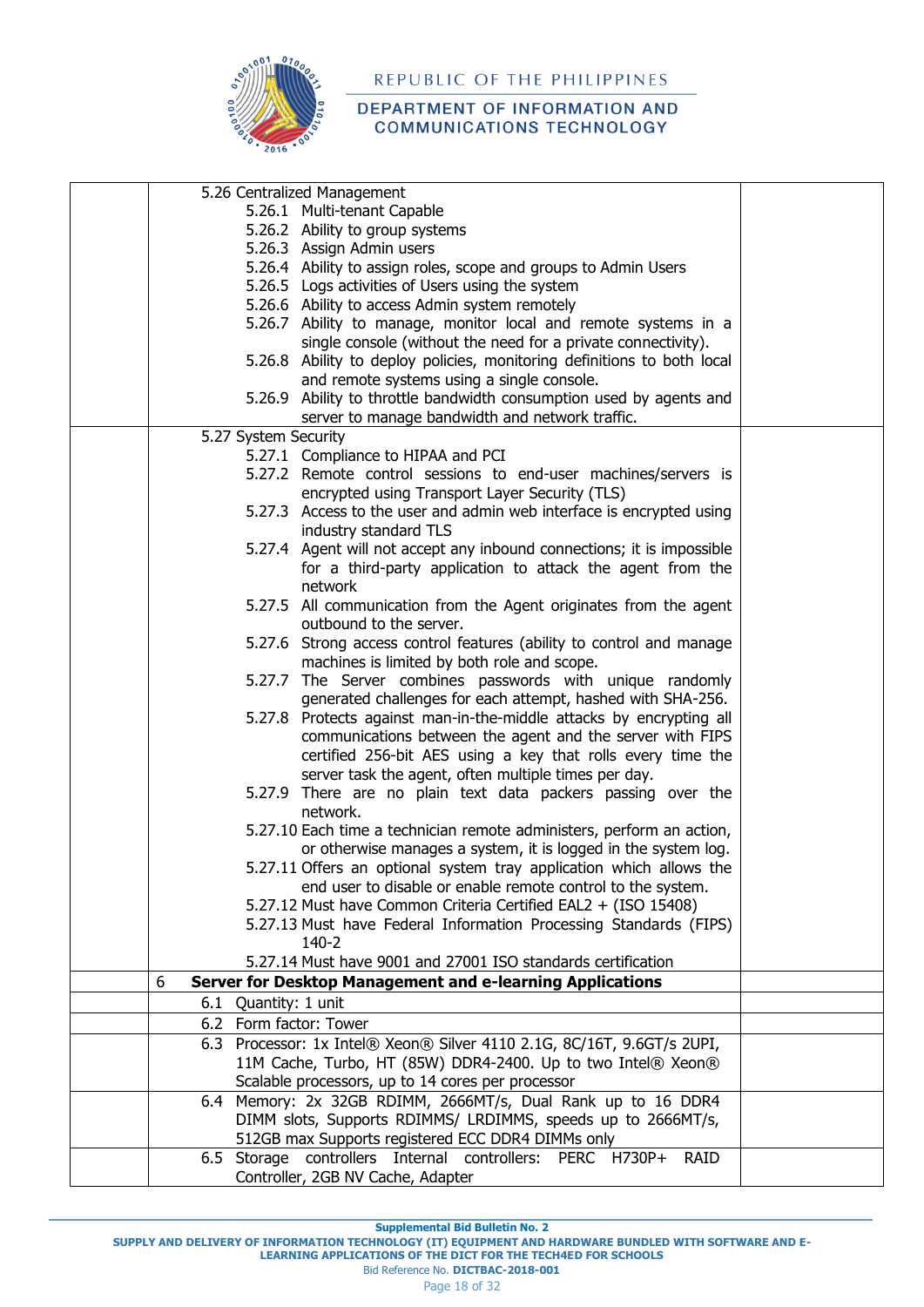

|   | 6.6 Drive bays: Up to 4 or 8 x 3.5" SAS/SATA (HDD/SSD) max 96TB or up                                                            |  |
|---|----------------------------------------------------------------------------------------------------------------------------------|--|
|   | to 16 x 2.5" SAS/SATA (HDD/SSD) max 61TB                                                                                         |  |
|   | 6.7 Hard disk: 6x 300GB 15K RPM SAS 12Gbps 512n 2.5in Hot-plug Hard<br><b>Drive</b>                                              |  |
|   | 6.8 Power supplies: Dual 1100W hot-plug PSU; Gold efficiency 450W<br>Cabled AC PSU 2 hot pluggable fans with N+1 redundancy      |  |
|   | 6.9 Bezel Optional security bezel Embedded / At-Server with Lifecycle<br>Controller Direct REST API with Redfish                 |  |
|   | 6.10 Consoles & Mobile OpenManage Enterprise OpenManage Essentials                                                               |  |
|   | OpenManage Power Center OpenManage Mobile                                                                                        |  |
|   | 6.11 Integrations OpenManage integrations: Microsoft® System Center,                                                             |  |
|   | VMware® vCenter™, BMC Software Connections OpenManage                                                                            |  |
|   | connections: Nagios & Nagios XI, Operations Manager i (OMi)                                                                      |  |
|   | 6.12 Security TPM 1.2/2.0 optional Cryptographically signed firmware                                                             |  |
|   | Silicon Root of Trust Secure Boot System Lockdown System Erase                                                                   |  |
|   | 6.13 I/O & Ports 2 x 1GbE LOM 9 x USB (5 x USB 2.0, 4 x USB 3.0) Video                                                           |  |
|   | card: VGA Up to 5 PCIe Gen3 slots                                                                                                |  |
|   | 6.14 Supported operating systems Canonical® Ubuntu® LTS Citrix®                                                                  |  |
|   | XenServer® Microsoft Windows Server® with Hyper-V Red Hat®<br>Enterprise Linux SUSE® Linux Enterprise Server VMware® ESXi        |  |
|   | 6.15 Pre-installed with Microsoft Windows Server 2012, Standard Edition 64                                                       |  |
|   | Bit or latest version                                                                                                            |  |
|   | 6.16 Pre-installed with Microsoft SQL Server 2012, Standard Edition 64 Bit,                                                      |  |
|   | with latest service pack                                                                                                         |  |
| 7 | <b>Warranties, Training and Certifications</b>                                                                                   |  |
|   | 7.1 The warranty for Desktop should be at least three (3) years, and 1-year<br>for the Collaborative white board.                |  |
|   | 7.2 The software subscription and support must be 1-year and shall                                                               |  |
|   | commence from the issuance of certificate of final acceptance                                                                    |  |
|   | 7.3 Certification from Department of Education - Bureau of Curriculum                                                            |  |
|   | Development (DepED-BCD) that the e-learning materials are aligned                                                                |  |
|   | with the K-12 Curriculum Guide. And for Local Titles, proof of copyright                                                         |  |
|   | certificate from National Library issued to E-Learning Provider                                                                  |  |
|   | 7.4 The supplier must provide two (2) days LMS training for School                                                               |  |
|   | Administrator and teachers with at least two (2) representatives per                                                             |  |
|   | school. The training modules or educational materials must support on<br>a mobile device.                                        |  |
|   | 7.5 Winning Bidder must provide two (2) days comprehensive (official                                                             |  |
|   | curriculum) training on installation, configuration, administration and                                                          |  |
|   | troubleshooting for two (2) IT personnel per school for Anti-Virus and                                                           |  |
|   | Desktop Management Systems.                                                                                                      |  |
|   | 7.6 All costs relative to the conduct training must be at the expense of the                                                     |  |
|   | winning bidder, including transportation, food, and training materials of                                                        |  |
|   | the participants within Metro Manila. For participants outside Metro                                                             |  |
|   | Manila, a three-day training will be organized by the winning bidder and                                                         |  |
|   | will be held within Metro Manila. Training venue, food and training                                                              |  |
|   | materials will be at the account of the winning bidder.<br>7.7 The Anti-Virus must be in the Leaders Magic Quadrant for the year |  |
|   | 2018.                                                                                                                            |  |
|   | 7.8 The Anti-virus must pass the AV-Test Corporate Endpoint Protection                                                           |  |
|   | Approved for the year 2017.                                                                                                      |  |
|   | 7.9 The Anti-Virus Manufacturer must have Unlimited 24x7 call and email                                                          |  |
|   | technical support included in the license.                                                                                       |  |

**Supplemental Bid Bulletin No. 2**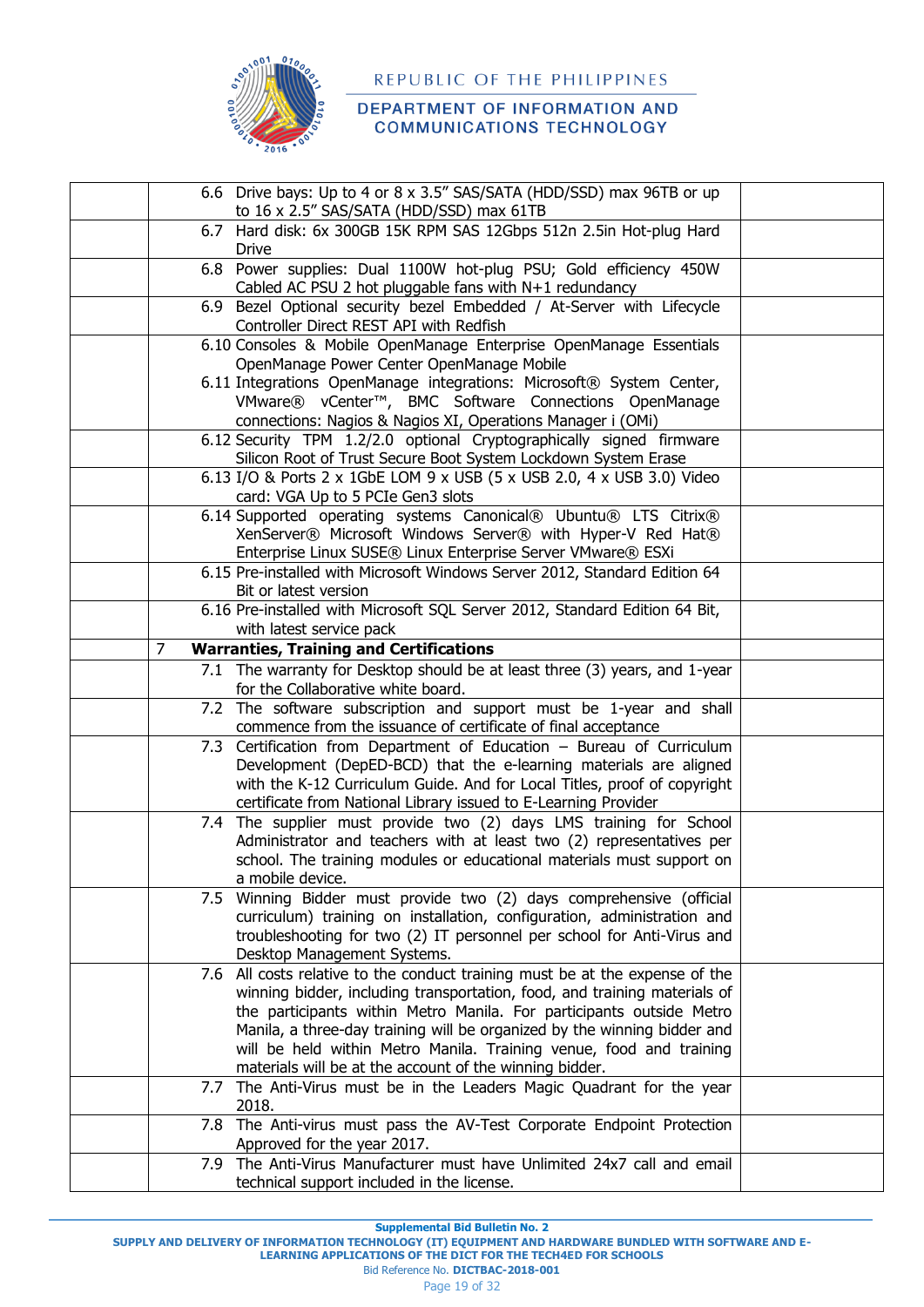

#### DEPARTMENT OF INFORMATION AND **COMMUNICATIONS TECHNOLOGY**

| 8 | <b>Services support requirements</b>                                                                                         |  |
|---|------------------------------------------------------------------------------------------------------------------------------|--|
|   | 8.1 The bidder must install the computer package including set-up,                                                           |  |
|   | configuration, testing and successful commissioning of the full system                                                       |  |
|   | prior delivery.<br>8.2 Upon delivery, the winning bidder must provide the support for the                                    |  |
|   | duration of 12 months. The Technical Support which shall commence                                                            |  |
|   | from the issuance of the Certificate of Final Acceptance and Completion.                                                     |  |
|   | 8.3 The Desktop/PC Manufacturer shall provide 100% technical support                                                         |  |
|   | Service Level Agreement (SLA). The bidder's technical support structure                                                      |  |
|   | and escalation procedure during the maintenance period must include                                                          |  |
|   | the following:                                                                                                               |  |
|   | 8.3.1<br>Level 1 and 2 Technical Support with 8 x 5 SLA; 4-hour                                                              |  |
|   | response time within Metro Manila and next business day for                                                                  |  |
|   | provincial areas                                                                                                             |  |
|   | 8.3.1.1 Escalation Procedure<br>8.4 Warranty and After Sales Support for Desktops and Monitors                               |  |
|   | 3-year on-site support warranty on parts and labor. obligation<br>8.4.1                                                      |  |
|   | for the warranty shall be covered by either retention money in                                                               |  |
|   | an amount equivalent to at least one percent (1%) of every                                                                   |  |
|   | progress payment, or a special bank guarantee equivalent to                                                                  |  |
|   | at least one percent (1%) of the total contract price. The                                                                   |  |
|   | bidder manufacturers must provide a central toll free                                                                        |  |
|   | <b>HOTLINE Number and e-mail address</b>                                                                                     |  |
|   | 8.4.2<br>Remote support shall be provided immediately by the                                                                 |  |
|   | manufacturer through the HOTLINE upon receipt of service<br>call via the toll free HOTLINE number. For email service         |  |
|   | request, the response time is 24 hours.                                                                                      |  |
|   | 8.4.3<br>On-site support service should be provided<br>by the                                                                |  |
|   | manufacturer the next business day after final remote                                                                        |  |
|   | diagnosis for delivered items within Metro Manila, at most, 2                                                                |  |
|   | business days for outside Metro Manila.                                                                                      |  |
|   | The bidder's manufacturer must have the capacity to provide<br>8.4.4                                                         |  |
|   | nationwide on-site support and provide the central support                                                                   |  |
|   | hotline and email.                                                                                                           |  |
|   | 8.4.5<br>The desktops and monitors manufacturer should have at least                                                         |  |
|   | two (2) depots within the country<br>The on-site support engineers must comply with the<br>8.4.6                             |  |
|   | following: possess all mandatory certifications for technical                                                                |  |
|   | support required by the Manufacturer of the Brand or a                                                                       |  |
|   | certified Computer Hardware Servicing NC-II or Licensed                                                                      |  |
|   | Electronics Technician or Manufacturer's Certified Technician.                                                               |  |
|   | The winning bidder must provide replacement of defective<br>8.4.7                                                            |  |
|   | items delivered should be made within fifteen (15) calendar                                                                  |  |
|   | from notice of defects from procuring agency.                                                                                |  |
|   | The winning bidder shall guarantee that service units shall be<br>8.4.8                                                      |  |
|   | provided while waiting for the replacement of defective units<br>that are still within the warranty period. The service unit |  |
|   | should be made available prior to the pullout of the defective                                                               |  |
|   | equipment.                                                                                                                   |  |
| 9 | <b>Bidder's Qualification</b>                                                                                                |  |
|   | 9.1 The bidder must have an SLCC within the last 7-years from the date of                                                    |  |
|   | bidding                                                                                                                      |  |

**Supplemental Bid Bulletin No. 2**

**SUPPLY AND DELIVERY OF INFORMATION TECHNOLOGY (IT) EQUIPMENT AND HARDWARE BUNDLED WITH SOFTWARE AND E-**

**LEARNING APPLICATIONS OF THE DICT FOR THE TECH4ED FOR SCHOOLS** Bid Reference No. **DICTBAC-2018-001**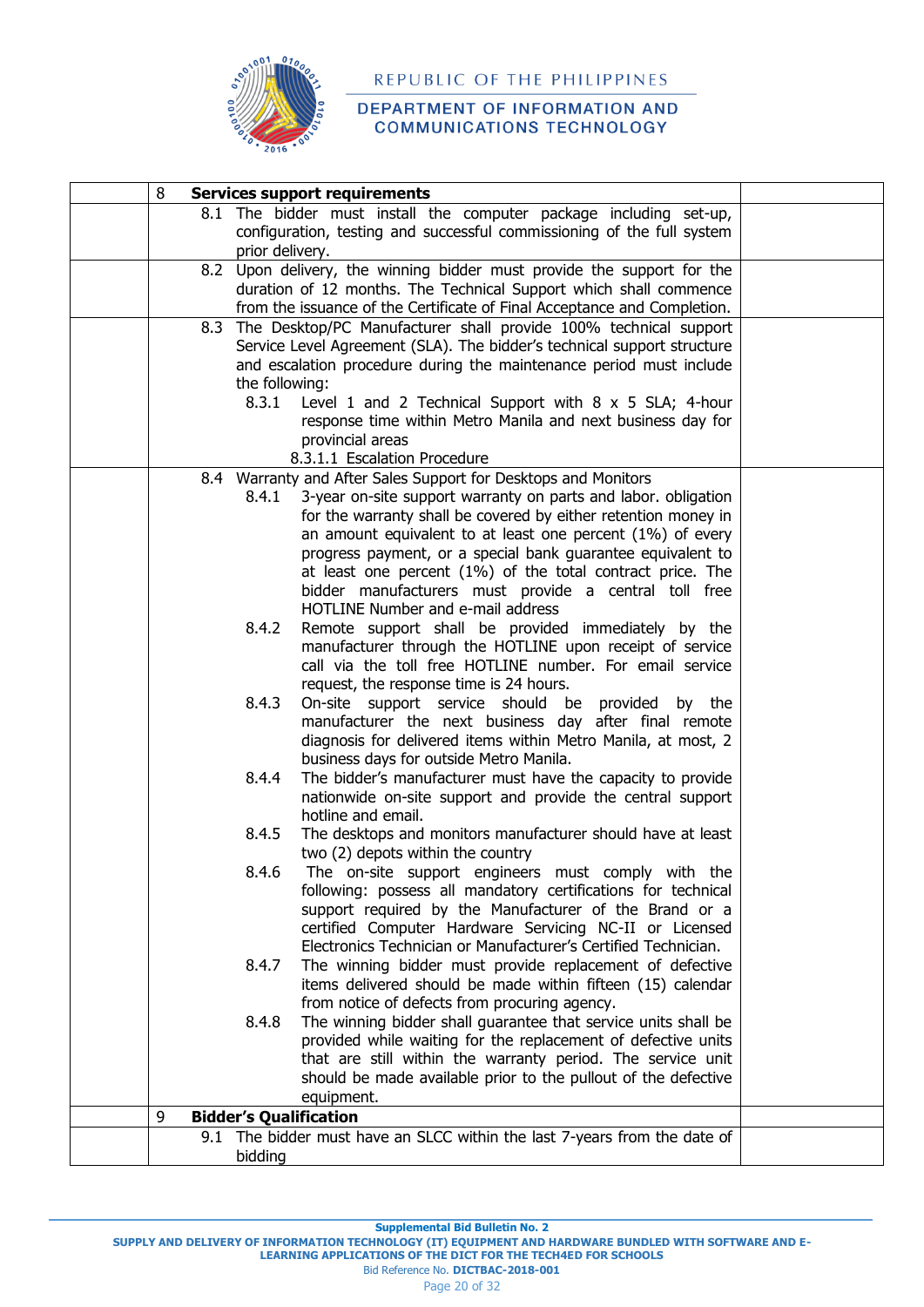

|                  | 9.2 The bidder must have actual or similar deployment with the offered                                                                          |                |  |
|------------------|-------------------------------------------------------------------------------------------------------------------------------------------------|----------------|--|
| solution         | 9.3 The bidder must be an authorized dealer / distributor or reseller of the                                                                    |                |  |
|                  | brand being offered. A current and valid manufacturer's certification                                                                           |                |  |
|                  | authorizing the bidder to participate in this project shall be submitted                                                                        |                |  |
|                  | and must be included in its technical component of its bid directly in                                                                          |                |  |
|                  | favor of the bidder participating in the bidding. The BAC will not accept                                                                       |                |  |
|                  | authorization distributorship agreement coming from an authorized                                                                               |                |  |
|                  | distributor, dealer or reseller in the Philippines                                                                                              |                |  |
|                  | 9.4 The bidder must be ISO 9001: 2015 certified (Quality Management                                                                             |                |  |
|                  | System), for joint venture agreement, at least one of the JV should be<br>ISO 9001: 2015 certified                                              |                |  |
|                  | 9.5 The PC manufacturer must be ISO 9001:2015 certified (Quality                                                                                |                |  |
|                  | Management System                                                                                                                               |                |  |
|                  | 9.6 The PC manufacturer brand should be in the top five (5) in IDC for the                                                                      |                |  |
|                  | vear 2017.                                                                                                                                      |                |  |
|                  | 9.7 The Desktop should be energy star registered                                                                                                |                |  |
|                  | 9.8 The Desktop should be EPEAT registered<br>9.9 The bidder must be an authorized dealer / distributor or reseller of the                      |                |  |
|                  | E-Learning Software being offered. A current and valid Publisher's                                                                              |                |  |
|                  | certification authorizing the bidder to participate in this project shall be                                                                    |                |  |
|                  | submitted and must be included in its technical component of its bid                                                                            |                |  |
|                  | directly in favor of the bidder participating in the bidding                                                                                    |                |  |
|                  | 9.10 The bidder who has lowest calculated bid must provide Proof of                                                                             |                |  |
|                  | Concept (POC) for the computer desktop, e-learning, anti-virus, and                                                                             |                |  |
|                  | desktop management systems. The bidder shall be given a maximum of                                                                              |                |  |
|                  | five (5) working days to complete the setup and demonstration of their<br>offer. All the costs required for providing the POC shall be borne by |                |  |
|                  | Single / Lowest Calculated Bidder (S/LCB).                                                                                                      |                |  |
|                  | 9.11 Proof of Concept Script                                                                                                                    |                |  |
| <b>Component</b> | <b>Test Procedure</b>                                                                                                                           | <b>Results</b> |  |
|                  | Check the ability to create unlimited                                                                                                           |                |  |
|                  | number of courses                                                                                                                               |                |  |
|                  | Check built-in management tools                                                                                                                 |                |  |
|                  | Check the presence of SCORM Based lesson                                                                                                        |                |  |
|                  | and activities                                                                                                                                  |                |  |
|                  | Check built-in student assessment tools                                                                                                         |                |  |
| Administrative   | (Quiz, Assignment, Test Modules                                                                                                                 |                |  |
| Module           | Check Reporting tools for Teachers and                                                                                                          |                |  |
|                  | Administrators                                                                                                                                  |                |  |
|                  | Check built-in Analytic Tools                                                                                                                   |                |  |
|                  | Check System Backup tools                                                                                                                       |                |  |
|                  | Check built-in Group Management Module                                                                                                          |                |  |
|                  | Check built-in messaging and forum system                                                                                                       |                |  |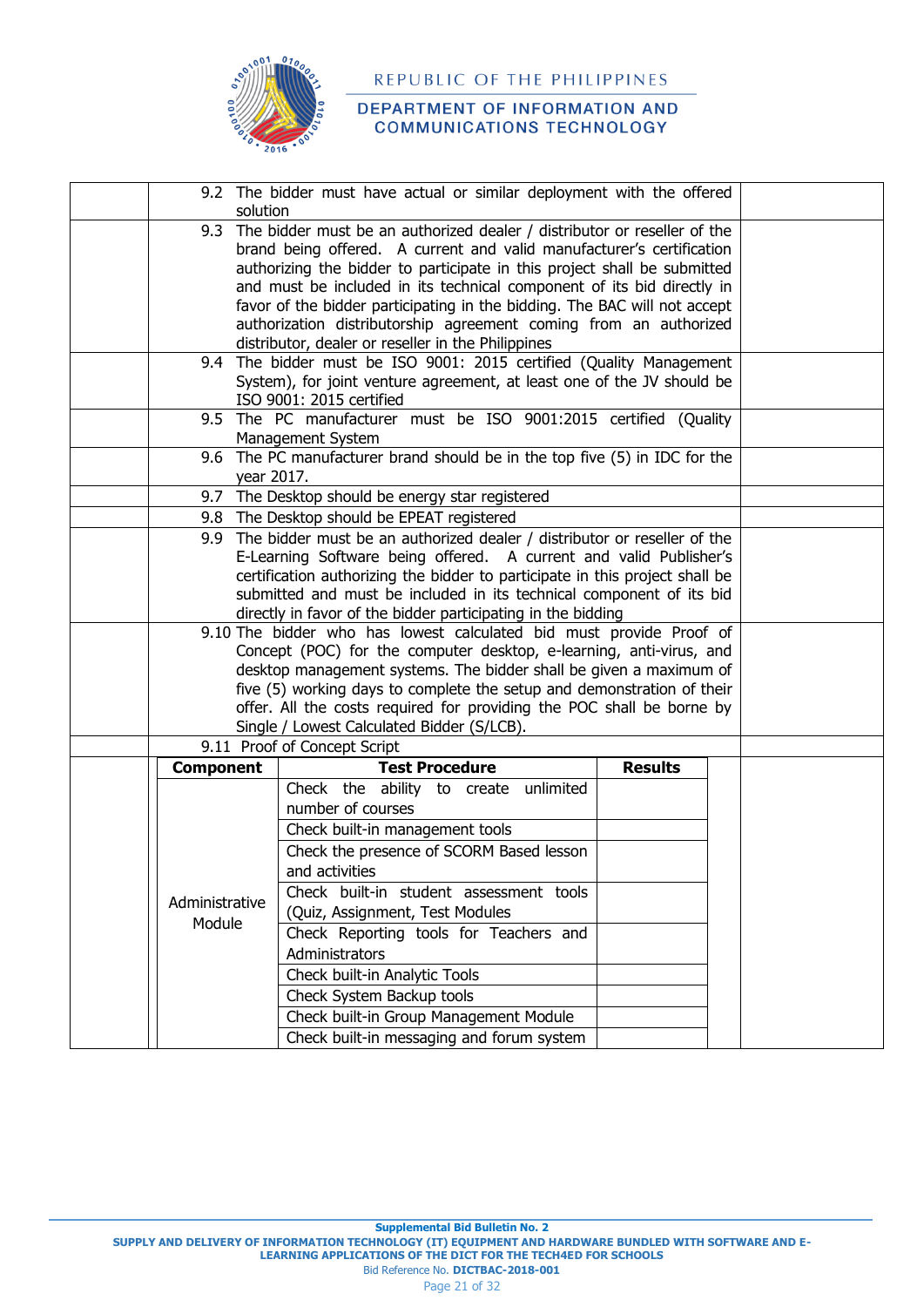

|                | Check the functionality of the Content                                  |  |  |
|----------------|-------------------------------------------------------------------------|--|--|
|                | Library for Grades 1 to 10<br>Check the presence of Content for Science |  |  |
|                | $(Gr1-10)$                                                              |  |  |
|                | Check the presence of Content for Math                                  |  |  |
|                | $(Gr1-10)$                                                              |  |  |
|                | Check the presence of Content for English                               |  |  |
|                | $(Gr1-10)$                                                              |  |  |
| Content        | Check the presence of Content for Aralin                                |  |  |
| Library Module | Panlipunan (Gr1-10)                                                     |  |  |
|                | Check the presence of Content for Flipino                               |  |  |
|                | $(Gr1-10)$                                                              |  |  |
|                | Check the presence of Content for ICT                                   |  |  |
|                | $(Gr1-10)$                                                              |  |  |
|                | Check the presence of Content for Mapeh                                 |  |  |
|                | $(Gr1-10)$                                                              |  |  |
|                | Check if content is available online and                                |  |  |
|                | offline                                                                 |  |  |
| Content        | Check the functionality of the Content                                  |  |  |
| Library Module | Library for Grades 11                                                   |  |  |
|                | Check the presence of Content for Oral                                  |  |  |
|                | Communication                                                           |  |  |
|                | Check the presence of Content for Statistics                            |  |  |
|                | & Probability                                                           |  |  |
|                | Check the presence of Content for Earth                                 |  |  |
|                | Science                                                                 |  |  |
|                | Check the presence of Content for Physical                              |  |  |
|                | Science                                                                 |  |  |
|                | Check the presence of Content for                                       |  |  |
|                | Personality Development                                                 |  |  |
|                | Check the presence of Content for Disaster                              |  |  |
|                | Readiness                                                               |  |  |
|                | Check the presence of Content for Physical                              |  |  |
|                | Education                                                               |  |  |
|                | Check the presence of Content for                                       |  |  |
|                | Philippine Arts                                                         |  |  |
|                | Check if content is available online and                                |  |  |
|                | offline                                                                 |  |  |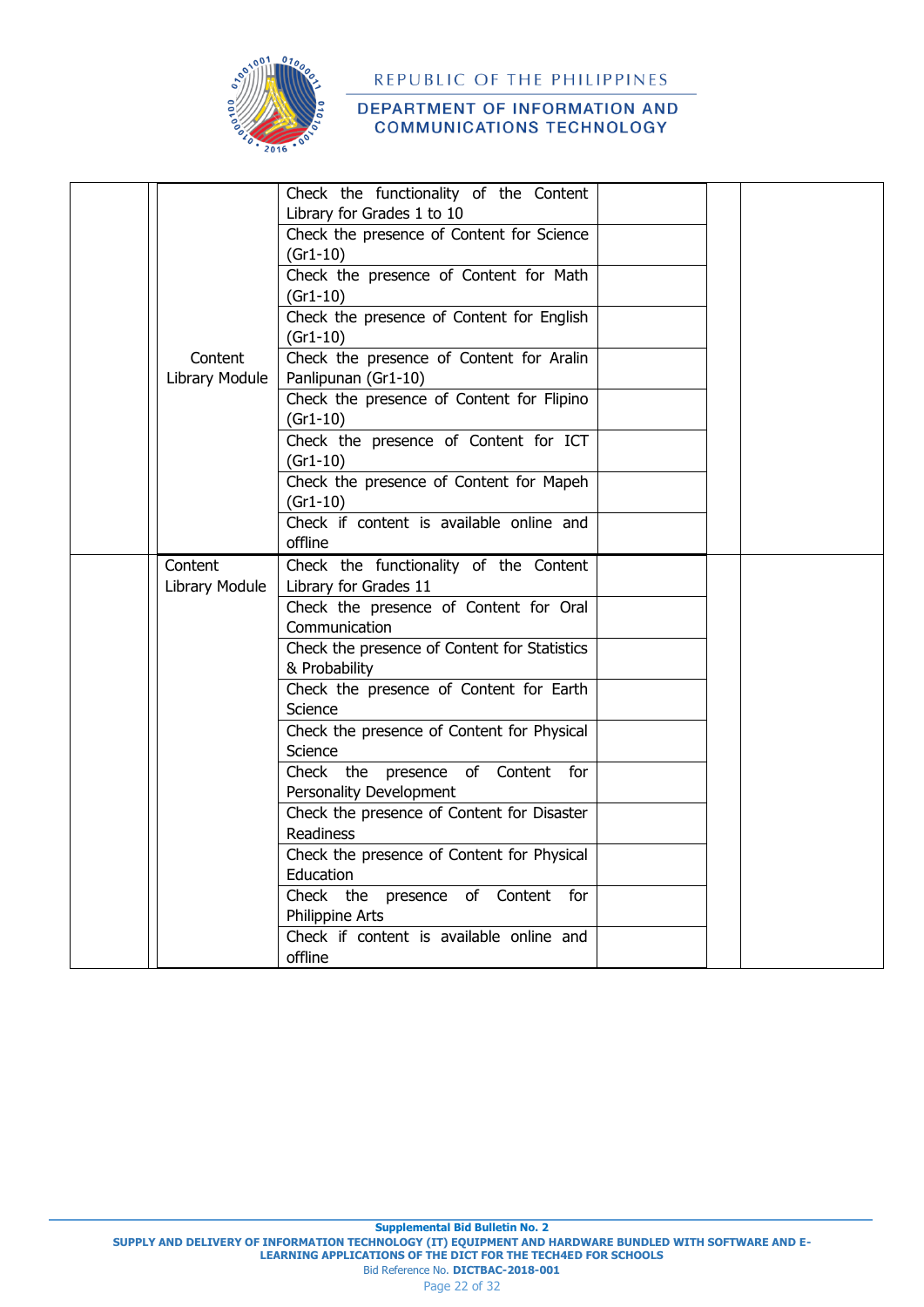

## DEPARTMENT OF INFORMATION AND **COMMUNICATIONS TECHNOLOGY**

|  |                       | Check the functionality of the Video Library |  |  |
|--|-----------------------|----------------------------------------------|--|--|
|  |                       |                                              |  |  |
|  |                       | Check the presence of Content for Science    |  |  |
|  |                       | Check the presence of Content for Math       |  |  |
|  |                       | Check the presence of Content for English    |  |  |
|  | Video Library         | Check the presence of Content for Aralin     |  |  |
|  | Module                | Panlipunan                                   |  |  |
|  |                       | Check the presence of Content for Flipino    |  |  |
|  |                       | Check the presence of Content for ICT        |  |  |
|  |                       | Check the presence of Content for Mapeh      |  |  |
|  |                       | Check if content is available online and     |  |  |
|  |                       | offline                                      |  |  |
|  |                       | Check the functionality of the Activity      |  |  |
|  |                       | Sheets for Grades K to 12                    |  |  |
|  |                       | Check the presence of Content for            |  |  |
|  |                       | Science                                      |  |  |
|  |                       | Check the presence of Content for Math       |  |  |
|  |                       | Check the presence of Content for English    |  |  |
|  | <b>Activity Sheet</b> | Check the presence of Content for Aralin     |  |  |
|  | Module                | Panlipunan                                   |  |  |
|  |                       | Check the presence of Content for Flipino    |  |  |
|  |                       | Check the presence of Content for ICT        |  |  |
|  |                       | Check the presence of Content for Mapeh      |  |  |
|  |                       | Check if content is available online and     |  |  |
|  |                       | offline                                      |  |  |
|  |                       |                                              |  |  |
|  |                       | functionality<br>Check<br>the<br>of<br>the   |  |  |
|  |                       | Study/Teachers Guides for Grades K to 12     |  |  |
|  |                       | Check the presence of Content for Science    |  |  |
|  |                       | Check the presence of Content for Math       |  |  |
|  | Study and             | Check the presence of Content for English    |  |  |
|  | Teacher's Guide       | Check the presence of Content for Aralin     |  |  |
|  | Module                | Panlipunan                                   |  |  |
|  |                       | Check the presence of Content for Flipino    |  |  |
|  |                       | Check the presence of Content for ICT        |  |  |
|  |                       | Check the presence of Content for Mapeh      |  |  |
|  |                       | Check if content is available online and     |  |  |
|  |                       | offline                                      |  |  |
|  |                       | Check the functionality of the Built-in Test |  |  |
|  |                       | Bank for Grades K to 12                      |  |  |
|  |                       | Check the presence of Content for Science    |  |  |
|  |                       | Check the presence of Content for Math       |  |  |
|  |                       | Check the presence of Content for English    |  |  |
|  | <b>Test Bank</b>      | Check the presence of Content for Aralin     |  |  |
|  | Module                | Panlipunan                                   |  |  |
|  |                       | Check the presence of Content for Flipino    |  |  |
|  |                       |                                              |  |  |
|  |                       | Check the presence of Content for ICT        |  |  |
|  |                       | Check the presence of Content for Mapeh      |  |  |
|  |                       | Check if content is available online and     |  |  |
|  |                       | offline                                      |  |  |

**Supplemental Bid Bulletin No. 2**

**SUPPLY AND DELIVERY OF INFORMATION TECHNOLOGY (IT) EQUIPMENT AND HARDWARE BUNDLED WITH SOFTWARE AND E-**

**LEARNING APPLICATIONS OF THE DICT FOR THE TECH4ED FOR SCHOOLS**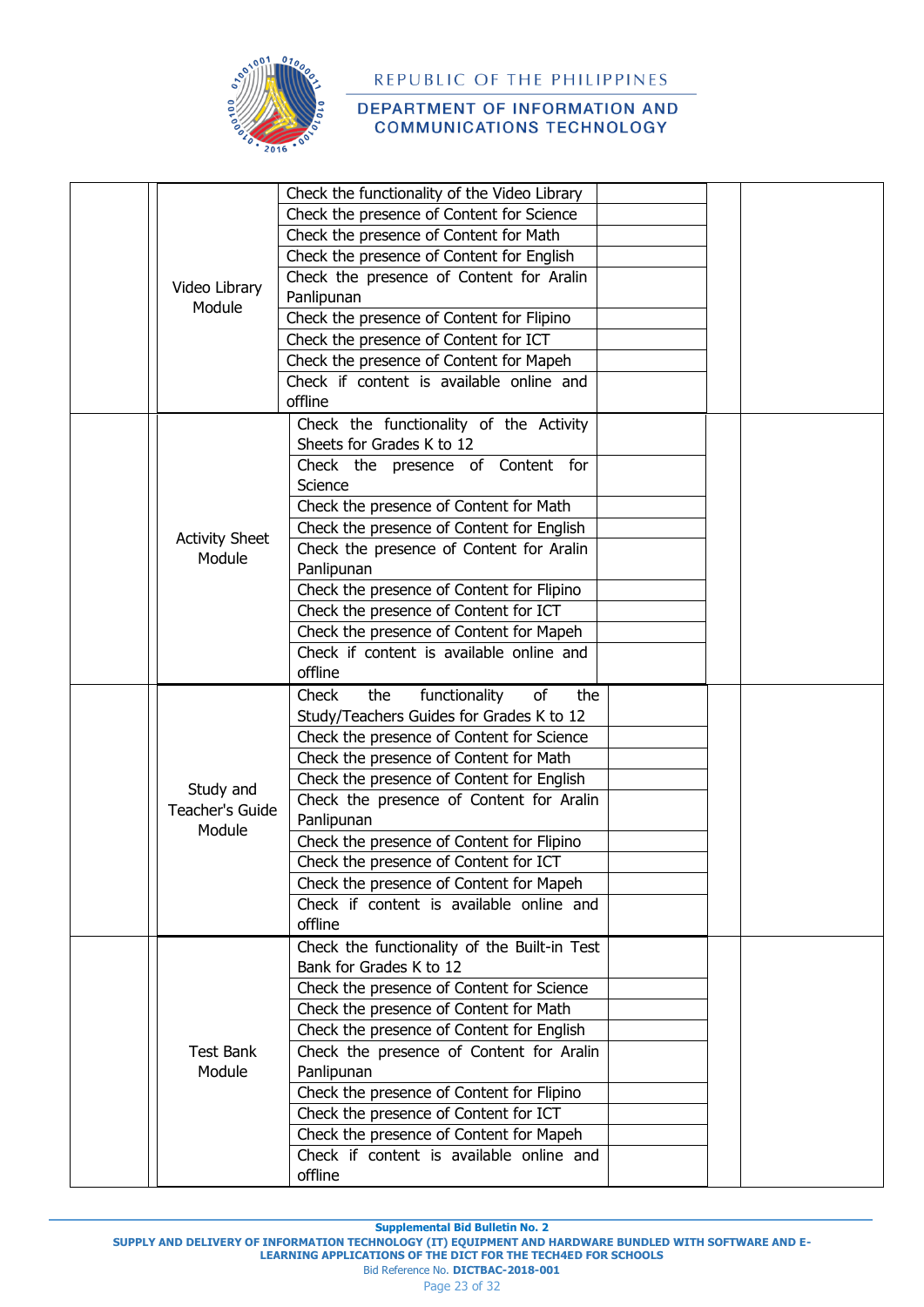

|  |                                                    | Check the functionality of the Dynamic                                    |  |  |  |
|--|----------------------------------------------------|---------------------------------------------------------------------------|--|--|--|
|  |                                                    | Forum module                                                              |  |  |  |
|  |                                                    | Check the functionality of the Lesson Timer                               |  |  |  |
|  |                                                    | Check the functionality of the Quiz Creation                              |  |  |  |
|  |                                                    | Module                                                                    |  |  |  |
|  |                                                    | Check the functionality of the Course Points                              |  |  |  |
|  |                                                    | Module                                                                    |  |  |  |
|  | Teacher's                                          | Check the functionality of the Certificate                                |  |  |  |
|  | <b>Account Module</b>                              | and Badging System                                                        |  |  |  |
|  |                                                    | Check the functionality of the Automatic                                  |  |  |  |
|  |                                                    | Grading System                                                            |  |  |  |
|  |                                                    | Check the functionality of the Assignment                                 |  |  |  |
|  |                                                    | Management Module                                                         |  |  |  |
|  |                                                    | Check the functionality of the Import Export<br>Tool                      |  |  |  |
|  |                                                    | Check the functionality of the Instructor's                               |  |  |  |
|  |                                                    | Dashboard                                                                 |  |  |  |
|  |                                                    | Check the basic features of the Student's                                 |  |  |  |
|  |                                                    | Account module                                                            |  |  |  |
|  |                                                    | Check the functionality of the Social                                     |  |  |  |
|  | Student's<br><b>Account Module</b>                 | Newsfeed Module                                                           |  |  |  |
|  |                                                    | Check the functionality of the built-in                                   |  |  |  |
|  |                                                    | <b>Student Dashboard</b>                                                  |  |  |  |
|  |                                                    | Check the functionality of the built-in Task                              |  |  |  |
|  |                                                    | and Announcement Module                                                   |  |  |  |
|  | Parent's Account                                   | Check the basic features of the Parent's                                  |  |  |  |
|  | Module                                             | Account module                                                            |  |  |  |
|  |                                                    | Check if product can be branded or<br>customized                          |  |  |  |
|  |                                                    | Check the security features of the solution                               |  |  |  |
|  |                                                    | Check the reporting and tracking features                                 |  |  |  |
|  | <b>Other Features</b>                              | of the solution                                                           |  |  |  |
|  |                                                    | Check the support for uploading other                                     |  |  |  |
|  |                                                    | user's content and files                                                  |  |  |  |
|  |                                                    | Check the functionality of Speech Lab                                     |  |  |  |
|  |                                                    | Module                                                                    |  |  |  |
|  |                                                    | Check if compatible to the following                                      |  |  |  |
|  |                                                    | Desktop PC                                                                |  |  |  |
|  | System                                             | <b>Tablets</b>                                                            |  |  |  |
|  | Compatibility                                      | <b>Smart Phones</b>                                                       |  |  |  |
|  |                                                    | <b>Interactive Projectors</b><br>Interactive Touchscreen LED Board        |  |  |  |
|  | <b>Payment Schedule:</b><br>10                     |                                                                           |  |  |  |
|  |                                                    | 10.1 90% payment - after final inspection and acceptance of the delivered |  |  |  |
|  | the total number of equipment and licenses stated. |                                                                           |  |  |  |
|  |                                                    | 10.2 For the Training of the DICT IT Equipment and Hardware, the          |  |  |  |
|  |                                                    | remaining 10% payment will be made upon submission of the                 |  |  |  |
|  |                                                    | certificate service rendered.                                             |  |  |  |

**Supplemental Bid Bulletin No. 2**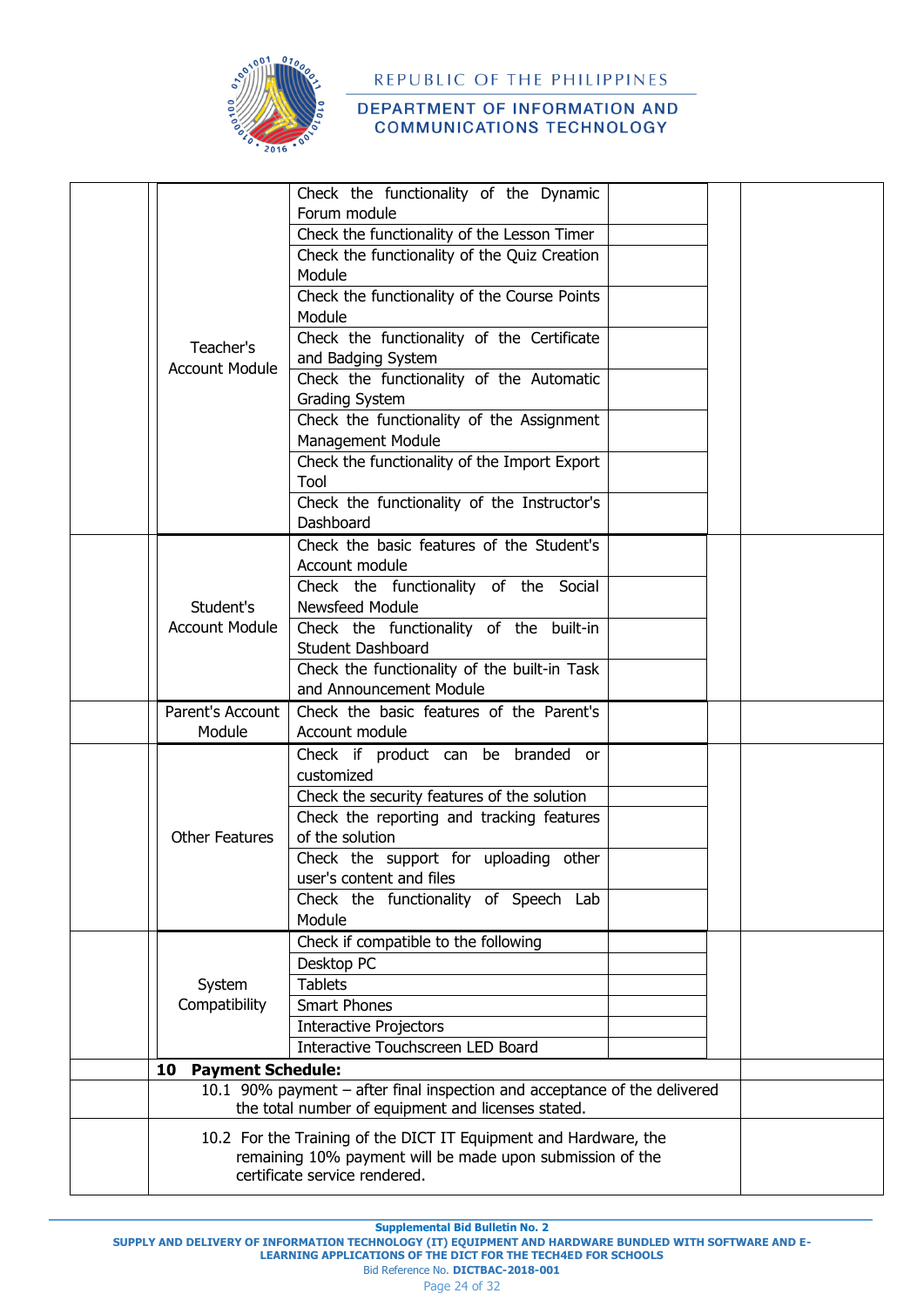

#### DEPARTMENT OF INFORMATION AND **COMMUNICATIONS TECHNOLOGY**

| 11<br><b>Delivery Schedule</b>                                                                                                                                                                                                                                                                                                                                                                                                                                                                                                                                                                                                                                                                                                                                                                                                           |                                                                     |  |  |  |  |
|------------------------------------------------------------------------------------------------------------------------------------------------------------------------------------------------------------------------------------------------------------------------------------------------------------------------------------------------------------------------------------------------------------------------------------------------------------------------------------------------------------------------------------------------------------------------------------------------------------------------------------------------------------------------------------------------------------------------------------------------------------------------------------------------------------------------------------------|---------------------------------------------------------------------|--|--|--|--|
| <b>Item</b>                                                                                                                                                                                                                                                                                                                                                                                                                                                                                                                                                                                                                                                                                                                                                                                                                              | <b>Delivery Date</b>                                                |  |  |  |  |
| Collaborative White Board with one (1)<br>year warranty on parts and labor<br>Brand New Desktop Computer bundled<br>with windows 10 Pro 64-bit Operating<br>System; One (1) year Anti-virus<br>subscription and Three<br>(3)<br>years<br>warranty on parts and labor<br>Desktop<br>Management<br>System<br>Professional edition<br>Server with<br>Brand New<br>Microsoft<br>windows server 2012; Microsoft SqL<br>Server 2012; One (1) year anti-virus<br>subscription<br>and three $(3)$<br>years<br>warranty on parts and labor<br>Stand Alone e-Learning system with<br>license<br>$K-12$<br>perpetual<br>to<br>use;<br>Curriculum aligned content, lessons, and<br>activities, administrator account, and<br>parents account features; Online Central<br>eLearning Management System and One<br>(1) year software/system support and | 120 calendar days after<br>receipt of Notice to<br>Proceed          |  |  |  |  |
| updates<br>Comprehensive Training on installation,<br>configuration and administration on the<br>Collaborative white board, desktop<br>management system, brand new server<br>and stand-alone e-Learning system                                                                                                                                                                                                                                                                                                                                                                                                                                                                                                                                                                                                                          | 60 calendar days after<br>Delivery of IT Equipment<br>and Licenses. |  |  |  |  |
| 12. Testing Criteria and Process Acceptance                                                                                                                                                                                                                                                                                                                                                                                                                                                                                                                                                                                                                                                                                                                                                                                              |                                                                     |  |  |  |  |
| 12.1 Physical Test. The DICT's inspection team shall conduct an<br>actual physical inspection of the delivered equipment. The delivered<br>equipment shall conform the following criteria:<br>That the delivered equipment are brand new and in good working<br>condition.<br>Specifications must be equal to the technical specifications as enumerated<br>in Clauses 1, 2, 3, 4, 5, and 6 of Section VII. Technical Specifications.<br>It must see to it that the parts and accessories are complete including<br>manuals, and<br>The equipment and devices including their bundled software applications<br>shall be subjected to 24-hour reliability test during training period or<br>inspection period by DICT's Inspection Team.<br>12.2 Functional Operation Test: The verification of functional                                |                                                                     |  |  |  |  |
|                                                                                                                                                                                                                                                                                                                                                                                                                                                                                                                                                                                                                                                                                                                                                                                                                                          |                                                                     |  |  |  |  |
| operation of the delivered equipment including their bundled software                                                                                                                                                                                                                                                                                                                                                                                                                                                                                                                                                                                                                                                                                                                                                                    |                                                                     |  |  |  |  |
| applications shall be confirmed by DICT's acceptance team during the                                                                                                                                                                                                                                                                                                                                                                                                                                                                                                                                                                                                                                                                                                                                                                     |                                                                     |  |  |  |  |
| training period and/or operation testing.                                                                                                                                                                                                                                                                                                                                                                                                                                                                                                                                                                                                                                                                                                                                                                                                |                                                                     |  |  |  |  |

**Supplemental Bid Bulletin No. 2**

Bid Reference No. **DICTBAC-2018-001**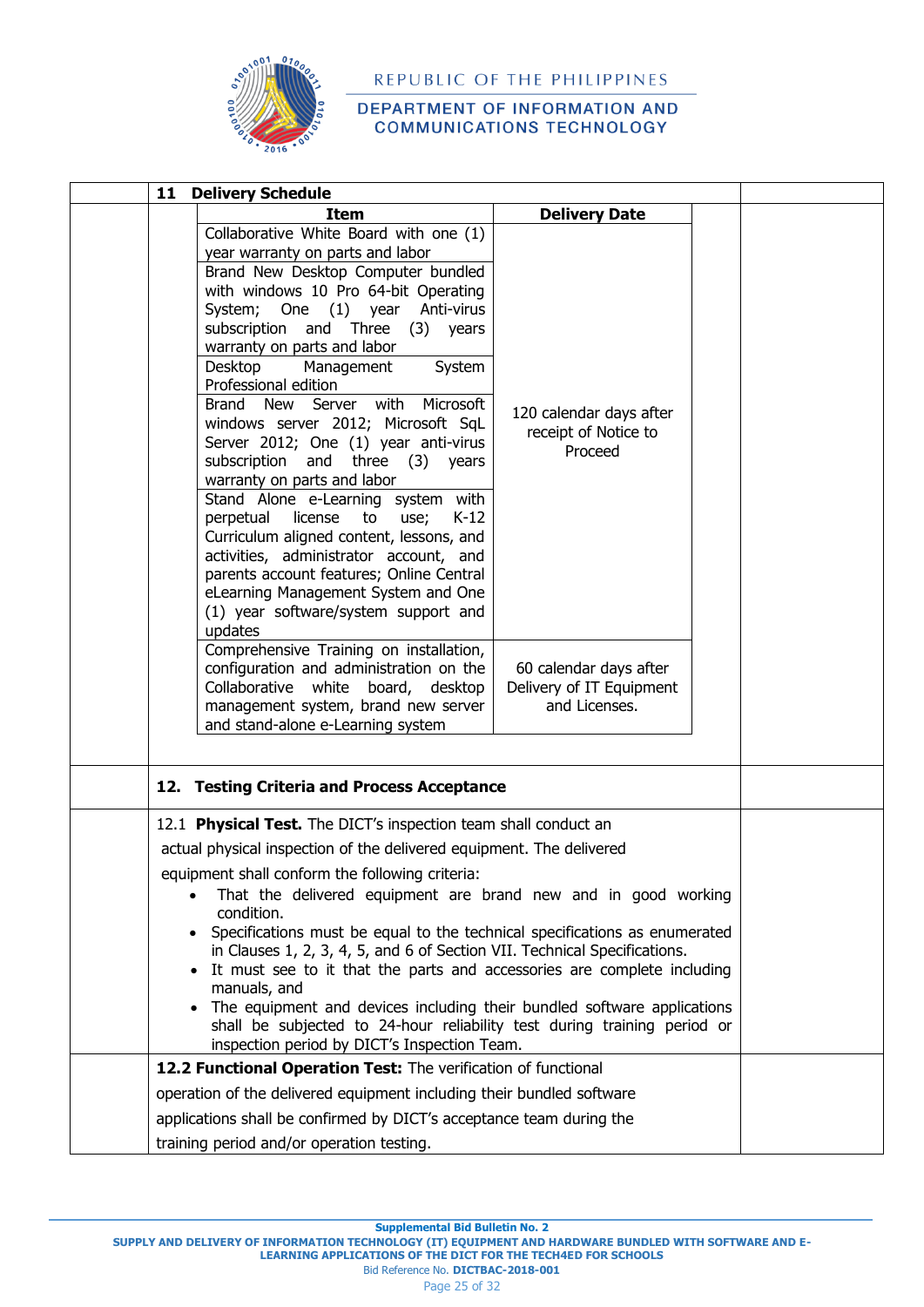

# DEPARTMENT OF INFORMATION AND **COMMUNICATIONS TECHNOLOGY**

| 13. Final Acceptance - An acceptance certificate shall be issued by DICT to      |  |
|----------------------------------------------------------------------------------|--|
| certify that all delivered equipment and bundled software applications are fully |  |
| operational and the system is fully compliant with the contract requirements.    |  |

Name of Company Signature Over Printed Name Of Authorized Representative Date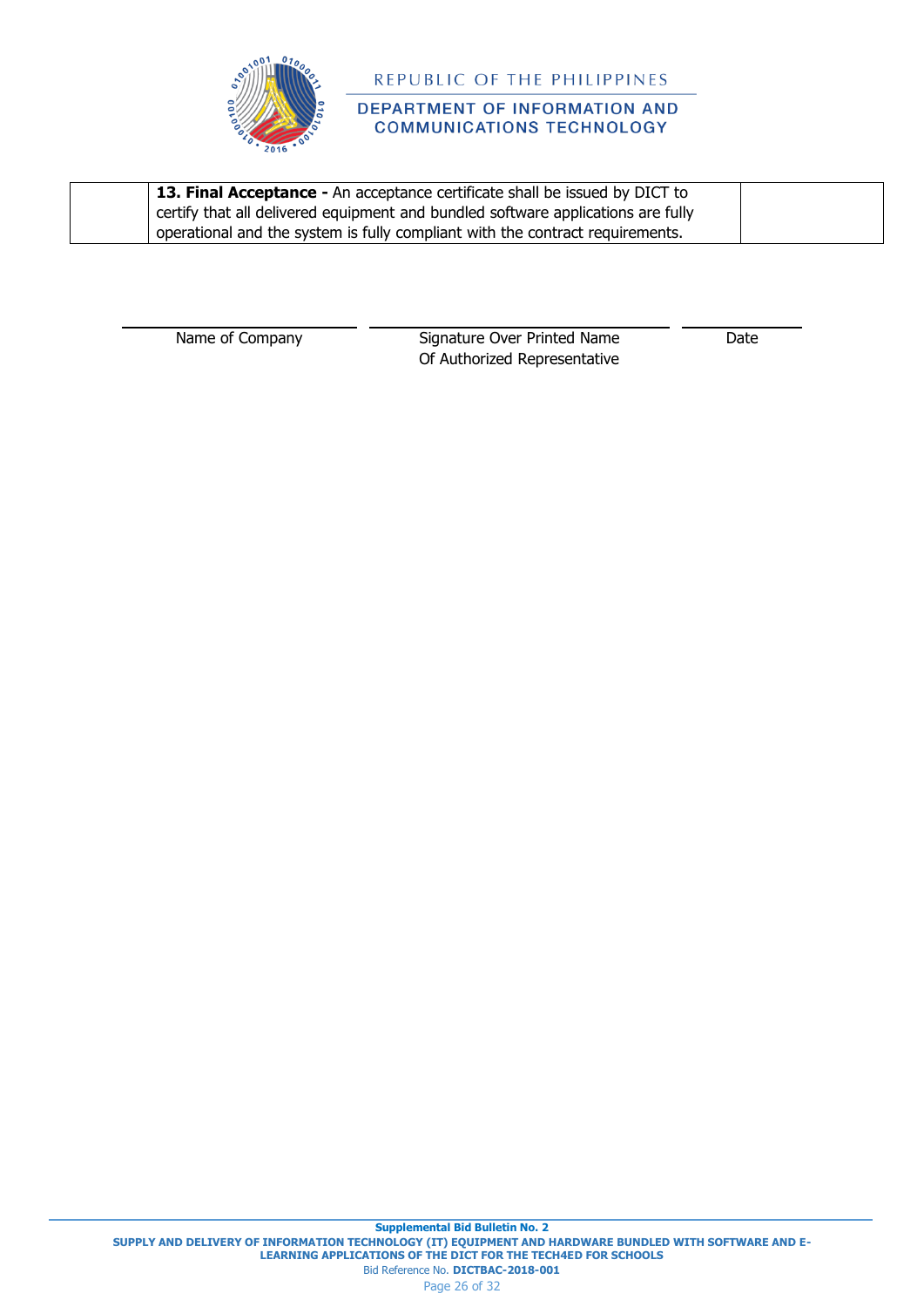

DEPARTMENT OF INFORMATION AND **COMMUNICATIONS TECHNOLOGY** 

# **DICTBAC REVISED CHECKLIST OF REQUIREMENTS FOR BIDDERS AS OF 26 JULY 2018**

| Name of Company             |                                                                                         |  |
|-----------------------------|-----------------------------------------------------------------------------------------|--|
| Name of the Project         | Supply, Delivery and Training on Installation, Configuration and                        |  |
|                             | Administration of IT Equipment and Hardware Bundled with Software and                   |  |
|                             | <b>E-Learning Applications</b>                                                          |  |
| <b>Bid Reference Number</b> | DICTBAC-2018-001                                                                        |  |
| <b>ABC</b>                  | ₱125,000,000.00                                                                         |  |
| Ref. No.                    | <b>Particulars</b>                                                                      |  |
|                             | <b>ENVELOPE 1: ELIGIBILITY AND TECHNICAL DOCUMENTS</b>                                  |  |
|                             | <b>ELIGIBILITY DOCUMENTS</b>                                                            |  |
|                             | <b>CLASS "A" DOCUMENTS</b>                                                              |  |
| 12.1                        | (a.1.) ELIGIBILITY DOCUMENTS                                                            |  |
|                             | Registration Certificate from the Securities and Exchange Commission (SEC) for<br>i.    |  |
|                             | corporations, Department of Trade and Industry (DTI) for sole proprietorship, or        |  |
|                             | from Cooperative Development Authority CDA) for cooperatives                            |  |
|                             | ii.<br>Valid and Current Business/Mayor's Permit issued by the city or municipality     |  |
|                             | where the principal place of business of the prospective bidder is located OR the       |  |
|                             | equivalent document for Exclusive Economic Zones or Areas;                              |  |
|                             | In cases of recently expired Mayor's / Business Permits, said permit shall be           |  |
|                             | submitted together with the official receipt as proof that the bidder has applied       |  |
|                             | for renewal with the period prescribed by the concerned local government units,         |  |
|                             | provided that the renewed permit shall be submitted as a post-qualification             |  |
|                             | requirement.                                                                            |  |
|                             | Valid and Current Tax Clearance issued by Philippines' Bureau of Internal<br>iii.       |  |
|                             | Revenue (BIR) Accounts Receivable Monitoring Division per Executive Order               |  |
|                             | 398, Series of 2005;                                                                    |  |
|                             | Copy of each of the following Audited Financial Statements for 2017 and 2016<br>iv.     |  |
|                             | (in comparative format or separate reports):                                            |  |
|                             | a. Independent Auditor's Report;                                                        |  |
|                             | Balance Sheet (Statement of Financial Position); and<br>b.                              |  |
|                             | Income Statement (Statement of Comprehensive Income)<br>$C_{1}$                         |  |
|                             | OR                                                                                      |  |
|                             |                                                                                         |  |
|                             | Submission of valid and current PHILGEPS Certificate of Registration                    |  |
|                             | and Membership (Platinum Registration) together with Annex A in lieu                    |  |
|                             | of (Items i., ii., iii., iv.) Eligibility Documents.                                    |  |
|                             |                                                                                         |  |
|                             | Note: Bidder must ensure that all Class "A" Eligibility Documents are valid and         |  |
|                             | current at the time of submission of PHILGEPS Certificate of Registration and           |  |
|                             | Membership (Platinum Registration). In case any of the submitted Eligibility            |  |
|                             | Documents are not valid and current at the time of submission of Platinum               |  |
|                             | Registration, bidders are required to submit the valid and current documents            |  |
|                             | together with the Platinum Registration.                                                |  |
|                             | In case the bidder opt to submit their Class "A" Documents, the Certificate of PhilGEPS |  |
|                             | Registration (Platinum Membership) shall remain as post-qualification requirement to    |  |
|                             | be submitted in accordance with Section 34.2 of the 2016 Revised IRR of RA9184.         |  |
|                             |                                                                                         |  |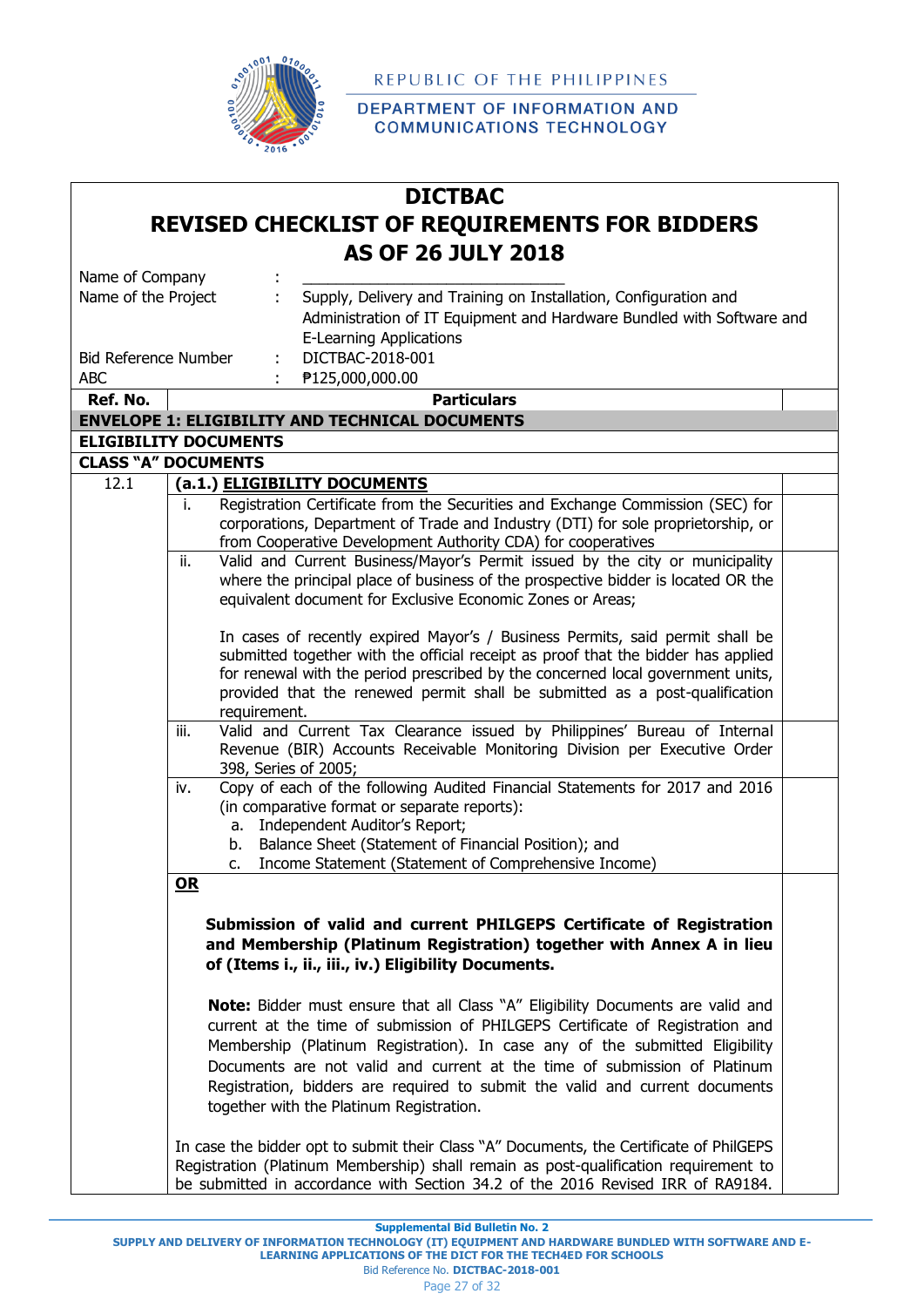

## DEPARTMENT OF INFORMATION AND **COMMUNICATIONS TECHNOLOGY**

|       | "GPPB Circular 07-2017 dated 31 July 2017".                                                                                                                                                                                                                    |  |
|-------|----------------------------------------------------------------------------------------------------------------------------------------------------------------------------------------------------------------------------------------------------------------|--|
|       |                                                                                                                                                                                                                                                                |  |
|       |                                                                                                                                                                                                                                                                |  |
| v.    | Statement of all its ongoing government and private contracts, including<br>contracts awarded but not yet started, if any, whether similar or not similar in<br>nature and complexity to the contract to be bid (Revised Annex I as of 23                      |  |
|       | <b>July 2018)</b>                                                                                                                                                                                                                                              |  |
| vi.   | Statement of Completed Single Largest Contract from January 2011 up to the<br>day before the deadline for the submission bids of similar in nature equivalent to<br>at least fifty percent (50%) of the ABC. (Revised Annex I-A as of 23 July<br>2018)         |  |
| vii.  | Duly signed Net Financial Contracting Capacity Computation (NFCC)* per<br>Annex II, in accordance with ITB Clause 5.5 or a committed Line of Credit<br>equivalent to at least ten percent (10%) of the ABC from a universal or<br>commercial bank              |  |
|       | a. Should the bidder opt to submit NFCC, computation must be equal to the<br>ABC of the project.                                                                                                                                                               |  |
|       | *NFCC = $[(Current Assets minus Current Liabilities) (15)]$ minus the value of<br>all outstanding or uncompleted portions of the projects under ongoing<br>contracts, including awarded contracts yet to be started coinciding with the<br>contract to be bid. |  |
|       | <b>Notes:</b>                                                                                                                                                                                                                                                  |  |
|       | A. The values of the bidder's current assets and current liabilities shall be<br>based on the data submitted to BIR through its Electronic Filing and<br>Payment System.                                                                                       |  |
|       | B. Value of all outstanding or uncompleted contracts refers those listed in<br>Annex-I.<br>C. The detailed computation using the required formula must be shown as                                                                                             |  |
|       | provided above.<br>D. The NFCC computation must at least be equal to the total ABC of the                                                                                                                                                                      |  |
| $OR$  | project.                                                                                                                                                                                                                                                       |  |
|       | b. Should the bidder opt to submit a Committed Line of Credit, it must be at<br>least equal to ten percent (10%) of the ABC issued by a Local Universal or<br>Local Commercial Bank.                                                                           |  |
|       | <b>CLASS "B" DOCUMENTS (FOR JOINT VENTURE)</b>                                                                                                                                                                                                                 |  |
| viii. | For Joint Ventures, Bidders to submit either:<br>Copy of the JOINT VENTURE AGREEMENT (JVA) in case the joint venture is<br>1.<br>already in existence; or                                                                                                      |  |
|       | 2. Copy of Protocol / Undertaking of Agreement to Enter into Joint Venture<br>signed by all the potential join venture partners stating that they will enter<br>into and abide by the provisions of the JVA in the instance that the bid is                    |  |
|       | successful. (Revised Annex III as of 23 July 2018)                                                                                                                                                                                                             |  |
|       | The JVA or the Protocol/Undertaking of Agreement to Enter into Joint<br>Venture (Annex III) must include/specify the company/partner and                                                                                                                       |  |
|       | the name of the office designated as authorized representative of the                                                                                                                                                                                          |  |
|       | <b>Joint Venture.</b>                                                                                                                                                                                                                                          |  |
|       |                                                                                                                                                                                                                                                                |  |
|       | For Joint Venture, the following documents must likewise be submitted                                                                                                                                                                                          |  |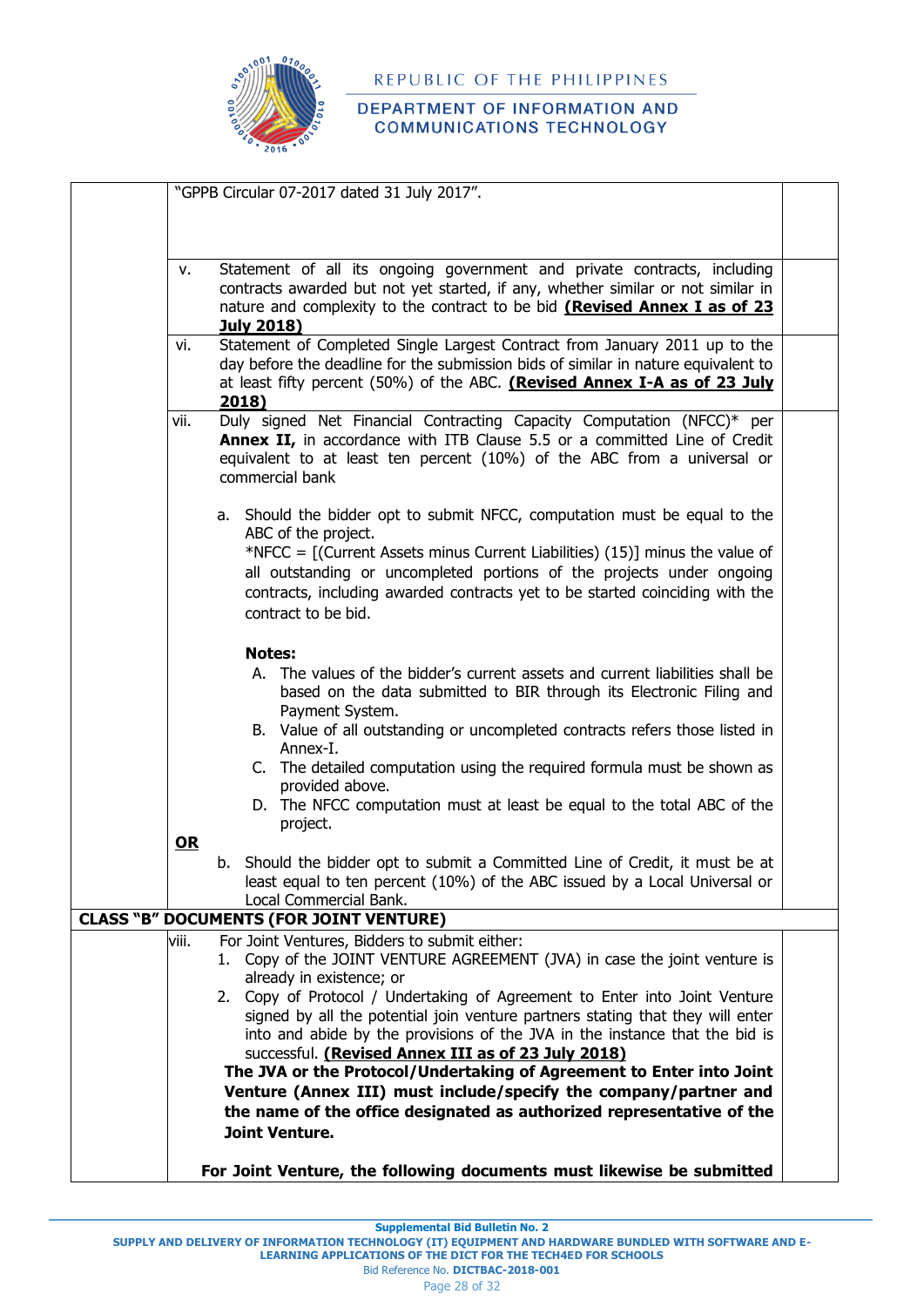

## DEPARTMENT OF INFORMATION AND **COMMUNICATIONS TECHNOLOGY**

|               | by each partner:                                                                                                                                                                                                                                                                                                                                                                                            |  |
|---------------|-------------------------------------------------------------------------------------------------------------------------------------------------------------------------------------------------------------------------------------------------------------------------------------------------------------------------------------------------------------------------------------------------------------|--|
|               | 1. Registration Certificate from the Securities and Exchange Commission (SEC) for<br>corporations or from Department of Trade and Industry (DTI) for sole<br>proprietorship, or from Cooperative Development Authority (CDA) for<br>cooperatives;                                                                                                                                                           |  |
|               | 2. Valid and Current Business/Mayor's Permit issued by the city or municipality<br>where the principal place of business of the prospective bidder is located OR the<br>equivalent document for Exclusive Economic Zones or Areas;                                                                                                                                                                          |  |
|               | In cases of recently expired Mayor's / Business Permits, said permit shall be<br>submitted together with the official receipt as proof that the bidder has applied<br>for renewal with the period prescribed by the concerned local government units,<br>provided that the renewed permit shall be submitted as a post-qualification<br>requirement;                                                        |  |
|               | 3. Valid and current Tax Clearance issued by Philippines' Bureau of Internal<br>Revenue (BIR) Accounts Receivable Monitoring Division per Executive Order<br>398, Series of 2005;                                                                                                                                                                                                                           |  |
|               | 4. Copy of each of the following Audited Financial Statements for 2016 and 2015<br>(in comparative form or separate reports):<br>a. Independent Auditor's Report;<br>b. Balance Sheet (Statement of Financial Position); and<br>c. Income Statement (Statement of Comprehensive Income)                                                                                                                     |  |
|               | Each of the above statements must have stamped "received" by the Bureau of<br>Internal Revenue (BIR) or its duly accredited and authorized institutions.<br>OR                                                                                                                                                                                                                                              |  |
|               | 5. Submission of valid and current PHILGEPS Certificate of Registration and<br>Membership (Platinum Registration) together with Annex A in lieu of the<br>eligibility documents.                                                                                                                                                                                                                            |  |
|               | <b>Note:</b> Bidder must ensure that all Class "A" Eligibility Documents are valid and<br>current at the time of submission of PHILGEPS Certificate of Registration and<br>Membership (Platinum Registration). In case any of the submitted Eligibility are<br>not valid and current at the time of submission of Platinum Registration, bidders<br>are required to submit the valid and current documents. |  |
|               | In case the JV Partners opt to submit their Class "A" Documents, the Certificate of<br>PhilGEPS Registration (Platinum Membership) shall remain as post-qualification<br>requirement to be submitted in accordance with Section 34.2 of the 2016 Revised IRR<br>of RA9184. "GPPB Circular 07-2017 dated 31 July 2017".                                                                                      |  |
|               | For item (v) to (vi) of the required eligibility documents, submission by any of                                                                                                                                                                                                                                                                                                                            |  |
|               | the Joint Venture partner constitutes compliance.<br><b>TECHNICAL DOCUMENTS</b>                                                                                                                                                                                                                                                                                                                             |  |
| 12.1 $(b)(i)$ | Bid security shall be issued in favor of the DEPARTMENT OF INFORMATION AND<br>COMMUNICATIONS TECHNOLOGY (DICT) valid at least one hundred twenty (120)                                                                                                                                                                                                                                                      |  |
|               | days after date of bid opening in any of the following forms:                                                                                                                                                                                                                                                                                                                                               |  |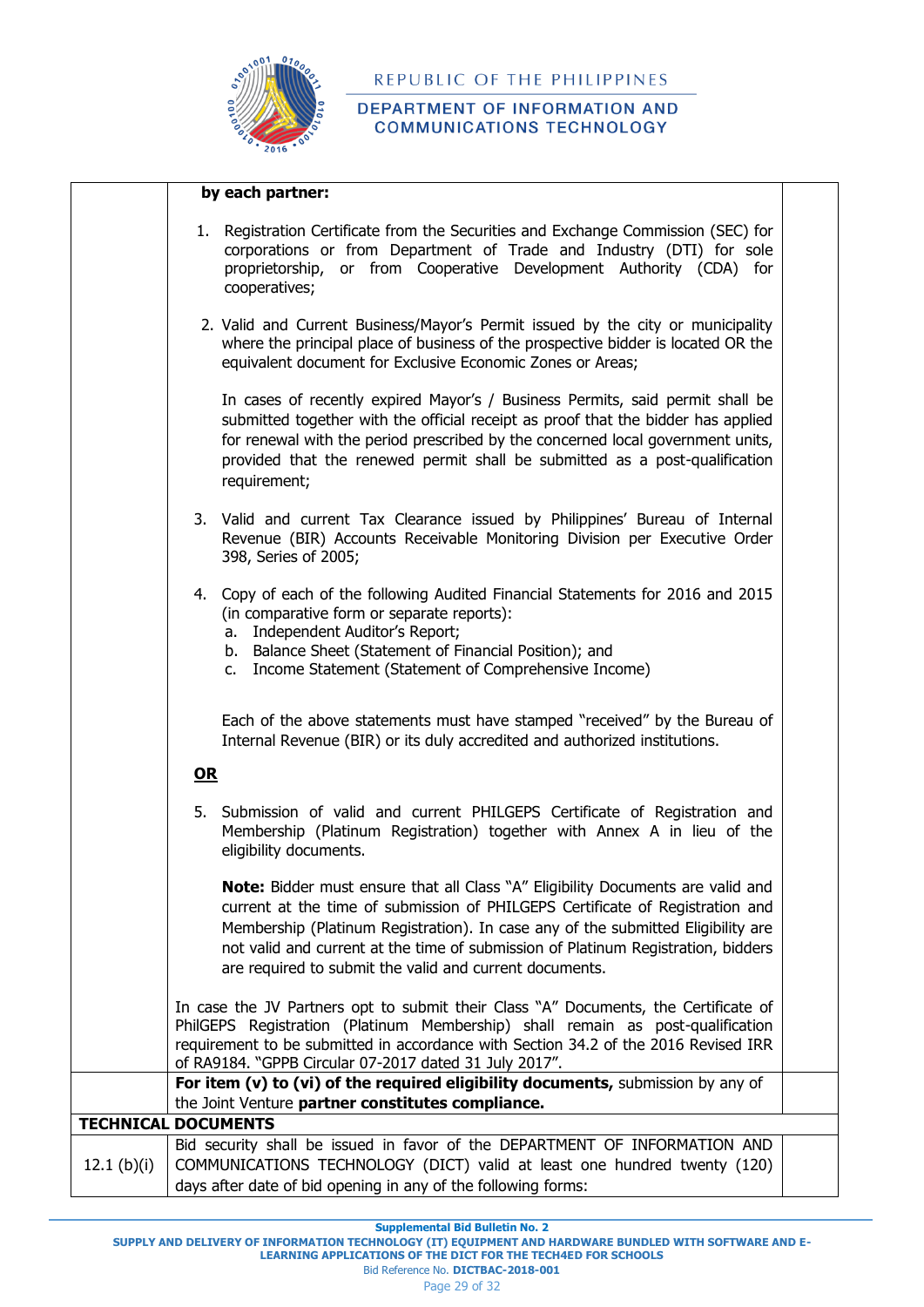

## DEPARTMENT OF INFORMATION AND **COMMUNICATIONS TECHNOLOGY**

|                | a)                                                                                                                                                          | BID SECURING DECLARATION per Annex IV; or                                   |                                |  |  |  |
|----------------|-------------------------------------------------------------------------------------------------------------------------------------------------------------|-----------------------------------------------------------------------------|--------------------------------|--|--|--|
|                | b) Cashier's / Manager's Check equivalent to at least 2% of ABC issued by an<br>Universal or Commercial Bank.                                               |                                                                             |                                |  |  |  |
|                | C)                                                                                                                                                          |                                                                             |                                |  |  |  |
|                | Bank Draft / Guarantee or Irrevocable Letter of Credit issued by a Universal or<br>Commercial Bank equivalent to at least 2% of the ABC: Provided, however, |                                                                             |                                |  |  |  |
|                | that it shall be confirmed or authenticated by a Universal or Commercial Bank,                                                                              |                                                                             |                                |  |  |  |
|                |                                                                                                                                                             | if issued by a foreign bank                                                 |                                |  |  |  |
|                |                                                                                                                                                             | d) Surety Bond callable upon demand issued by a surety or insurance company |                                |  |  |  |
|                |                                                                                                                                                             | duly certified by the Insurance Commission as authorized to issue such      |                                |  |  |  |
|                |                                                                                                                                                             | security equivalent to at least 5% of the ABC                               |                                |  |  |  |
|                |                                                                                                                                                             | <b>Description</b>                                                          | Supply, Delivery and           |  |  |  |
|                |                                                                                                                                                             |                                                                             | Training on Installation,      |  |  |  |
|                |                                                                                                                                                             |                                                                             | Configuration and              |  |  |  |
|                |                                                                                                                                                             |                                                                             | Administration of IT           |  |  |  |
|                |                                                                                                                                                             |                                                                             | Equipment and Hardware         |  |  |  |
|                |                                                                                                                                                             |                                                                             | <b>Bundled with Software</b>   |  |  |  |
|                |                                                                                                                                                             |                                                                             | <b>E-Learning Applications</b> |  |  |  |
|                |                                                                                                                                                             | Qty                                                                         | 1 lot                          |  |  |  |
|                |                                                                                                                                                             | <b>Total ABC (PhP)</b><br>(VAT Inclusive)                                   | 125,000,000.00                 |  |  |  |
|                |                                                                                                                                                             | <b>Cashier's / Manager's Check</b>                                          |                                |  |  |  |
|                |                                                                                                                                                             | equivalent to at least 2% of the ABC                                        |                                |  |  |  |
|                |                                                                                                                                                             | <b>Bank Draft / Guarantee or Irrevocable</b>                                | PhP2,500,000.00                |  |  |  |
|                | <b>BID</b>                                                                                                                                                  | Letter of Credit equivalent to at least 2                                   |                                |  |  |  |
|                | <b>SECURI</b>                                                                                                                                               | % of the ABC                                                                |                                |  |  |  |
|                | <b>TY</b>                                                                                                                                                   | Surety Bond equivalent to at least 5%                                       | PhP6,500,000.00                |  |  |  |
|                |                                                                                                                                                             | of the ABC                                                                  |                                |  |  |  |
|                |                                                                                                                                                             | <b>Bid Securing Declaration</b>                                             | No required percentage         |  |  |  |
|                |                                                                                                                                                             | Proof of Authority of the Bidder's authorized representative/s:             |                                |  |  |  |
|                | a) FOR SOLE PROPRIETORSHIP (IF OWNER OPTS TO APPOINT A<br><b>REPRESENTATIVE):</b>                                                                           |                                                                             |                                |  |  |  |
|                | Duly notarized Special Power of Attorney                                                                                                                    |                                                                             |                                |  |  |  |
|                | b) FOR CORPORATIONS, COOPERATIVE OR THE MEMBERS OF THE JOINT                                                                                                |                                                                             |                                |  |  |  |
| 12.1 $(b)(ii)$ | <b>VENTURE:</b>                                                                                                                                             |                                                                             |                                |  |  |  |
|                | Duly notarized Secretary's Certificate evidencing the authority of the designated                                                                           |                                                                             |                                |  |  |  |
|                | representative/s.                                                                                                                                           |                                                                             |                                |  |  |  |
|                |                                                                                                                                                             | c) IN THE CASE OF UNINCORPORATED JOINT VENTURE: Each member shall           |                                |  |  |  |
|                |                                                                                                                                                             | submit a separate Special Power of Attorney and/or Secretary's Certificate  |                                |  |  |  |
|                |                                                                                                                                                             | evidencing the authority of the designated representative/s.                |                                |  |  |  |
|                |                                                                                                                                                             | Omnibus Sworn Statements (Revised Annex V as of 23 July 2018)               |                                |  |  |  |
|                | a)                                                                                                                                                          | Authority of the designated representative                                  |                                |  |  |  |
|                | b)                                                                                                                                                          | Non-inclusion of blacklist or under suspension status                       |                                |  |  |  |
|                | C)                                                                                                                                                          | Authenticity of Submitted Documents                                         |                                |  |  |  |
| 12.1 (b)(iii)  | d)                                                                                                                                                          | Authority to validate Submitted Documents                                   |                                |  |  |  |
|                | e)                                                                                                                                                          | <b>Disclosure of Relations</b>                                              |                                |  |  |  |
|                | f)                                                                                                                                                          | Compliance with existing labor laws and standards                           |                                |  |  |  |
|                | q)                                                                                                                                                          | <b>Bidder's Responsibility</b>                                              |                                |  |  |  |
|                | h)                                                                                                                                                          | Did not pay any form of consideration                                       |                                |  |  |  |
|                | i)                                                                                                                                                          | Company Official Contact Reference                                          |                                |  |  |  |
| 12.1 (b)(iv)   |                                                                                                                                                             | Company Profile (Revised Annex VI as of 23 July 2018). Company printed      |                                |  |  |  |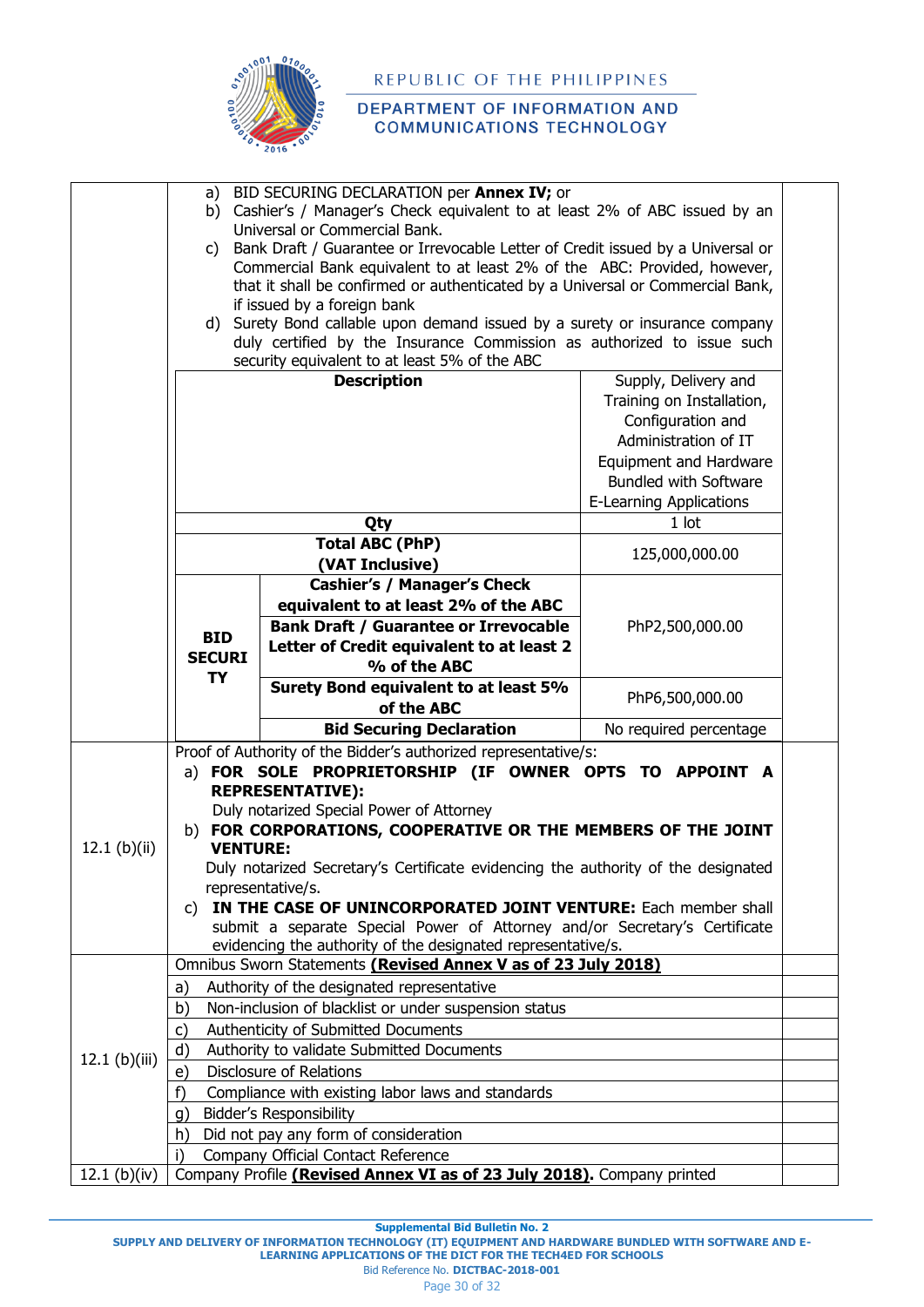

### DEPARTMENT OF INFORMATION AND **COMMUNICATIONS TECHNOLOGY**

|                  | brochure may be included                                                                                                                                                                                                                                                                                                             |     |                              |  |  |  |
|------------------|--------------------------------------------------------------------------------------------------------------------------------------------------------------------------------------------------------------------------------------------------------------------------------------------------------------------------------------|-----|------------------------------|--|--|--|
| 12.1 (b)(v)      | Vicinity / Location of Bidder's principal place of business                                                                                                                                                                                                                                                                          |     |                              |  |  |  |
|                  | Certificate of Performance Evaluation (Revised Annex VII as of 23 July 2018)                                                                                                                                                                                                                                                         |     |                              |  |  |  |
| 12.1 $(b)(vi)$   | showing a rating at least Satisfactory issued by the Bidder's Single Largest Completed                                                                                                                                                                                                                                               |     |                              |  |  |  |
|                  | Contract Client stated in the submitted Revised Annex I-A as of 23 July 2018;                                                                                                                                                                                                                                                        |     |                              |  |  |  |
| 12.1             | Completed and signed Technical Bid Form (Revised Annex VIII as of 23 July                                                                                                                                                                                                                                                            |     |                              |  |  |  |
| (b)(vii)         | 2018)                                                                                                                                                                                                                                                                                                                                |     |                              |  |  |  |
| 12.1             | Brochure (original or internet download) / Technical Data Sheet or equivalent                                                                                                                                                                                                                                                        |     |                              |  |  |  |
| (b)(viii)        | document                                                                                                                                                                                                                                                                                                                             |     |                              |  |  |  |
| 12.1 (b)( $ix$ ) | Valid and Current Certificate of Distributorship / Dealership/ Resellership of the<br>following product being offered, issued by the principal or manufacturer of the product<br>(if Bidder is not the manufacturer). If not issued by manufacturer, must also submit<br>certification / document linking bidder to the manufacturer |     |                              |  |  |  |
| 12.1 (b) $(x)$   | Valid and current ISO 9001 (2015) Quality Management System Certificate issued to<br>the manufacturer of the Desktop/PC being offered issued by an Independent Certifying<br>body;                                                                                                                                                   |     |                              |  |  |  |
|                  | The Manufacturer of the Desktop/PC being offered should certify that:                                                                                                                                                                                                                                                                |     |                              |  |  |  |
|                  | a. The Manufacturer has the capacity to provide nationwide onsite support and                                                                                                                                                                                                                                                        |     |                              |  |  |  |
|                  | should have a central support hotline and email.                                                                                                                                                                                                                                                                                     |     |                              |  |  |  |
|                  | b. The Manufacturer must have at least two parts depot within the country to                                                                                                                                                                                                                                                         |     |                              |  |  |  |
|                  | ensure sufficient number of spare parts.<br>The Manufacturer's onsite support engineers must comply with the following<br>c.                                                                                                                                                                                                         |     |                              |  |  |  |
|                  |                                                                                                                                                                                                                                                                                                                                      |     |                              |  |  |  |
|                  | qualifications: possess all mandatory certifications for technical support<br>required by the Manufacturer of the Brand or a certified Computer Hardware                                                                                                                                                                             |     |                              |  |  |  |
| 12.1 $(b)(xi)$   | Servicing NC-II or Licensed Electronics Technician or Manufacturer's Certified                                                                                                                                                                                                                                                       |     |                              |  |  |  |
|                  | Technician.                                                                                                                                                                                                                                                                                                                          |     |                              |  |  |  |
|                  | d. On-site support shall be provided only by the manufacturer. Onsite support                                                                                                                                                                                                                                                        |     |                              |  |  |  |
|                  | engineers should have a valid manufacturer's ID (same as the Brand or                                                                                                                                                                                                                                                                |     |                              |  |  |  |
|                  | Desktop delivered)                                                                                                                                                                                                                                                                                                                   |     |                              |  |  |  |
|                  | e. Onsite support Service Level should be provided the Next Business Day after                                                                                                                                                                                                                                                       |     |                              |  |  |  |
|                  | final remote diagnosis for delivered items within Metro Manila. At most 2<br>Business Days for outside Metro Manila.                                                                                                                                                                                                                 |     |                              |  |  |  |
|                  | Bidder must submit any of the following documents to show that the bidder has an                                                                                                                                                                                                                                                     |     |                              |  |  |  |
|                  | actual or similar deployment with the offered solution (in accordance with 9.2. of the                                                                                                                                                                                                                                               |     |                              |  |  |  |
|                  | Technical Specifications):                                                                                                                                                                                                                                                                                                           |     |                              |  |  |  |
| 12.1             | a. Purchase Order                                                                                                                                                                                                                                                                                                                    |     |                              |  |  |  |
| (b)(xii)         | Project Contract<br>b.                                                                                                                                                                                                                                                                                                               |     |                              |  |  |  |
|                  | End User's Acceptance<br>$C_{1}$                                                                                                                                                                                                                                                                                                     |     |                              |  |  |  |
|                  | Sales Invoice<br>d. I                                                                                                                                                                                                                                                                                                                |     |                              |  |  |  |
| 12.1             | e. Official Receipt/Collection Receipt<br>Compliance with the Revised Schedule of Requirements as of 23 July 2018 as                                                                                                                                                                                                                 |     |                              |  |  |  |
| (b)(xiii)        | per Section VI                                                                                                                                                                                                                                                                                                                       |     |                              |  |  |  |
| 12.1             | Compliance with the Revised Technical Specifications as of 26 July 2017 as per                                                                                                                                                                                                                                                       |     |                              |  |  |  |
| (b)(xiv)         | Section VII                                                                                                                                                                                                                                                                                                                          |     |                              |  |  |  |
|                  | <b>ENVELOPE 2: FINANCIAL DOCUMENTS</b>                                                                                                                                                                                                                                                                                               |     |                              |  |  |  |
|                  | Completed and signed Financial Bid Form. Bidder must use, accomplish and submit                                                                                                                                                                                                                                                      |     |                              |  |  |  |
|                  | Financial Bid Form hereto attached Revised Annex IX as of 23 July 2018.                                                                                                                                                                                                                                                              |     |                              |  |  |  |
|                  |                                                                                                                                                                                                                                                                                                                                      |     | <b>ABC P (VAT Inclusive)</b> |  |  |  |
| 13.1(a)          | <b>Description</b>                                                                                                                                                                                                                                                                                                                   | Qty | <b>Total</b>                 |  |  |  |
|                  | SUPPLY AND DELIVERY OF INFORMATION                                                                                                                                                                                                                                                                                                   | 1   |                              |  |  |  |
|                  | TECHNOLOGY (IT) EQUIPMENT AND                                                                                                                                                                                                                                                                                                        | Lot | PhP125,000,000.00            |  |  |  |

**Supplemental Bid Bulletin No. 2**

**SUPPLY AND DELIVERY OF INFORMATION TECHNOLOGY (IT) EQUIPMENT AND HARDWARE BUNDLED WITH SOFTWARE AND E-LEARNING APPLICATIONS OF THE DICT FOR THE TECH4ED FOR SCHOOLS** Bid Reference No. **DICTBAC-2018-001**